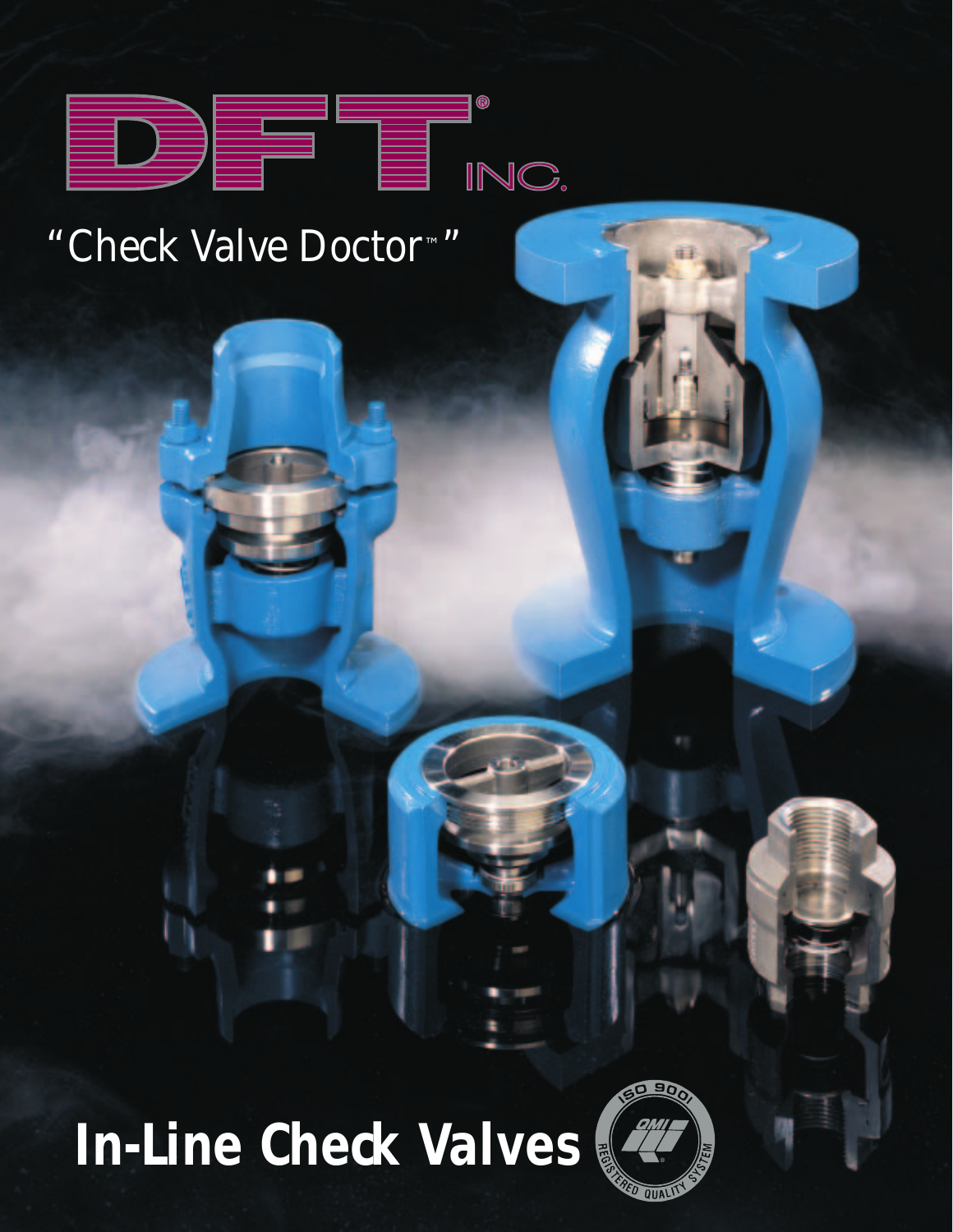# **DFT** ®*"Check Valve Doctor™ "*

DFT in-line check valves began over 50 years ago with a customer's need for a small metal-seated check valve that could be installed in any position while providing tight shut-off. The Basic-Check® valve was developed to satisfy that need. Over the following decades, other customers' needs led to the development of the DLC®, Excalibur®, GLC®, PDC®, SCV and WLC® styles of in-line silent check valves. Each of these DFT in-line check valves addresses the particular needs of a modern day customer.

DFT's objective is to solve check valve problems and prevent check valve failures. DFT has learned by listening to customers like you that each industry has special needs that can exceed other check valve designs. We specialize in providing in-line check valves that meet customer requirements as opposed to simply meeting line size. In some cases, minor modifications to our valves have solved customer problems by improving performance and extending service life. The "Check Valve Doctor" continues to grow from satisfying these needs and solving problems.

DFT silent check valves are known around the world as the valve to use to prevent or eliminate water hammer problems. Whatever your size, pressure or piping configurations, DFT has a check valve for you.

Thank you for considering DFT for your check valve requirements.

# **Table Of Contents**

|  |  | ITEM PAGE ITEM PAGE PAGE TEMPAGE PAGE ITEM                              | <b>PAGE</b> |
|--|--|-------------------------------------------------------------------------|-------------|
|  |  |                                                                         |             |
|  |  |                                                                         |             |
|  |  | Codes and Standards 24 Material Limitations 25 Technical Information 29 |             |
|  |  |                                                                         |             |
|  |  |                                                                         |             |
|  |  |                                                                         |             |
|  |  |                                                                         |             |
|  |  |                                                                         |             |

*Basic-Check, Excalibur, DLC, GLC, PDC, WLC* are registered trademarks of DFT® Inc.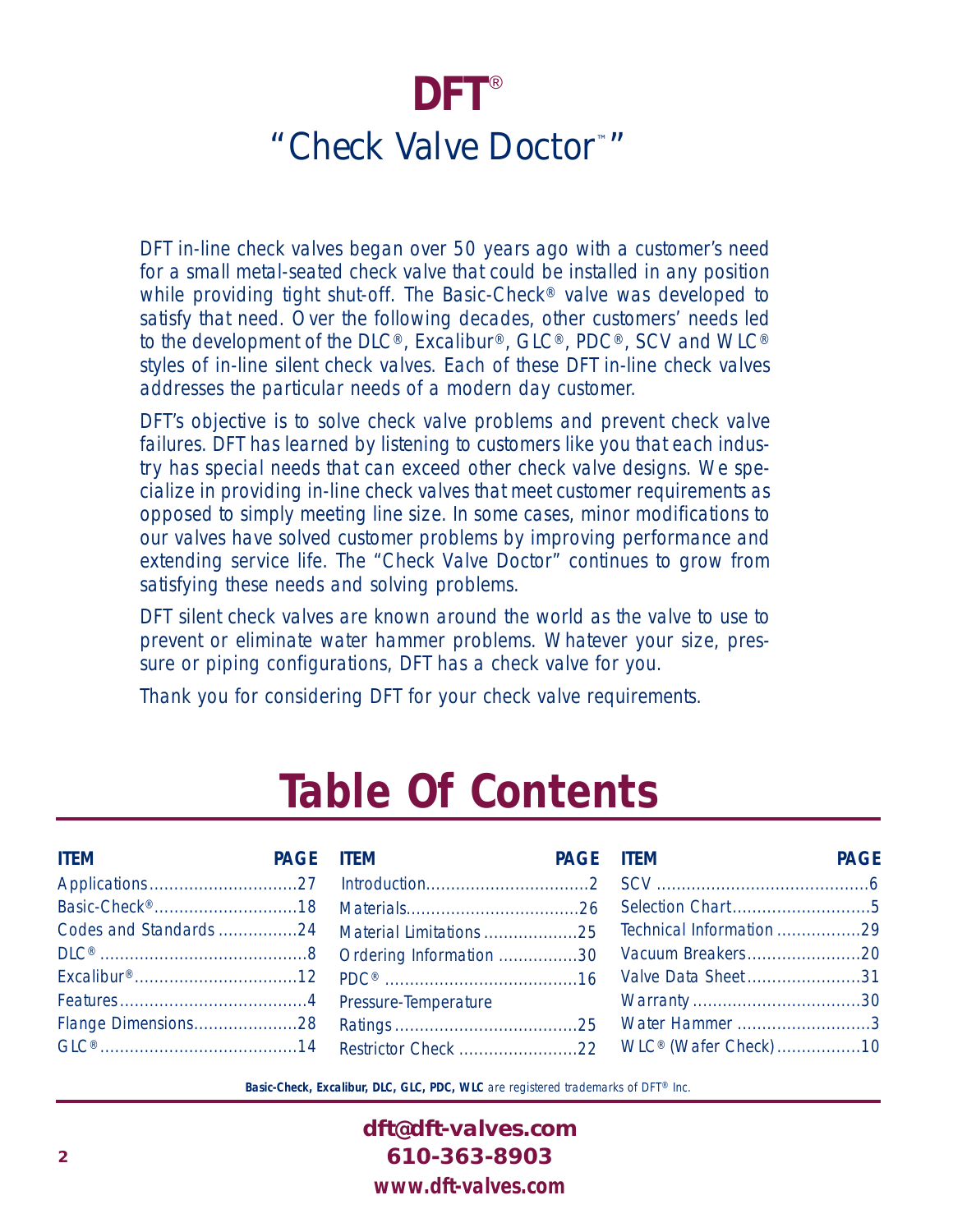# **Water Hammer**

**is the generation and effect of high pressure shock waves (transients) in relatively incompressible fluids.** Water hammer is caused by the shock waves that are generated when a liquid is stopped abruptly in a pipe by an object such as a valve disc. Symptoms include noise, vibration and hammering pipe sounds which can result in flange breakage, equipment damage, ruptured piping and damage to pipe supports. Whenever incompressible fluids exist in a piping system, the potential exists for water hammer. The risks of water hammer developing are particularly high when the velocity of the fluid is high, there is a large mass of fluid moving and/or when there are large elevation changes within the piping systems. Since the swing check must rely on gravity and/or fluid flow to help it close, flow reversal must occur before closure begins. When the swing check finally closes, it abruptly stops the flow and causes a pressure surge resulting in shock waves. These shock waves continue until the energy generated from this sudden action dissipates. Figure 1 shows typical pressure curves after closure of a check valve.



**Elapsed Time** 

These high pressure waves act against the piping and the valve, exerting very high forces. This causes severe stress on the metal and vibrations in the system. If the system is not designed to withstand these high transient forces, the pipe could rupture and/or other components in the system, such as pumps and valves, could possibly be damaged. **These problems can be eliminated or greatly minimized by installing a spring assisted silent check valve.** Silent check valves do not rely on gravity or fluid flow for their closure. Instead as the forward velocity of the fluid slows, the spring assist on the valve starts to close the disc. Due to the spring assist and the relatively short distance the disc must travel, by the time the forward velocity has decreased to zero, the valve disc has reached the seat and the valve is closed. With reverse flow eliminated, the forces necessary to produce water hammer on both the upstream and downstream sides of the valves are substantially eliminated as shown on the right side of Figure 1.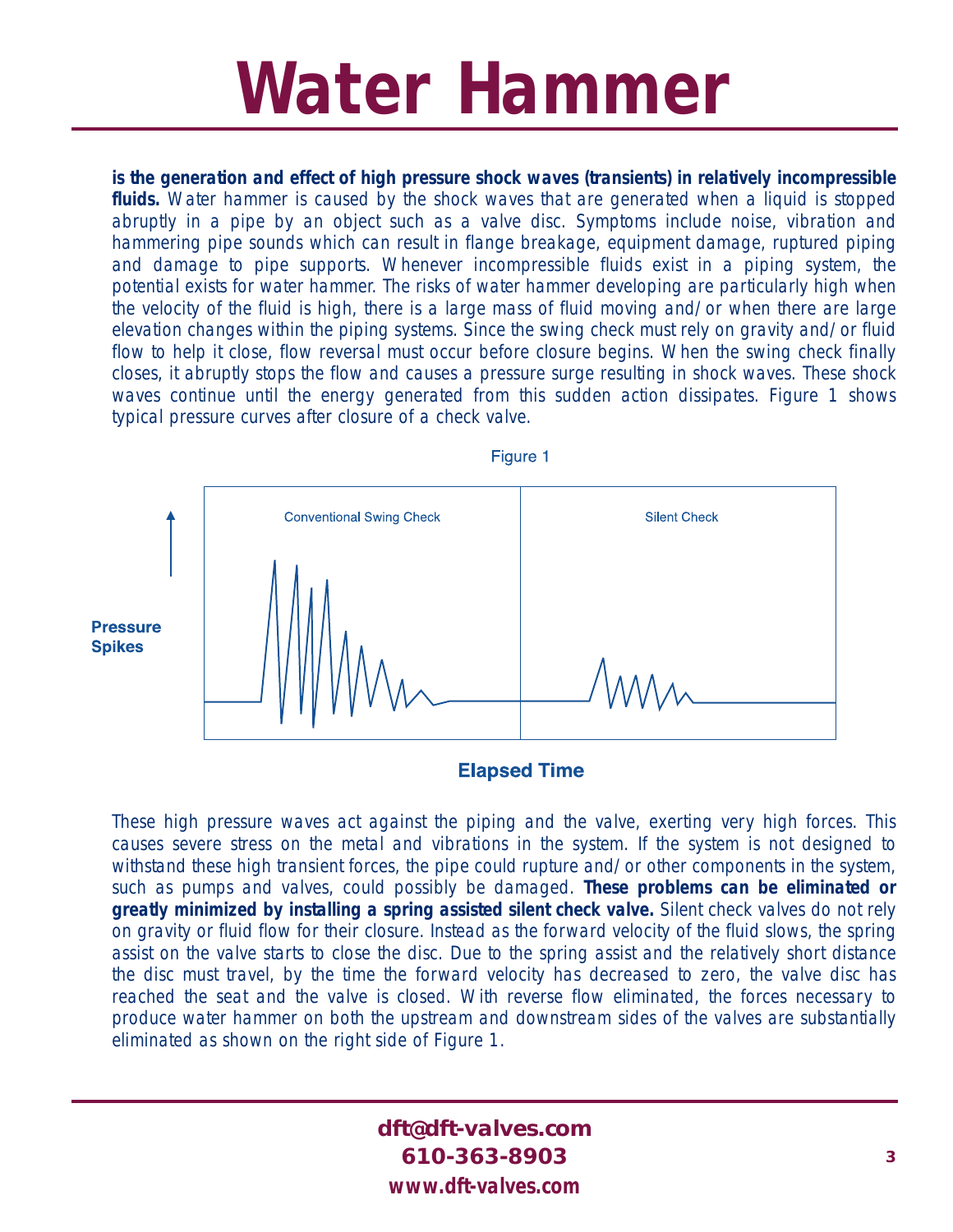# **Features**

### • **Designed to prevent "Water Hammer".**

The spring-assisted, in-line design featured in all DFT<sup>®</sup> check valves insures that as the forward flow in a pipeline decreases the disc begins moving closer to the seat. By the time the flow stops, the disc is closed against the seat preventing flow reversal. This prevents the valve from slamming closed causing "Water Hammer" and the resultant noise and damage to piping systems from occurring.

- **• Designed to open at 0.5 psi differential pressure and fully open at 1.0 psi differential pressure.**
- **• Can be installed in** *"ANY"* **position.** Including vertical with flow up or down. (Special springs may be required)
- **• MSS SP 126-2000 Steel In-line Spring-Assisted Center Guided Check Valves Standard** DFT carbon steel, stainless steel and alloy valves meet this standard. (Does not apply to the Basic-Check<sup>®</sup>, Restrictor Check or Vacuum Breaker)
- **• Meet or exceed MSS SP-61 leakage requirements.** Metal-to-metal seating is standard in all DFT in-line check valves. Cast iron valves meet AWWA seat leakage requirements.
- **Available with soft seats for bubble-tight shutoff.**
- **• Dual guided stems.**

The stem is guided upstream and downstream to guard against vibrations and insure proper disc seating. (Does not apply to the Basic-Check®, DLC®, Restrictor Check, SCV or Vacuum Breaker)

#### **• Custom sizing available.**

The following DFT check valves can be sized to the appropriate flow conditions: Excalibur<sup>®</sup>, GLC® and WLC®.

#### **• Pulse-Damping Design.**

The DFT Model PDC® is specifically designed for use on the discharge of reciprocating **air** or **gas** compressors. The design includes a pulse-damping chamber to protect against premature seat wear due to chattering.

#### **• Liquids, gas or steam.**

All DFT in-line check valves provide positive shutoff for applications involving liquids, gas or steam and can be used in most industries including oil and gas, petrochemical, pulp and paper, textiles, food and beverage and commercial construction. Applications include chemical lines, fluid injection, condensate recovery, steam, nitrogen, pump and compressor discharge, chiller and boiler feed systems. Cast Iron valves are recommended for liquid services only.

**• Maintenance and Installation guides.** Available for all DFT in-line check valves.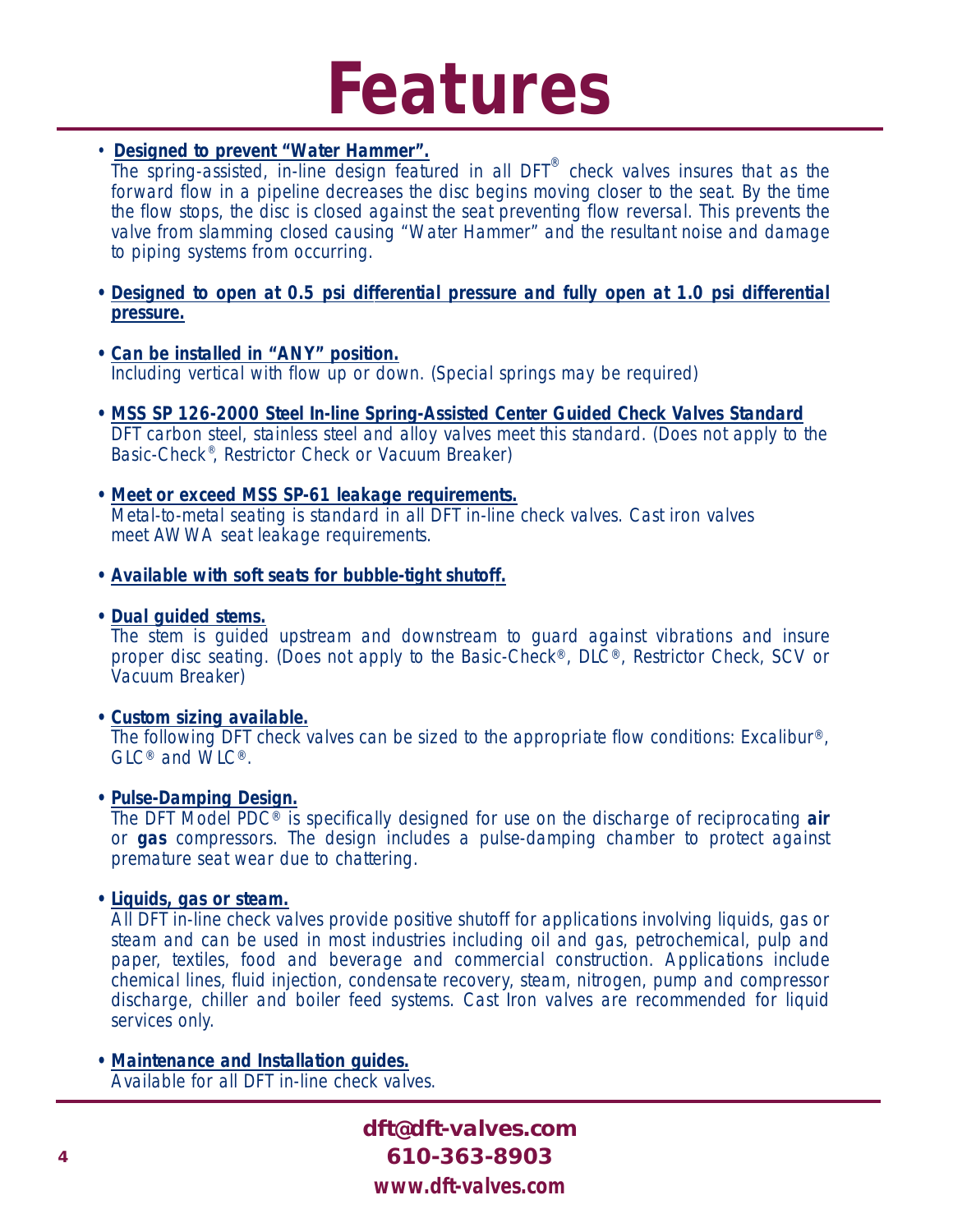# **Valve Selection Chart**

|                        | <b>Basic-</b><br>Check <sup>®</sup> | $DLC^{\circledast}$     | Excalibur <sup>®</sup>                              | $GLC^{\circledast}$           | PDC <sup>®</sup>        | <b>Restrictor</b><br><b>Check</b> | <b>SCV</b>              | <b>Vacuum</b><br><b>Breaker</b> | <b>WLC®</b>             |
|------------------------|-------------------------------------|-------------------------|-----------------------------------------------------|-------------------------------|-------------------------|-----------------------------------|-------------------------|---------------------------------|-------------------------|
| <b>PAGE</b>            | 18                                  | 8                       | 12                                                  | 14                            | 16                      | 22                                | $\boldsymbol{6}$        | 20                              | 10                      |
| <b>SIZE</b>            | $1/4$ TO                            | $3/4$ TO                | 2 TO 24                                             | 1 TO                          | 2 TO                    | $1/4$ TO                          | $1/2$ TO                | 1 TO 4                          | 1 TO                    |
|                        | $2 - 1/2$                           | 3                       |                                                     | 24                            | 12                      | $2 - 1/2$                         | $\overline{3}$          |                                 | 10                      |
|                        |                                     |                         |                                                     |                               |                         |                                   |                         |                                 |                         |
| <b>ENDS</b>            |                                     |                         |                                                     |                               |                         |                                   |                         |                                 |                         |
| <b>NPT</b>             | $\mathsf{X}$                        |                         |                                                     |                               |                         | $\mathsf{X}$                      | X(1)                    | $\mathsf{X}$                    |                         |
| $\overline{\text{SW}}$ |                                     |                         |                                                     |                               |                         |                                   | $\overline{X^{(1)}}$    |                                 |                         |
| FLG                    |                                     | $\overline{\mathsf{x}}$ | $\overline{\mathsf{X}}$                             | $\overline{\mathsf{x}}$       | $\overline{X}$          |                                   |                         |                                 |                         |
| <b>BW</b>              |                                     |                         | $\overline{\mathsf{x}}$                             |                               |                         |                                   |                         |                                 |                         |
| FLG/BW                 |                                     |                         | $\overline{\mathsf{X}}$                             |                               |                         |                                   |                         |                                 |                         |
| Victaulic®             |                                     |                         | $\overline{\mathsf{X}}$                             |                               |                         |                                   |                         |                                 |                         |
| Wafer                  |                                     |                         |                                                     |                               |                         |                                   |                         |                                 | $\overline{X}$          |
| <b>ANSI</b>            |                                     |                         |                                                     |                               |                         |                                   |                         |                                 |                         |
| $\overline{125}$       |                                     |                         |                                                     | $\overline{\mathsf{X}}$       |                         |                                   |                         |                                 | $\overline{\mathsf{X}}$ |
| 150                    |                                     | X                       | $\mathsf{X}$                                        | $\pmb{\mathsf{X}}$            | $\mathsf{X}$            |                                   |                         |                                 | $\mathsf X$             |
| 250                    |                                     |                         |                                                     | $\overline{\mathsf{x}}$       |                         |                                   |                         |                                 | $\overline{X}$          |
| 300                    |                                     | $\mathsf{X}$            | $\mathsf{X}$                                        | $\overline{\mathsf{x}}$       | $\mathsf X$             |                                   |                         |                                 | $\overline{\mathsf{X}}$ |
| 600                    |                                     |                         | $\overline{\mathsf{X}}$                             | $\overline{\mathsf{x}}$       | $\overline{X}$          |                                   |                         |                                 | $\overline{\mathsf{X}}$ |
| 900                    |                                     |                         | $\mathsf X$                                         | $\overline{\mathsf{X}}$       | $\mathsf{X}% _{0}$      |                                   |                         |                                 | $\mathsf{X}% _{0}$      |
| 1500                   |                                     |                         | $\overline{X}$                                      | $\pmb{\mathsf{X}}$            | $\mathsf{X}% _{0}$      |                                   |                         |                                 | $\mathsf X$             |
| 2500                   |                                     |                         |                                                     | $\overline{\mathsf{x}}$       |                         |                                   |                         |                                 | $\overline{X}$          |
|                        |                                     |                         |                                                     |                               |                         |                                   |                         |                                 |                         |
| <b>750 CWP</b>         |                                     |                         |                                                     |                               |                         |                                   | $\overline{\mathsf{X}}$ |                                 |                         |
| 3600 CWP               |                                     |                         |                                                     |                               |                         |                                   | $\overline{\mathsf{x}}$ |                                 |                         |
| <b>OTHER</b>           | $\overline{\chi(2)}$                |                         |                                                     | $\overline{\chi(3)}$          |                         | $\overline{\chi(2)}$              |                         | $\overline{\chi(2)}$            | $\chi(3)$               |
| <b>MATERIALS</b>       |                                     |                         |                                                     |                               | <b>BODY /TRIM</b>       |                                   |                         |                                 |                         |
| <b>Cast Iron</b>       |                                     |                         |                                                     | $\overline{\mathsf{X}^{(4)}}$ |                         |                                   |                         |                                 | X(4)                    |
| <b>WCB/316 SS</b>      |                                     |                         | $\mathsf{X}$                                        | $\mathsf{X}$                  | X                       |                                   |                         |                                 | $\overline{X}$          |
| 316SS/316SS            | X(5)                                | X                       | $\mathsf{X}% _{0}^{\prime}=\mathsf{X}_{0}^{\prime}$ | $\mathsf{X}$                  | $\mathsf{X}$            | X(5)                              | X                       | X(5)                            | $\mathsf{X}$            |
| <b>Other Alloys</b>    |                                     |                         | $\overline{X}$                                      | $\overline{X}$                |                         |                                   |                         |                                 | $\mathsf{X}$            |
|                        |                                     |                         |                                                     |                               |                         |                                   |                         |                                 |                         |
| <b>OPTIONS</b>         |                                     |                         |                                                     |                               |                         |                                   |                         |                                 |                         |
| Soft Seat              | $\overline{X}$                      |                         | $\overline{\mathsf{x}}$                             | $\overline{\mathsf{X}}$       | $\pmb{\mathsf{X}}$      | $\overline{\mathsf{x}}$           | $\overline{\mathsf{x}}$ | $\overline{X}$                  | $\overline{X}$          |
| X-750 Spring           | $\overline{X}$                      | X(6)                    | $\overline{\mathsf{x}}$                             | $\overline{\mathsf{x}}$       | $\overline{\mathsf{x}}$ | $\overline{\mathsf{x}}$           | $\overline{\chi(6)}$    | $\overline{\mathsf{x}}$         | $\overline{\mathsf{x}}$ |

1. NPT x SW available.

2. **CWP RATING BSS, BSA, BSE, BSSV, Restrictor Check:** 450 to 2500 CWP depending on size; **BSSH6, BSSV6:** 450 to 6000 CWP depending on size. BSSH7: 800 to 6000 CWP depending on size.

- 3. API 2000 and 5000 ARE AVAILABLE. Contact DFT for sizes.
- 4. **TRIM MATERIAL:** BRONZE OR 316 SS
- 5. **BODY & SEAT**: BSE, BSS, BSSV. Restrictor Check: 303SS, BSA: 416SS, BSSH6, BSSH7, BSSV6: 316SS
- 6. Inconel® X-750 spring is standard.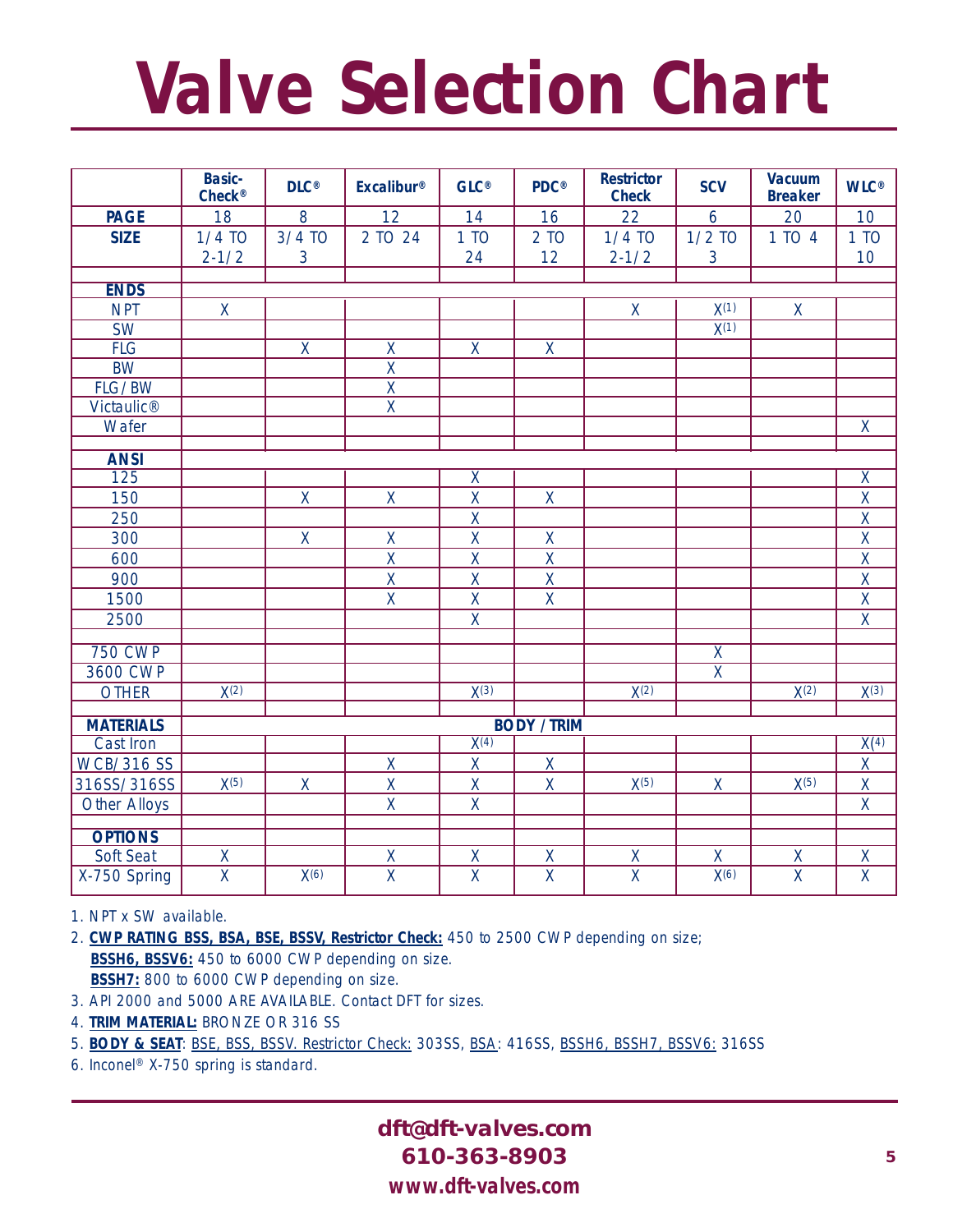# **SCV**



### **Features:**

- **•** 1/2" to 3" Line size
- 750 & 3600 CWP
- NPT & SW ends
- 316 Stainless Steel Construction
- Inconel<sup>®</sup> X-750 spring
- Meets NACE MR-01-75
- Spring-assisted silent closing
- Zelon body "O" ring
- Horizontal or vertical installation
- Body guided disc
- Tight shut-off lapped disc & seat
- Simplified construction 5 parts
- Easy maintenance
- Versatile
- OPTIONS:
	- 316 SS Springs
	- Body seal weld
	- Soft seat
	- Alloy 20 body & seat
	- Hastelloy C body & seat
	- NPT x socket weld ends

The DFT® Model SCV is a corrosion resistant, dependable, versatile and economical spring-assisted, in-line check valve for a wide range of applications. Whether the fluid is liquid, gas or steam, the SCV provides tight shut-off and protects other equipment in the system from water hammer. Its 316 stainless steel construction insures a long service life.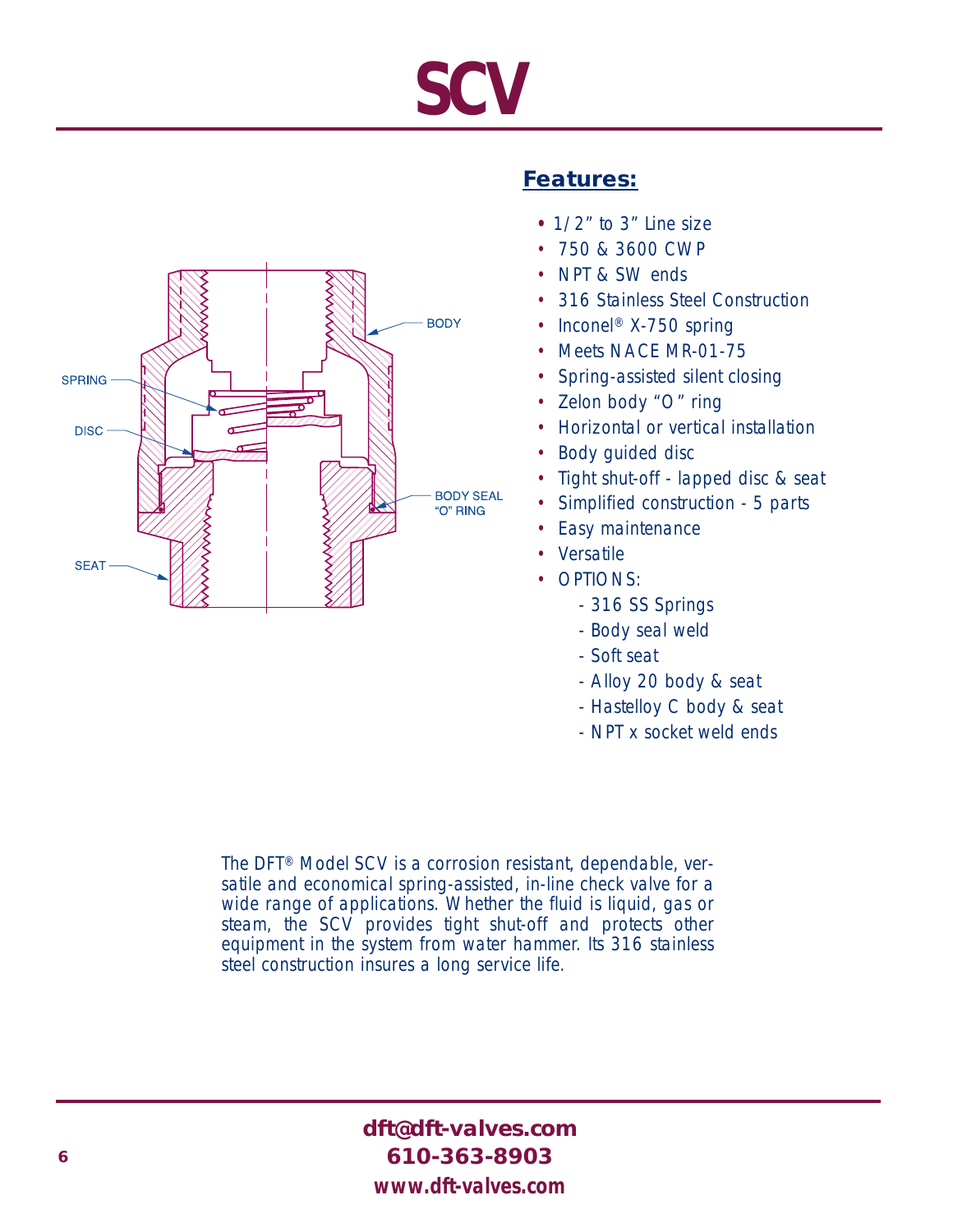# **SCV**

### **750 CWP/500 WSP**

|                            | 1/2" | 3/4" | 1 <sup>''</sup> | 11/4" | 1/2" | 2 <sup>n</sup> | 3"   |
|----------------------------|------|------|-----------------|-------|------|----------------|------|
|                            | 2.68 | 3    | 3.32            | 3.87  | 4.75 | 5              | 6.75 |
| $B$ (dia.)                 | 1.62 | 2.13 | 2.54            | 3.06  | 3.44 | 4.4            | 6.19 |
| Weight                     | 1.1  | 1.5  | 1.9             | 3.9   | 4.7  | 7.7            | 18.8 |
| <b>CV</b>                  |      | 13   | 22              | 39    | 54   | 93             | 180  |
| Cracking<br>Pressure (psi) | 0.4  | 0.3  | 0.3             | 0.3   | 0.2  | 0.2            | 0.3  |

### **3600 CWP**

|                            | 1/2" | 3/4" | 1 <sup>''</sup> | 2 <sup>n</sup> |
|----------------------------|------|------|-----------------|----------------|
|                            | 3.16 |      | 3.75            | 6.38           |
| B                          | 1.88 | 2.33 | 2.75            | 4.06           |
| Weight                     | 1.5  |      | 4.5             | 12.0           |
| CV                         | 6.0  | 11   | 19              | 65             |
| Cracking<br>Pressure (psi) | 0.5  | 0.4  | 0.4             | 0.3            |

Notes: All dimensions are in inches. Weights are in pounds.



|              | <b>750 CWP MATERIALS OF CONSTRUCTION</b> | <b>3600 CWP MATERIALS OF CONSTRUCTION</b> |
|--------------|------------------------------------------|-------------------------------------------|
| <b>Body</b>  | <b>A351 CF8M</b>                         | <b>A351 CF8M</b>                          |
| Seat (1)     | <b>A351 CF8M</b>                         | <b>A351 CF8M</b>                          |
| <b>Disc</b>  | A240 316                                 | A240 316                                  |
| Spring       | Inconel <sup>®</sup> $X-750$             | Inconel X-750                             |
| " $O$ " ring | Zelon (470°F max.)                       | Zelon (400°F max.) (2)                    |

Notes: 1. Soft seats are available for bubble-tight shutoff. See below. Body seal and soft seat material are the same unless otherwise requested.

| PRESSURE TEMPERATURE RATING (PSIG) |                |          |  |  |  |  |  |
|------------------------------------|----------------|----------|--|--|--|--|--|
| Temp. (deg.F)                      | <b>750 CWP</b> | 3600 CWP |  |  |  |  |  |
| -20 to 100°                        | 750            | 3600     |  |  |  |  |  |
| 200                                | 630            | 3095     |  |  |  |  |  |
| 250(3)                             | 600            | 2945     |  |  |  |  |  |
| 300                                | 570            | 2795     |  |  |  |  |  |
| 400(4)                             | 525            | 2570     |  |  |  |  |  |
| 470 (5)                            | 510            |          |  |  |  |  |  |

- 2. Buna-N CO2 resistant "O" ring is available upon request.
- 
- 3. Maximum temperature for Buna-N. 4. Maximum temperature for Viton® and
- Zelon w/**3600**CWP SCV. 5. Maximum temperature for Zelon w/**750**CWP SCV.
- 6. Buna-N and Viton are not suitable for steam service.
- 7. Maximum valve temperature rating is limited by the body seal & seat material selected.
- 8. 750CWP is rated to 470°F.

|                  |               | <b>BODY "O" RING/SOFT SEAT MATERIALS (6) (7)</b> |                            | <b>SPRINGS</b>  |                              |
|------------------|---------------|--------------------------------------------------|----------------------------|-----------------|------------------------------|
| <b>MATERIALS</b> | <b>BUNA-N</b> | <b>VITON</b>                                     | <b>ZELON<sup>(8)</sup></b> | 316SS           | INCONEL <sup>®</sup> $X-750$ |
| TEMP. °F         | -70 TO 250    | $-40$ TO $400$                                   | 37 TO 400                  | $-460$ TO $450$ | $-460$ TO 700                |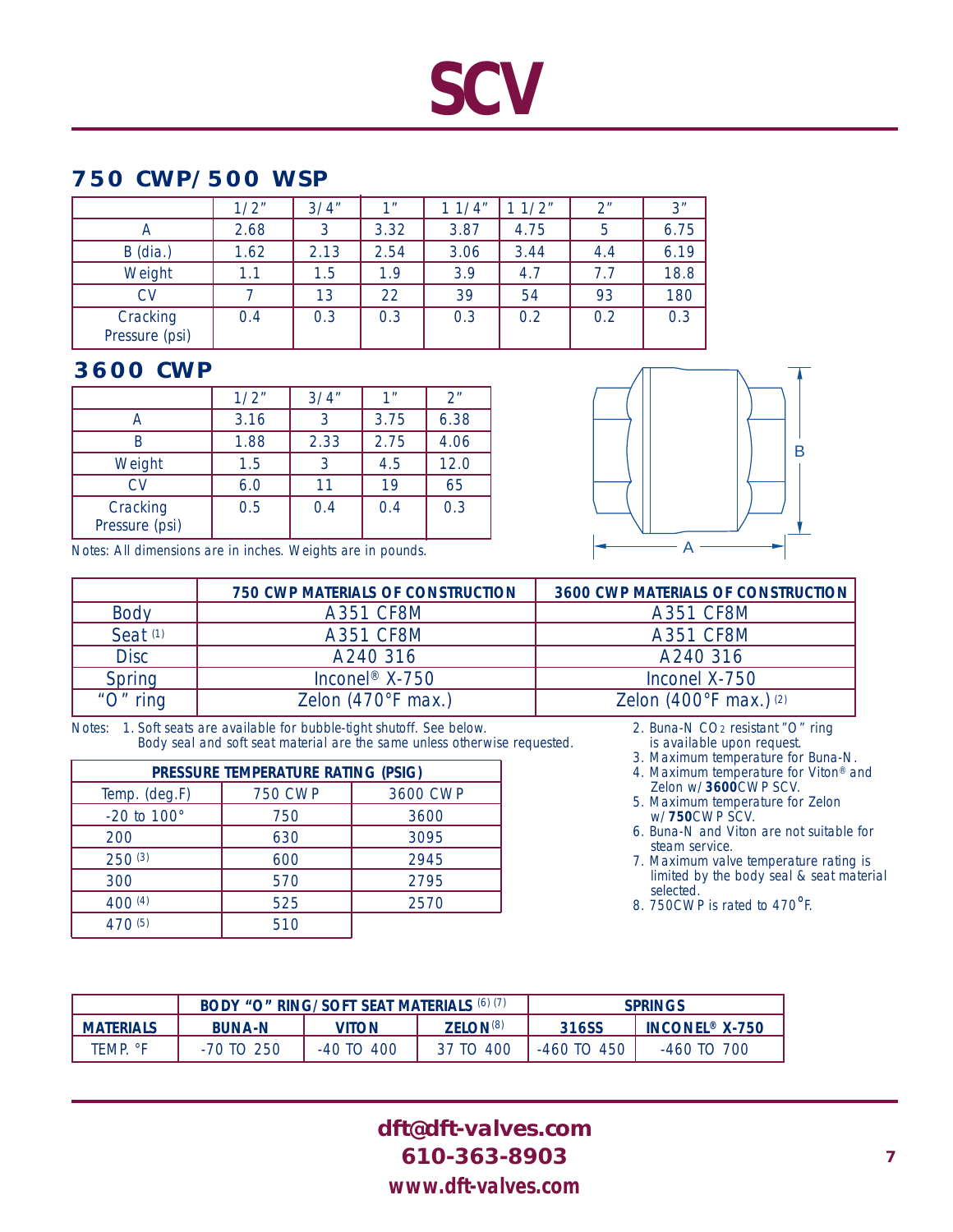# **DLC®**



# **Features:**

- **•** ANSI **Face-to-Face** dimensions
- Spring-assisted silent closing
- 3/4" to 3" Line size
- ANSI 150 and 300
- 316 Stainless Steel Construction
- Raised Face Flanged ends
- Inconel X-750 spring
- Electron beam welded body
- Meets B16.34 1988
- Meets NACE MR-01-75
- Horizontal or vertical installation
- Body guided disc
- Tight shut-off lapped disc & seat
- Simplified construction 3 parts
- Versatile
- OPTIONS:
	- 316 SS Springs
	- Body Materials
		- Alloy 20
		- Hastelloy**®** C

The DFT® Model DLC is a corrosion resistant, dependable, versatile and economical spring assisted, in-line check valve for a wide range of applications. Whether the fluid is liquid, gas or steam, the DLC provides tight shut-off and protects other equipment in the system from water hammer. Its 316 stainless steel construction insures a long service life.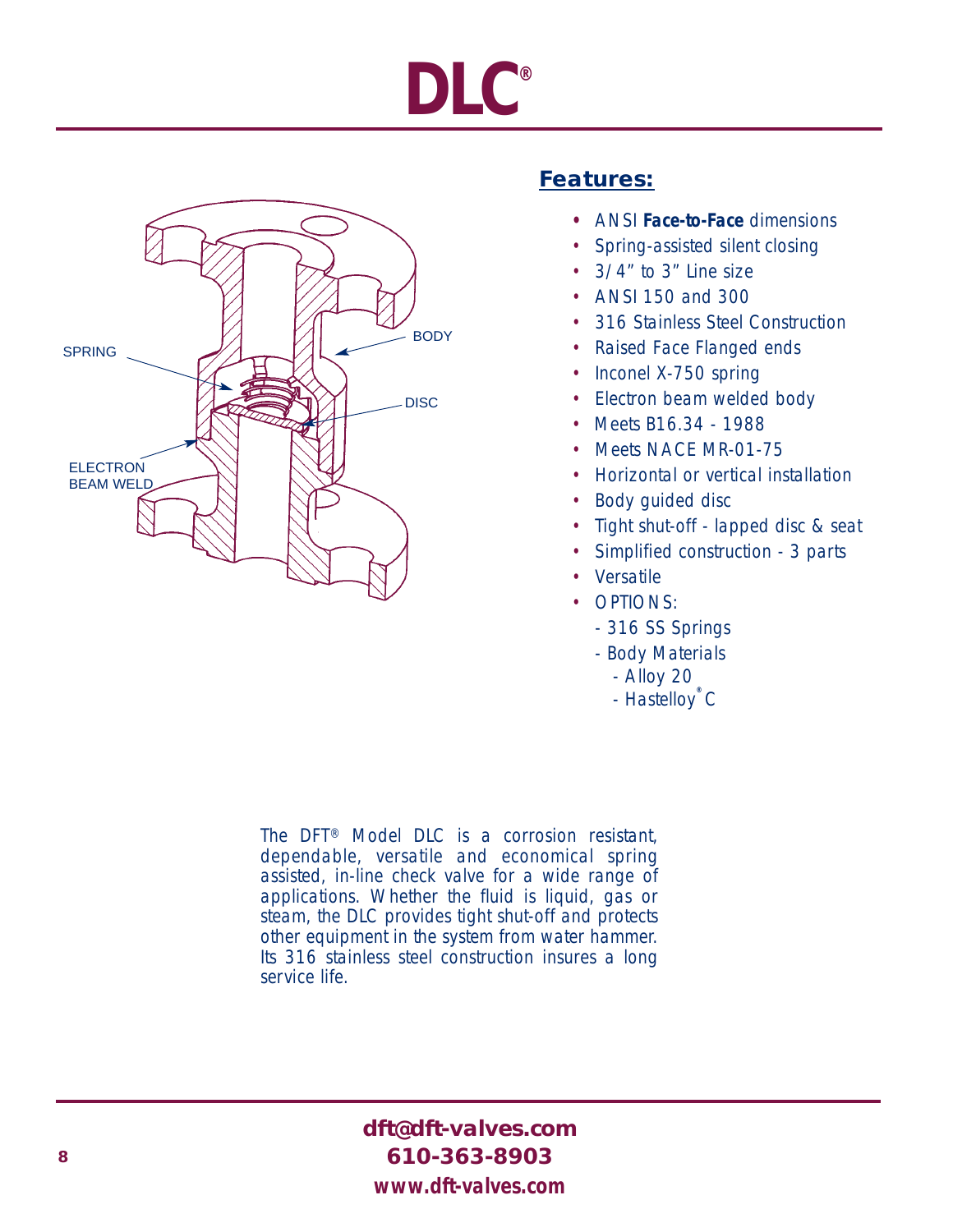# **DLC®**

# **Class 150 RF**

|                             | 3/4"      | 1 <sup>''</sup> | 1/2"      | 2 <sup>n</sup> | 3"   |
|-----------------------------|-----------|-----------------|-----------|----------------|------|
| А                           | 4.62      | 5.00            | 6.50      | 8.00           | 9.50 |
| R                           | 3.88      | 4.25            | 5.00      | 6.00           | 7.50 |
| Weight                      | 4.5       | 6.0             | 11.7      | 19.1           | 39.2 |
| CV                          | 13        | 22              | 54        | 93             | 180  |
| Cracking<br>Pressure<br>psi | $\cdot$ 3 | .3              | $\cdot$ 2 | $\cdot$ 2      | .3   |

# **Class 300 RF**

|                               | 3/4"      | 1 <sup>''</sup> | 1/2"       | 2"         | 3"    |
|-------------------------------|-----------|-----------------|------------|------------|-------|
| А                             | 7.00      | 8.50            | 9.50       | 10.50      | 12.50 |
|                               | 4.62      | 4.88            | 6.12       | 6.50       | 8.25  |
| Weight                        | 7.2       | 9.9             | 18.5       | 24.3       | 50.5  |
| CV                            | 13        | 22              | 54         | 93         | 180   |
| Cracking<br>Pressure<br>(psi) | $\cdot$ 3 | .3              | $\cdot$ .2 | $\cdot$ .2 | .3    |

Notes: All dimensions are in inches. Weights are in pounds.

|             | <b>MATERIALS OF CONSTRUCTION</b> |
|-------------|----------------------------------|
| <b>Body</b> | A351 CF8M                        |
| Seat        | A351 CF8M                        |
| Spring      | Inconel <sup>®</sup> $X-750$     |
| Disc.       | 316 SS                           |



| PRESSURE TEMPERATURE RATING (PSIG) |                  |                  |  |  |  |  |
|------------------------------------|------------------|------------------|--|--|--|--|
| Temp. (deg.F)                      | <b>Class 150</b> | <b>Class 300</b> |  |  |  |  |
| $-460$ to $100^\circ$              | 275              | 720              |  |  |  |  |
| 200                                | 235              | 620              |  |  |  |  |
| 250                                | 225              | 590              |  |  |  |  |
| 300                                | 215              | 560              |  |  |  |  |
| 400                                | 195              | 515              |  |  |  |  |
| 470                                | 175              | 490              |  |  |  |  |
| 500                                | 170              | 480              |  |  |  |  |
| 600                                | 140              | 450              |  |  |  |  |
| 700                                | 110              | 430              |  |  |  |  |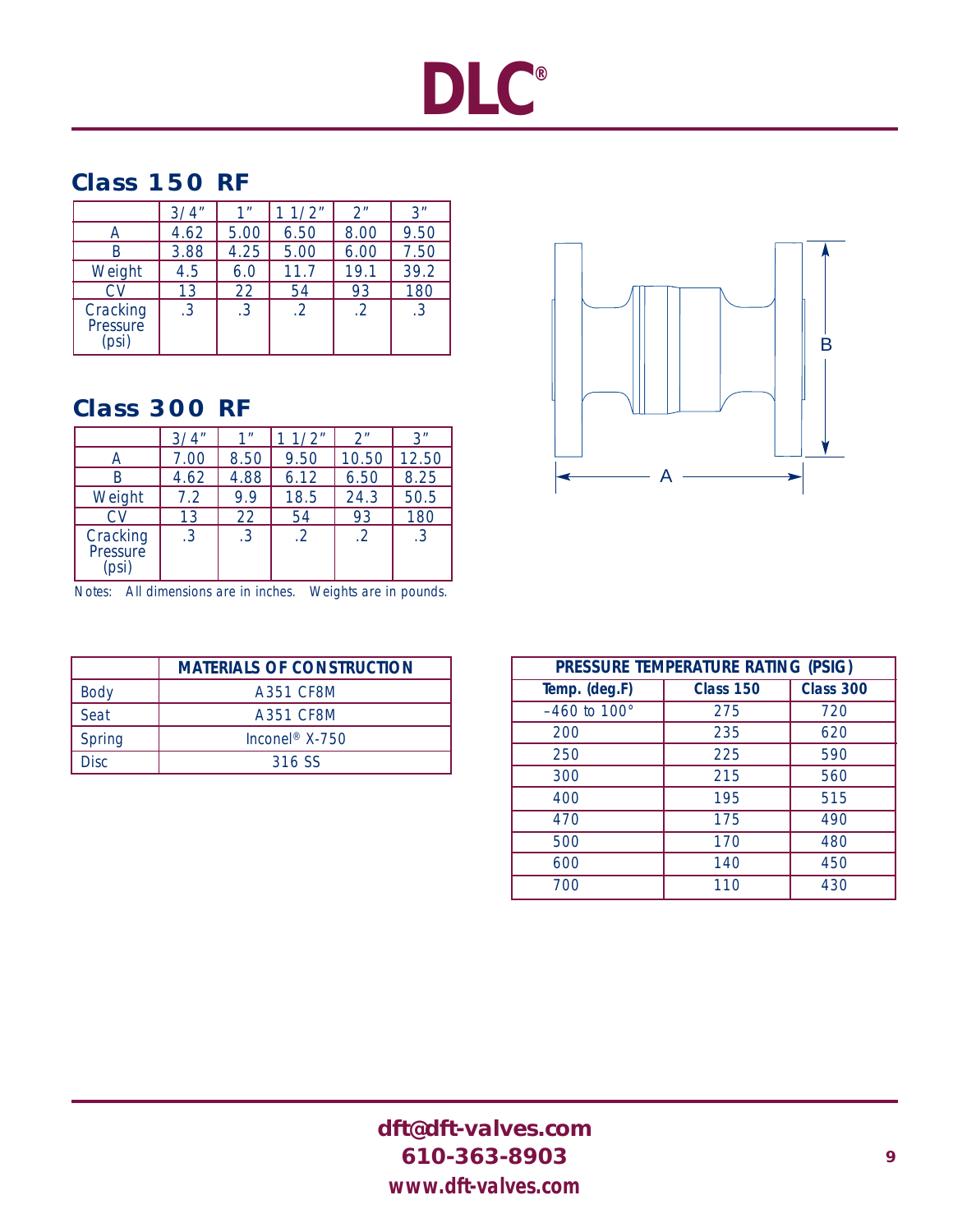# **WLC®**



The DFT® Model WLC Wafer style Silent Check Valve is a lightweight, spring-assisted, center guided, in-line check valve that provides reliable, low maintenance service for a wide range of fluids and pressure/ temperature combinations. The joint between the seat ring and body is sealed by the flange gasket upon installation preventing any leakage through the joint when the valve is in service.

### **Features:**

- **Wafer** design
- **Lightweight**
- Spring-assisted silent closing
- Edge guided (1" & 1-1/2")
- Center guided (2" to 10")
- Dual guided stem (2" to 10")
- Horizontal or vertical installation
- Protected spring
- **ANSI 150 to 2500**
	- 1" to 10" Line Size
	- WCB & 316 SS bodies
	- 316 SS trim
	- Ends:
		- Wafer RF
		- Wafer RTJ
	- MSS-SP 61 seat leakage
	- API 594 Face-to-Face dimension:
		- Class 600 RF
		- Class 900/1500 RF
	- OPTIONS:
		- Inconel® X-750 Spring
		- Soft Seat
		- Custom Sizing
		- Body Materials:
			- Alloy20, Inconel® 625, Titanium
		- Stellited trim (600°F+)
		- Weld Neck Flanges to meet B16.10 Face-to-Face dimensions
- **ANSI 125 & 250**
	- 2" to 10" Line Size
	- Cast Iron body
	- Bronze or 316 SS trim
	- Ends:
		- Wafer FF
	- AWWA seat leakage
	- FM approval:
		- 2" to 10" CI. 125 w/Bronze trim
	- OPTIONS:
	- Soft seat

**Consult page 25 for Pressure/Temperature ratings and page 26 for materials of construction.**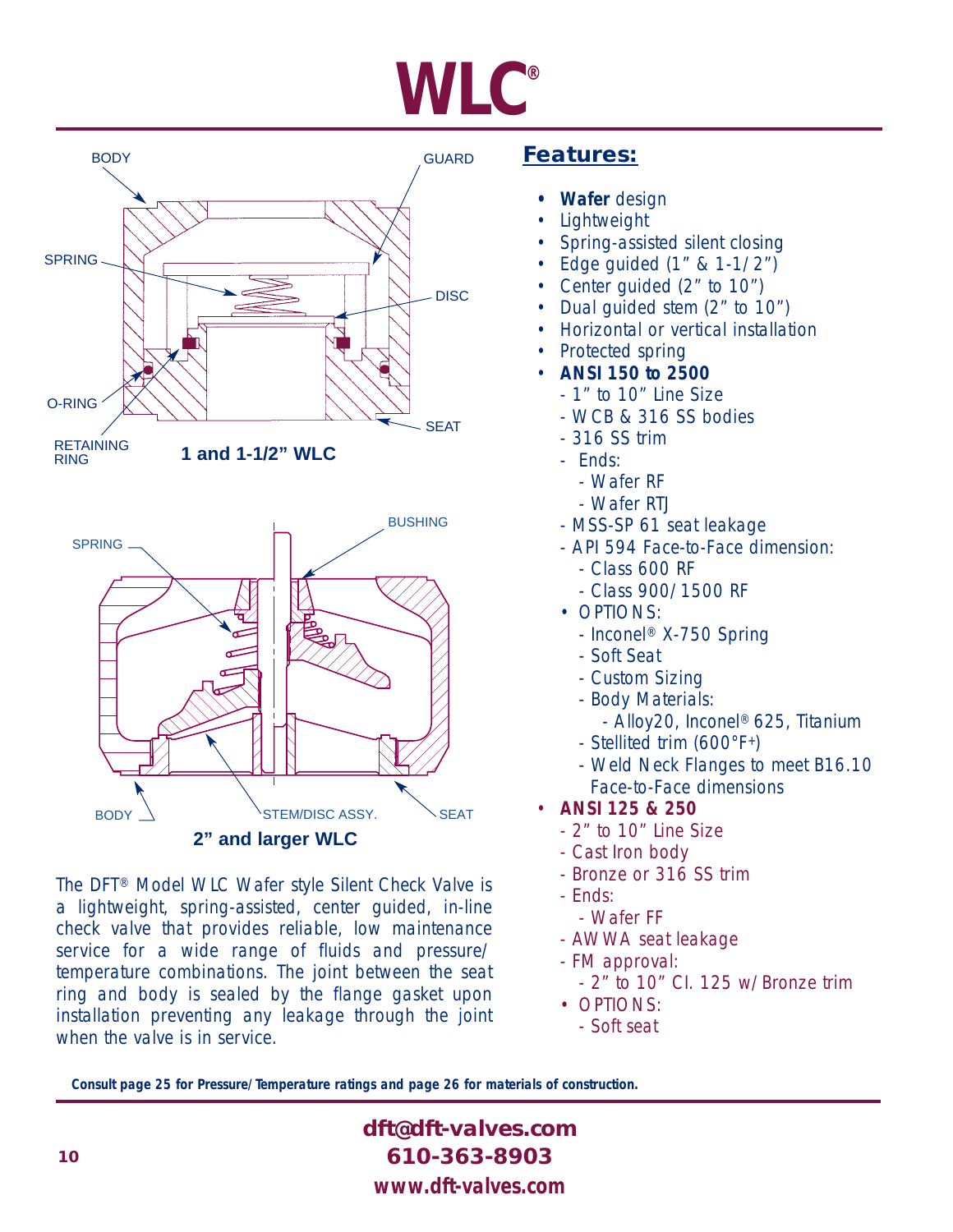# **WLC®**

#### **Class 150 RF**(1)

 $\frac{1^{11}}{2}$   $\frac{11/2^{11}}{2^{11/2}}$ A 2  $2^{1/2}$  $\begin{array}{|c|c|c|c|c|}\n\hline\nB & 2^{5}/8 & 3^{1}/4 \\
\hline\nWeiaht & 2 & 4\n\end{array}$ Weight  $2 \mid 4$  $CV$  19 36

| <b>Class 300 RF(1)</b> |                |                      |  |  |  |  |  |
|------------------------|----------------|----------------------|--|--|--|--|--|
|                        | 1 <sup>1</sup> | $11/2$ <sup>"*</sup> |  |  |  |  |  |
|                        | ン              | $2^{1/2}$            |  |  |  |  |  |
|                        | $2^{7}/8$      | $3^{3}/4$            |  |  |  |  |  |
|                        | 3              | 6                    |  |  |  |  |  |
|                        | 13             | 36                   |  |  |  |  |  |

# $2^{n*}$   $2^{1}/2^{n*}$   $3^{n*}$   $4^{n*}$   $5^{n*}$  6"\* 8"\* 2<sup>5</sup>/8 2<sup>7</sup>/8 3<sup>1</sup>/8 4 4<sup>5</sup>/8 5<sup>1</sup>/2 6<sup>1</sup>/2

#### **Class 150/300 RF 150 RF**

| $\overline{u}$ |
|----------------|
| 4<br>Η         |
| 75<br>/8       |
| R<br>3         |
| 5<br>35        |

#### **Class 600 RF**(1)

|        | 1 <sub>II</sub> | $1^{1/2"$ | $\mathcal{D}''$ | 2 <sup>n</sup> | $\mathbf{\Lambda}''$ | 6"         |
|--------|-----------------|-----------|-----------------|----------------|----------------------|------------|
|        | $2^{3}/8$       | $2^{7}/8$ | $2^{3}/8$       | $2^{7}/8$      | $3^{1}/8$            | $5^{3}/8$  |
|        | $2^{7}/8$       | $3^{3}/4$ | $4^{1}/4$       | $5^{3}/4$      | $7^{1/2}$            | $10^{3}/8$ |
| Weight | $2^{1/2}$       | 8         | b               |                | 21                   | 68         |
|        | 19              | 23        | 53              | 133            | 234                  | 441        |

### **Class 900/1500 RF**(1)

|        | 1 11      | 12''      | າ"        | 3"        | $\mathbf{A}^{\prime\prime}$ | 6"        |
|--------|-----------|-----------|-----------|-----------|-----------------------------|-----------|
| А      | $2^{3}/8$ | $2^{7}/8$ | $2^{3}/4$ | $3^{1}/4$ | Д                           | $6^{1/4}$ |
| B      | $3^{1}/8$ | $3^{7}/8$ | $5^{1}/2$ | $6^{3}/4$ | $8^{1}/8$                   | 111/4     |
| Weight |           | 8         | 14        | 21        | 38                          | 100       |
|        | 19        | 23        | 48        | 113       | 211                         | 370       |

# $\mathsf{B} \longrightarrow \mathsf{A}$

10" 93/4 17 430 755

<mark>4<sup>3</sup>/8 | 51/8 | 53/4 | 71/8 | 81/2 | 97/8 | 121/8</mark> <u>4 | 10 | 12 | 20 | 35 | 41 | 86</u> 57 95 140 265 360 506 860



Dual Pressure Service: Class 125/250 for 2" to 6" Class 150/300 for 2" to 8", Class 900/1500 for 1" to 6"

#### **Class 1500 RTJ**(2)

|        | 1 <sub>II</sub> | 11/2"     | $\gamma$ <sup><math>\pi</math></sup> $\star$ | 3"        | $4$ "*    | 6"         | 10"         |
|--------|-----------------|-----------|----------------------------------------------|-----------|-----------|------------|-------------|
| А      | $2^{3}/8$       | $2^{7}/8$ | $3^{1/8}$                                    | $3^{1}/4$ | $4^{1}/8$ | $6^{1/4}$  | 93/4        |
| B      | $3^{1}/8$       | $3^{7}/8$ | $5^{1}/2$                                    | $6^{3}/4$ | $8^{1}/4$ | $11^{1/4}$ | $17^{1/16}$ |
| Weight | 4               |           | 14                                           | 21        | 38        | 100        | 430         |
| CV     | 19              | 23        | 48                                           | 113       | 211       | 370        | 755         |

### **Class 125/250 Cast Iron FF**

|        | $\gamma$ u $\star$ | $2^{1}/2''$ * | 2 <sup>n</sup> | 4"  | 5"        | $6"$ *    |
|--------|--------------------|---------------|----------------|-----|-----------|-----------|
| Α      | $2^{5}/8$          | $2^{7}/8$     | $3^{1/8}$      | 4   | $4^{3}/4$ | $5^{1}/2$ |
| B      | $4^{1}/4$          | 5             | $5^{3}/4$      |     | $8^{3}/8$ | $9^{3}/4$ |
| Weight | ь                  |               | 12             | 18  | 27        | 42        |
| CV     | 66                 | 88            | 130            | 228 | 350       | 520       |

#### **Class 125 Cast Iron FF**

|        | 8"         | $10^{1*}$ |
|--------|------------|-----------|
| A      | $6^{1/2}$  | $8^{1/4}$ |
| B      | $13^{3}/8$ | 16        |
| Weight | 85         | 129       |
| CΜ     | 900        | 1450      |

#### **Class 250 Cast Iron FF**

|        | 8"         | $10"$ *   |
|--------|------------|-----------|
| А      | $6^{1/2}$  | $8^{1}/4$ |
| B      | $13^{3}/8$ | 16        |
| Weight | 86         | 137       |
|        | 900        | 1450      |

All dimensions are in inches. Weights are in pounds. \*Does not meet API 594 face-to-face dimension.

Notes: 1. Size 1" and 1-1/2" have Buna-N (-70 to 250°F) body "O" ring seals. Contact DFT for other materials.<br>2. All sizes have Buna-N (-70 to 250°F) body "O" ring seals except 10" C l.1500 RTJ/RF have spiral wound body seals. Contact DFT for other materials.

> **dft@dft-valves.com 610-363-8903** *www.dft-valves.com*

#### **1500 RF**(2) **2500 RTJ**(2)

| $^{\prime\prime}$ | $2^{n*}$                                  | 3"        |
|-------------------|-------------------------------------------|-----------|
|                   | $2^{3}/8$ 2 <sup>13</sup> / <sub>16</sub> | $3^{3}/8$ |
| $3^{1}/8$         | $5^{3}/4$                                 | $7^{1/2}$ |
| 4.1               |                                           | 33        |
| 19                | 35                                        | 80        |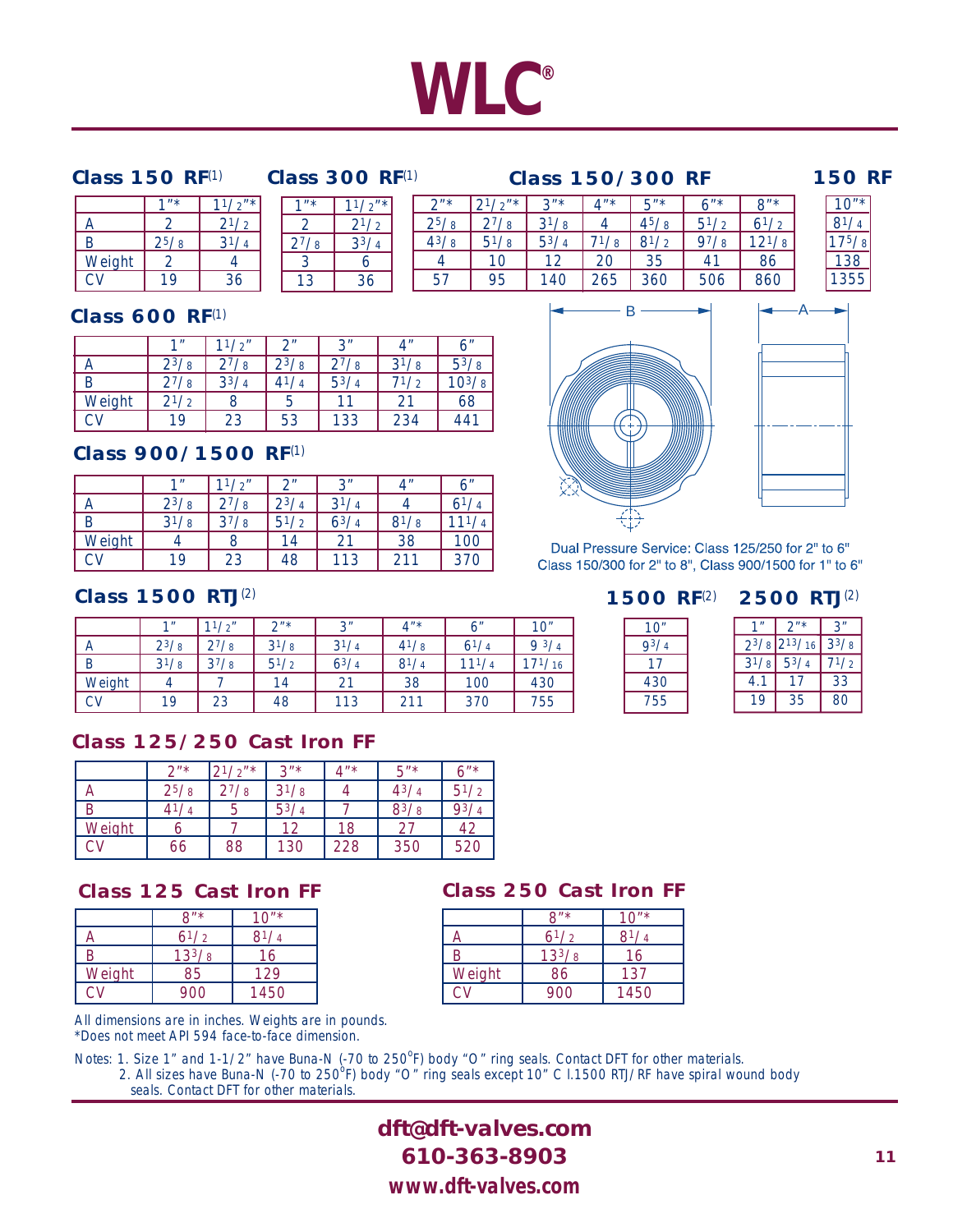# **Excalibur®**



# **Features:**

- **•** ANSI **B16.10 Face-to-Face** dimensions
- Spring-assisted silent closing
- 2" to 24" Line size
- ANSI 150 to 1500
- WCB & 316 SS bodies
- 316 SS trim
- Ends:
	- RF Flanged
	- RTJ
- Center guided
- Dual guided stem
- Horizontal or vertical installation
- Tight shut-off
- Two piece body
- Protected spring
- Body gaskets (See Page 26)
- Easy maintenance
- Versatile
- OPTIONS:
	- Soft seat
	- Inconel® X-750 Spring
	- Custom sizing
	- Digester trim
	- Body Materials:
		- Alloy 20
		- Monel
	- Stellited trim (600°F+)
	- $Ends^{\text{\tiny(1)}}$ :
		- Butt weld
		- Flanged x Butt weld
	- Victaulic®

The DFT® Excalibur Silent Check Valve is a spring-assisted, center guided, in-line, check valve that provides reliable, low maintenance service for a wide range of fluids and pressure/temperature combinations. The valve consists of a body, gasket, seat, spring, disc with stem and guide bushing. Excalibur check valves are available in a wide range of sizes and pressure ratings and in a variety of metals to meet most check valve requirements.

#### **(1) Consult DFT for availability**

**Consult page 25 for Pressure/Temperature ratings and page 26 for materials of construction.**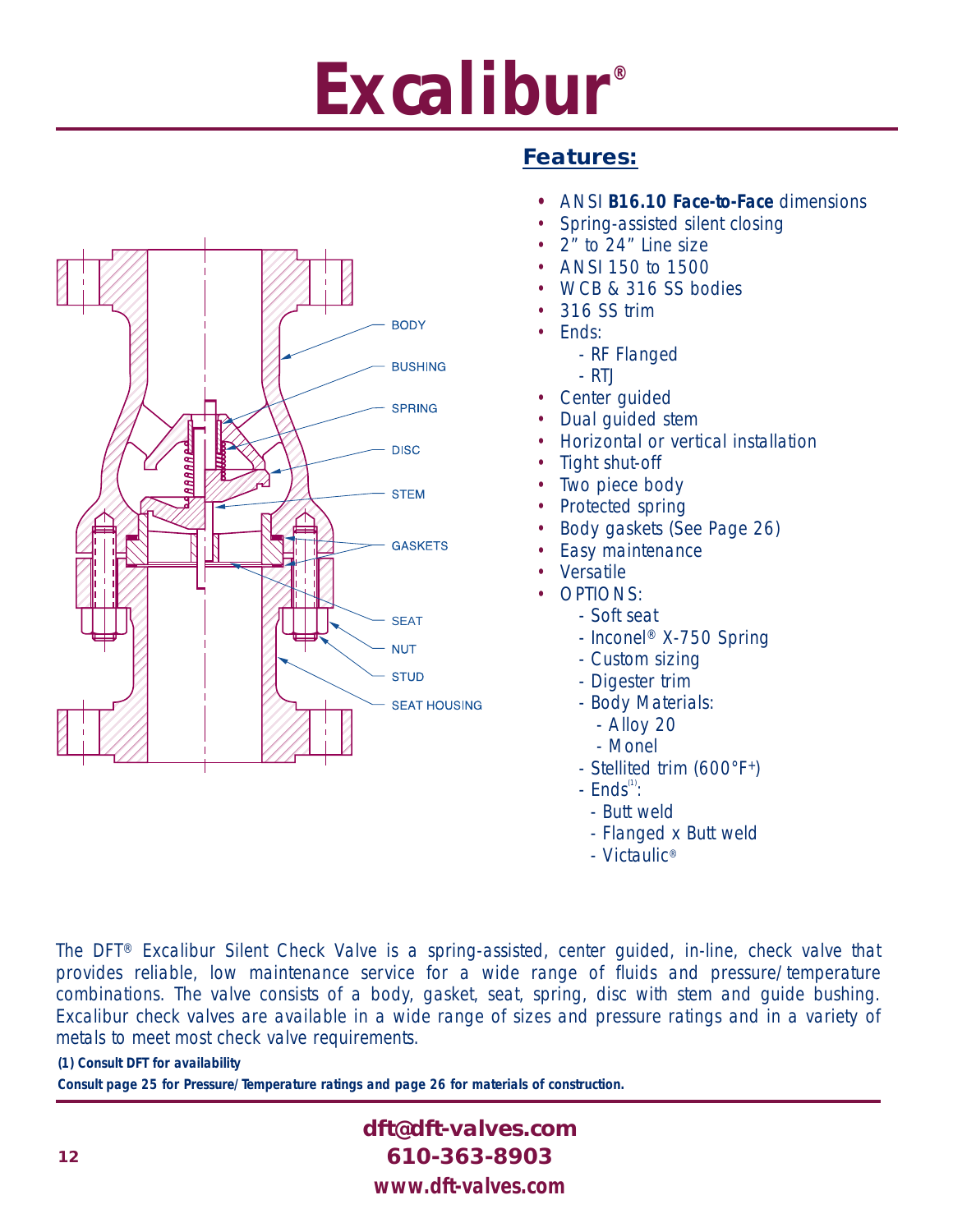# **Excalibur®**

### **Class 150 RF\***

|               | $\mathcal{D}^{\prime\prime}$ | $2^{1}/2$ " | 2 <sup>n</sup> | 4"   | 6"  | 8"         | 10"        | 12"   | 16"        | 24"   |
|---------------|------------------------------|-------------|----------------|------|-----|------------|------------|-------|------------|-------|
| ١A            | 8                            | $8^{1/2}$   | $Q1/\gamma$    | 11/2 | 14  | $19^{1}/2$ | $24^{1/2}$ | 271/2 | 34         | 51    |
| l B           | b                            |             | $7^{1/2}$      | a    |     | $13^{1/2}$ | 16         | 19    | $23^{1/2}$ | 32    |
| <b>Weight</b> | 22                           | 30          | 37             | 64   | 114 | 207        | 317        | 457   | 830        | 1851  |
| ı CV          | 65                           | 105         | 155            | 265  | 685 | 1050       | 1650       | 2400  | 5200       | 11300 |

### **Class 300 RF\***

|                        | ົາ″        | $2^{1}/2"$ | 2 <sub>u</sub> | 4"  | 6"         | 8"              | 10"        | 12"        | 14"  | 20"        |
|------------------------|------------|------------|----------------|-----|------------|-----------------|------------|------------|------|------------|
| A                      | $10^{1/2}$ |            | $12^{1/2}$     | 14  | $17^{1/2}$ | 21              | $24^{1/2}$ | 28         | 33   | 40         |
| ΙB                     | $6^{1/2}$  | 71/2       | $8^{1}/4$      | 10  | $12^{1/2}$ | 15 <sub>1</sub> | $17^{1/2}$ | $20^{1/2}$ | 23   | $30^{1/2}$ |
| Weight                 | 29         | 42         | 52             | 92  |            | 285             | 456        | 696        | 725  | 2375       |
| $\overline{\text{cv}}$ | 65         | 105        | 155            | 265 | 685        | 050             | 1650       | 2400       | 3600 | 7850       |

### **Class 600 RF\***

|               | າ"         | 3"        | 4"         | 6"  | 8"         | 10"  | 12"  |
|---------------|------------|-----------|------------|-----|------------|------|------|
| ١A            | $11^{1/2}$ | 14        | 17         | 22  | 26         | 31   | 33   |
| l B           | $6^{1/2}$  | $8^{1}/4$ | $10^{3}/4$ | 14  | $16^{1/2}$ | 20   | 22   |
| <b>Weight</b> | 35         | 69        | 138        | 300 | 481        | 981  | 1320 |
| <b>CV</b>     | 65         | 155       | 265        | 584 | 985        | 1650 | 2400 |

### **Class 900 RF\***

|        | 2 <sup>n</sup> | 3 <sup>''</sup> | 4 <sup>n</sup> | 6"  | 8"         | 10"        |
|--------|----------------|-----------------|----------------|-----|------------|------------|
| A      | $14^{1}/2$     | 15              | 18             | 24  | 29         | 33         |
| B      | $8^{1}/2$      | 91/2            | $11^{1/2}$     | 15  | $18^{1}/2$ | $21^{1/2}$ |
| Weight | 81             | 155             | 176            | 780 | 1250       | 1650       |
|        | 51             | 138             | 242            | 512 |            | 1449       |

### **Class 1500 RF\***

|               | 2 <sup>n</sup> | 2 <sup>n</sup>                            | 4″         | 6"         | 8"                                      |
|---------------|----------------|-------------------------------------------|------------|------------|-----------------------------------------|
| Ά             | $14^{1/2}$     | $18^{1/2}$ 21 <sup>1</sup> / <sub>2</sub> |            |            | $27^3/4$ 32 <sup>3</sup> / <sub>4</sub> |
| l B           | $8^{1}/2$      | $10^{1/2}$                                | $12^{1/4}$ | $15^{1/2}$ | 19                                      |
| <b>Weight</b> | 81             | 158                                       | 267        | 780        | 1270                                    |
| CV.           | 51             | 109                                       | 187        | 512        | 777                                     |

**\* For other sizes, consult factory.**

Note: All dimensions are in inches. Weights are in pounds.

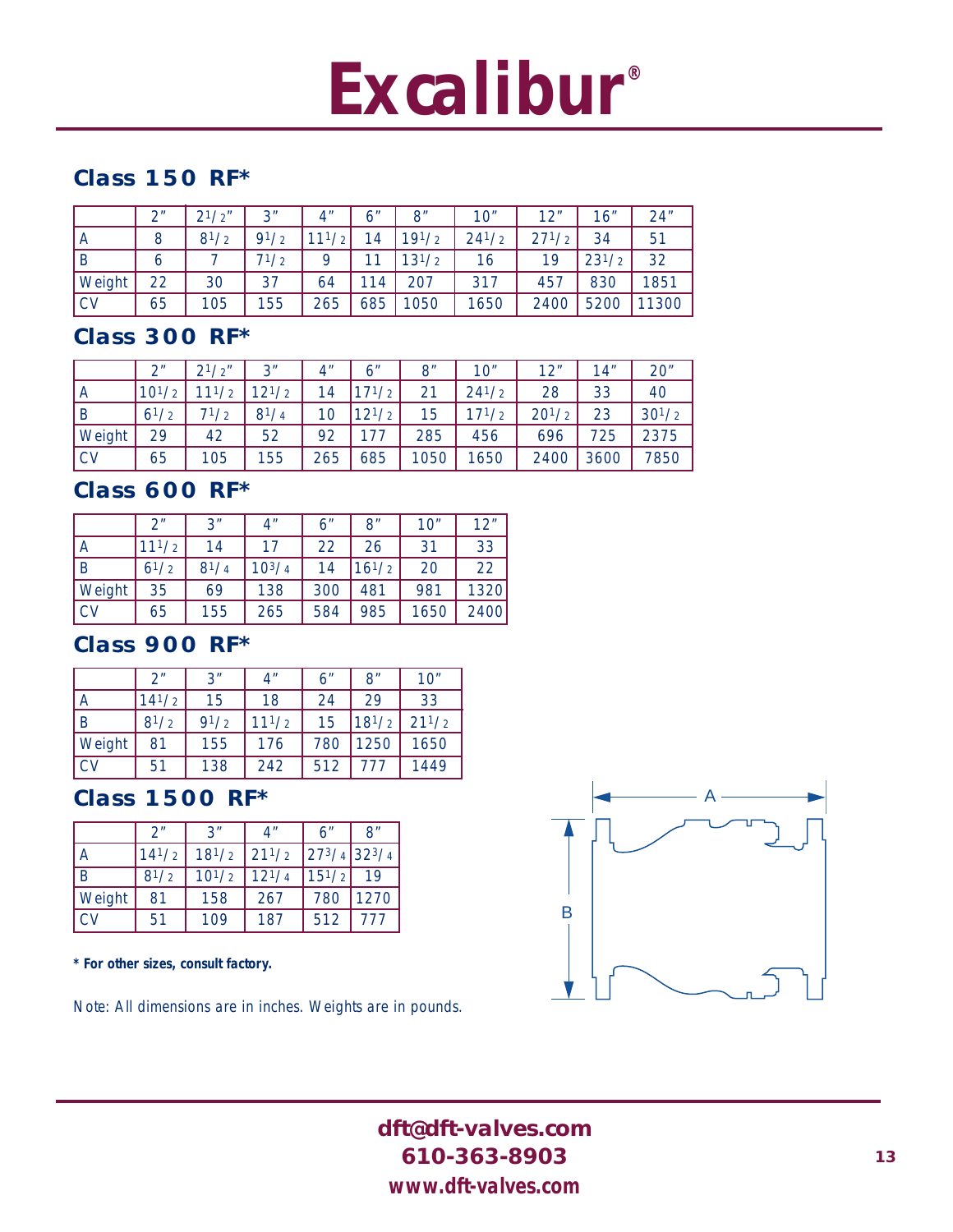# **GLC®**



The DFT® Model GLC Silent Check Valve is a spring-assisted, center guided, in-line, flanged check valve that provides reliable, low maintenance service for a wide range of fluids and pressure/temperature combinations. The valve consists of a body, seat, spring, disc with stem and guide bushing. Some valves have body or gasket seals. The DFT GLC check valve has the advantage of minimum pressure loss with silent, non-slam operation.

- **(1) Consult Page 15 for valves with Body "O" ring seals.**
- **(2) Consult Page 15 for valves with Full Face seats**
- **(3) Contact DFT for availability**

### **Features:**

- **• "Short"** Face-to-Face dimensions
- One piece body
- Spring-assisted silent closing
- Center guided
- Dual guided stem
- Horizontal or vertical installation
- Protected spring
- Easy maintenance
- **Versatile**
- **ANSI 150 To 2500**
	- 1" to 24" Line size
	- WCB & 316 SS Bodies
	- 316 SS trim
	- RF Flanged Ends
	- MSS-SP61 seat leakage
- OPTIONS:
	- Inconel® X-750 Spring
	- Soft seat
	- Custom sizing
	- Body Materials
		- Alloy 20
	- Digester trim
	- Stellited trim (600°F+)
	- RTJ Ends<sup>(3)</sup>
- **• ANSI 125 & 250** 
	- 2-1/2" to 24" Line size (CI.125)
	- 2-1/2" to 8" Line size (CI.250)
	- Cast Iron Body
	- Bronze or 316 SS trim
	- Ends:
		- FF Flanged
	- AWWA seat leakage
	- OPTIONS:
		- Soft seat

**Consult page 25 for Pressure/Temperature ratings and page 26 for materials of construction.**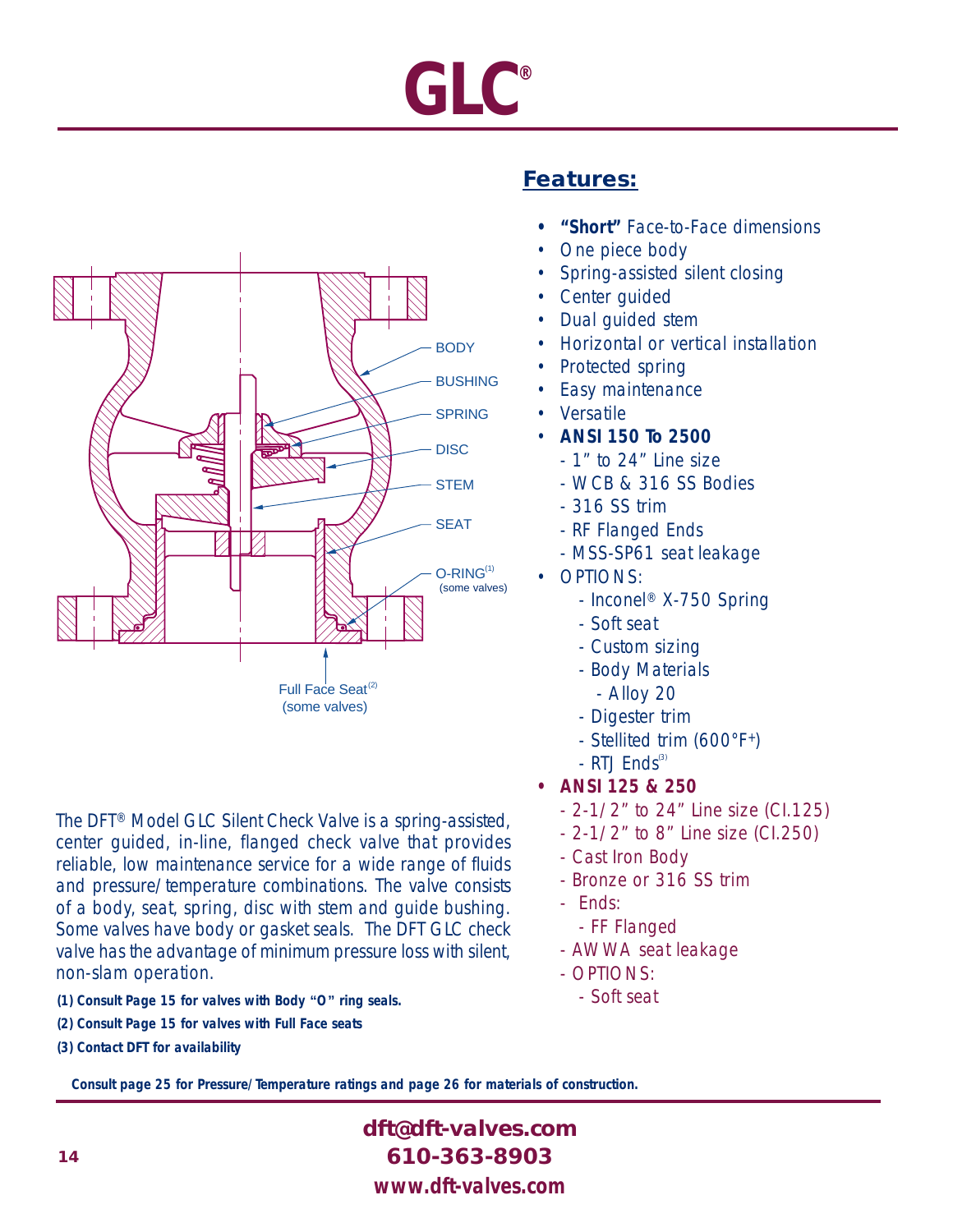# **GLC®**

### **Class 150 RF**

|           | 1 <sub>II</sub> | $\sqrt{2}$ | $\bigcap \pi$ * | $2n\star$<br>J | $\Lambda$      | F''<br>ັ           | 6"  | O <sub>II</sub>            | $1^{\prime}$<br>U | 12 <sup>u</sup><br>$\sim$ $\sim$ | 14"                | 16"  | 18"      | 20" | 24"              |
|-----------|-----------------|------------|-----------------|----------------|----------------|--------------------|-----|----------------------------|-------------------|----------------------------------|--------------------|------|----------|-----|------------------|
|           |                 |            | $-1$            |                | Q <sub>1</sub> | $Q1/\gamma$        | 10  | $1^{\circ}$<br>. L         | $\overline{4}$    | 18                               | $\sim$<br><u>_</u> | 221  | 24       | 24  | 28               |
|           |                 |            |                 |                |                | 10                 | 11  | $-1.01$<br>$\sqrt{2}$<br>◡ | 16                | 19                               | $\sim$<br><u>_</u> | 231  | つに<br>بے |     | 32               |
| Weight    |                 | 13         |                 | วว<br>ںں       | 55             | $\neg$ $\cap$<br>∠ | 93  | 70<br>∼                    | 266               | 387                              | 456                | 700  | 753      | 292 | 157 <sup>1</sup> |
| <b>CV</b> |                 | 35         | 63              | 48             | 260            | 415                | 620 | 1030                       | 630               | 2370                             | 3500               | 5100 | 6400     | 700 | 100              |

### **Class 300 RF**

|           | 1 <sub>II</sub>             | 1 <sup>n</sup> | $\bigcap$ | 21/a'' | $\Omega$ | $\Lambda$ " | $\sqrt{u}$ | $\mathcal{L}''$ | Q''         | 10"        | $12n*$     | $14n*$      | 16"                           | 20"          | 24"    |
|-----------|-----------------------------|----------------|-----------|--------|----------|-------------|------------|-----------------|-------------|------------|------------|-------------|-------------------------------|--------------|--------|
|           | $\Delta$ 3/                 |                |           |        |          | $\sim$      | $1103/c$ . | 11              | $1^{\circ}$ | 153/g      | $101/2$ .  | $\cap$      | $\Omega$                      | 24           | 28     |
| B         | $\Delta$ <sup>7</sup><br>/8 |                |           |        |          | 10          | $\sim$     | $12^{1/2}$      | 15          | $\sqrt{2}$ | $20^{1/2}$ | າາ          | 25 <sup>1</sup><br>$\sqrt{2}$ | $ 30^{1}/2 $ | 36     |
| Weight    |                             |                | $\sim$    |        | 46       |             | 89         | 139             | ววว<br>.JZ  | 335        | 55C        | フウオ         | 898                           | 1257         | $2420$ |
| <b>CV</b> | 10                          | 35             | 63        | 100    | 48       | 267         | 415        | 620             | 933         | 1704       | 2370       | <b>2781</b> | 5100                          | 7700         | 10510  |

### **Class 600 RF**

|           | 1 <sub>II</sub> | $1^{1}/2''$ | $2^{\mu *}$ | 2 <sup>n</sup> | 4"         | 6"                                        | $8"$ *     | $10^{1*}$  | 12 <sup>''</sup> | $16"$ * |
|-----------|-----------------|-------------|-------------|----------------|------------|-------------------------------------------|------------|------------|------------------|---------|
| 'Α        | $15^{1}/4$      | $6^{5}/8$   |             | $8^{5}/8$      | $10^{1}/8$ | $12^{3}/8$ 14 <sup>5</sup> / <sub>8</sub> |            | $17^{1}/8$ | $21^{1/4}$       | 26      |
| B         | $14^{7}/8$      | /8          |             | $8^{1}/4$      | $10^{3}/4$ | 14                                        | $16^{1/2}$ | 20         |                  |         |
| Weight    |                 | 1 Q         | 25          | 57             | 15         | 75                                        | 332        | 450        | 840              | 093     |
| <b>CV</b> |                 | 35          | 63          | 125            | 237        | 549                                       | 933        | 1620       |                  | 5100    |

### **Class 900 RF**

|        | $11/2^{n*}$ | $2"$ *       | $2^{1}/2$ " | 3"        | $6"$ * | 8"         | $10^{n*}$  |
|--------|-------------|--------------|-------------|-----------|--------|------------|------------|
| А      | 173/8       | $8^{1}/4$    | q           | $9^{1}/8$ | 13     | $15^{1}/4$ | $17^{5}/8$ |
| B      |             | $8^{1}/_{2}$ | $9^{5}/8$   | $9^{1}/2$ | 15     | $18^{1}/2$ | $21^{1/2}$ |
| Weight | 30          | 56           | 78          | 87        | 264    | 396        | 539        |
|        | 26          | 46           | 81          | 114       | 549    | 851        | 1499       |

### **Class 1500 RF**

|        | $11/2^{n*}$ 2"* |           | $2^{1/2}$ | 2 <sup>n</sup> | $4^{\prime\prime}$ | $6^{n*}$   | $8^{\prime\prime}$               | $12"$ *    |
|--------|-----------------|-----------|-----------|----------------|--------------------|------------|----------------------------------|------------|
| A      | 73/8            | $8^{1/4}$ | Q         | $9^{7}/8$      | 13/8               | $15^{1}/8$ | $\frac{1}{2}$ 171/2 <sup>'</sup> | $44^{1}/2$ |
| B      |                 | $8^{1/2}$ | 95/8      | $10^{1/2}$     | $12^{1/4}$         | $15^{1/2}$ |                                  | $26^{1/2}$ |
| Weight | 30              | 56        | 78        |                | 164                | 405        | 670                              | 2550       |
|        | 26              | 46        | 81        | 114            | 192                | 441        | 742                              | 1689       |

### **Class 125 Cast Iron FF**

|                | $21/\gamma''$                | $\Omega$<br>u | $\mathbf{\Lambda}''$ | F''<br>ັ                     | 6"             | 8"                     | 10"               | 12 <sub>0</sub><br>∼ | 14"                | 16"                     | 18"       | 20"                   | 24"   |
|----------------|------------------------------|---------------|----------------------|------------------------------|----------------|------------------------|-------------------|----------------------|--------------------|-------------------------|-----------|-----------------------|-------|
| $\overline{A}$ | 5 <sup>1</sup><br>$\sqrt{2}$ |               |                      | 8 <sup>1</sup><br>$\sqrt{2}$ | Q <sub>3</sub> | 121/2<br>-             | 151<br>$\sqrt{2}$ | 14 <sup>1</sup>      | $15^{3}/4$         | 175/8                   | $18^{3}/$ | $20^{5}/8$            | 24    |
|                |                              | $\sqrt{2}$    |                      | 10                           | $\sim$         | 121<br>$\sqrt{2}$<br>◡ | 16                | 19                   | $\sim$<br><u>_</u> | 221<br>$\sqrt{2}$<br>دے | 25        | 27 <sup>1</sup><br>/2 | 32    |
| Weight         | 24                           | 29            | 42                   | 52                           | 70<br>◡        | 126                    | 205               | 306                  | 380                | 501                     | 724       | 890                   | 1220  |
| <b>CV</b>      | 110                          | 55            | 278                  | 435                          | 625            | 15                     |                   | 2500                 | 3400               | 4400                    | 5600      | 6900                  | 10000 |

**Class**

**2500 RF**  $2^{n*}$  3"\*  $91/4$  14 91/4 12 77 218 32 77

### **Class 250 Cast Iron FF**

|           | $2^{1}/2$ " | 2 <sup>n</sup> | 4"      | 5"        | 6"         | 8"              |
|-----------|-------------|----------------|---------|-----------|------------|-----------------|
| A         | $5^{1}/2$   | 6              | $7^1/4$ | $8^{1}/2$ | $9^{3}/4$  | $12^{1/2}$      |
| l B       | $7^{1/2}$   | $8^{1}/4$      | 10      |           | $12^{1/2}$ | 15 <sub>1</sub> |
| Weight    | 30          | 36             | 59      | 78        | 103        | 179             |
| <b>CV</b> | 110         | 155            | 278     | 435       | 625        | 115             |

Note: All dimensions are in inches. Weights are in pounds.

**\*Full Face seat valves with Buna-N (-70 to 250°F) body "O" ring seal. Contact DFT for other materials. Valves "without" body "O" ring seals have a "Split" Face design.**



A

SPLIT FACE SEAT

| dft@dft-valves.com |
|--------------------|
| 610-363-8903       |
| www.dft-valves.com |

B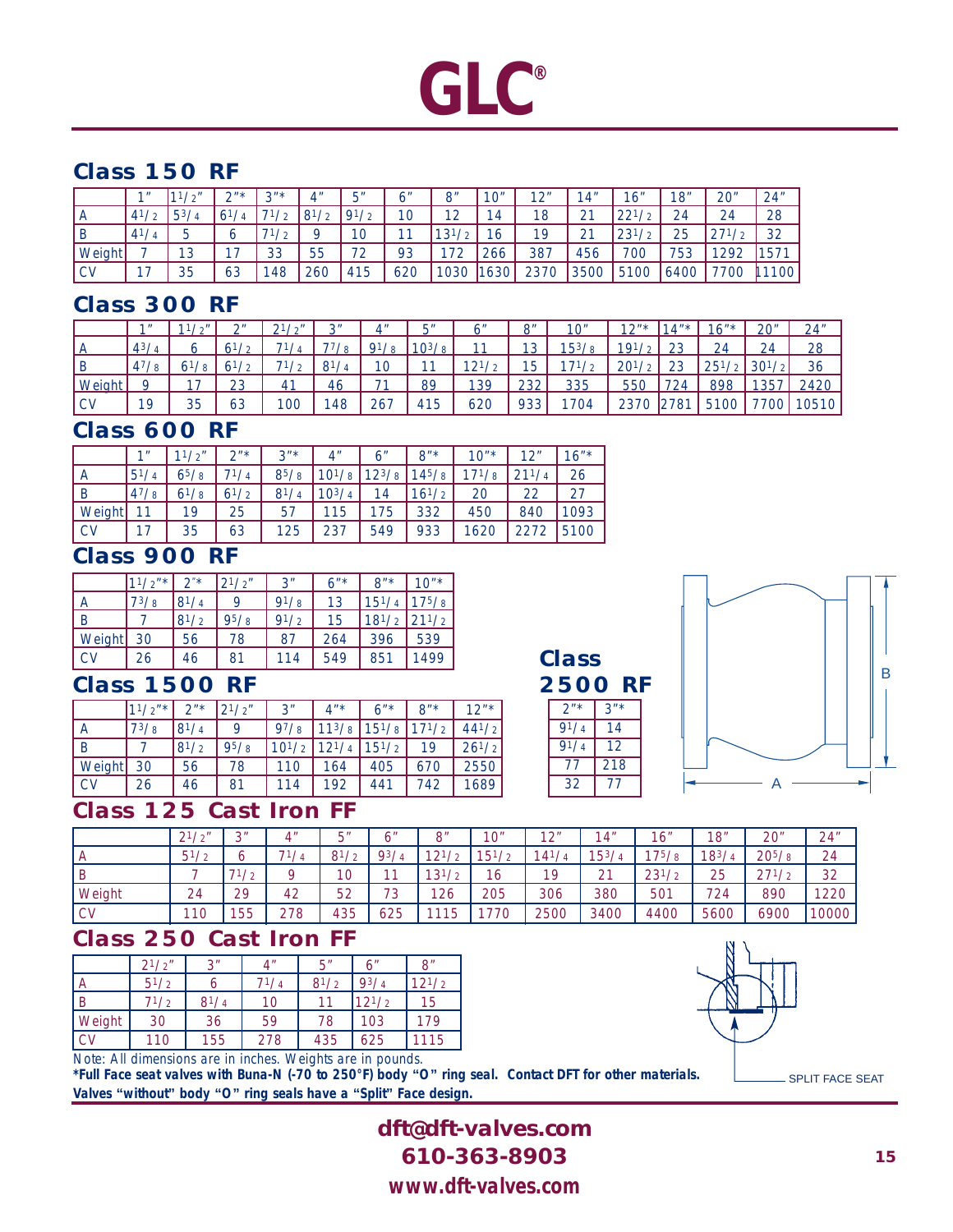# **PDC®**



US Patent #4,766,929 #4,693,270

# **Features:**

- **Pulse damped design**
- Modulating "air" or "gas" applications:
	- discharge of reciprocating air/gas compressors
	- self sizing accommodates varying flows without chattering
- Mediums:
	- air
	- gas
- ANSI **B16-10 Face-to-Face** dimensions
- One piece body
- Spring-assisted silent closing
- 2" to 12" Line size
- ANSI 150 to 1500
- WCB, 316 SS & LCC body
- 316 SS trim
- 316 SS spring (450°F max)
- Ends:
	- RF Flanged
	- RTJ
	- Center quided
- Horizontal or vertical installation
- Tight shut-off
- Protected spring
- Easy maintenance
- **Versatile**
- OPTIONS:
	- Soft seat
	- Inconel® X-750 Spring (500°F max due to nonmetallic components)
	- Monel trim

The DFT® Model PDC Silent Check Valve is specially designed for use on the discharge side of reciprocating air or gas compressors. It includes a pulse damping chamber to maintain the disc in the open position during the momentary reductions in flow associated with each cycle of a reciprocating compressor and to protect against premature seat wear.

- **(1) Consult Page 17 for valves with Full Face Seat.**
- **(2) Consult Page 17 for valves with Body "O" ring seals.**

**Consult page 25 for Pressure/Temperature ratings and page 26 for materials of construction.**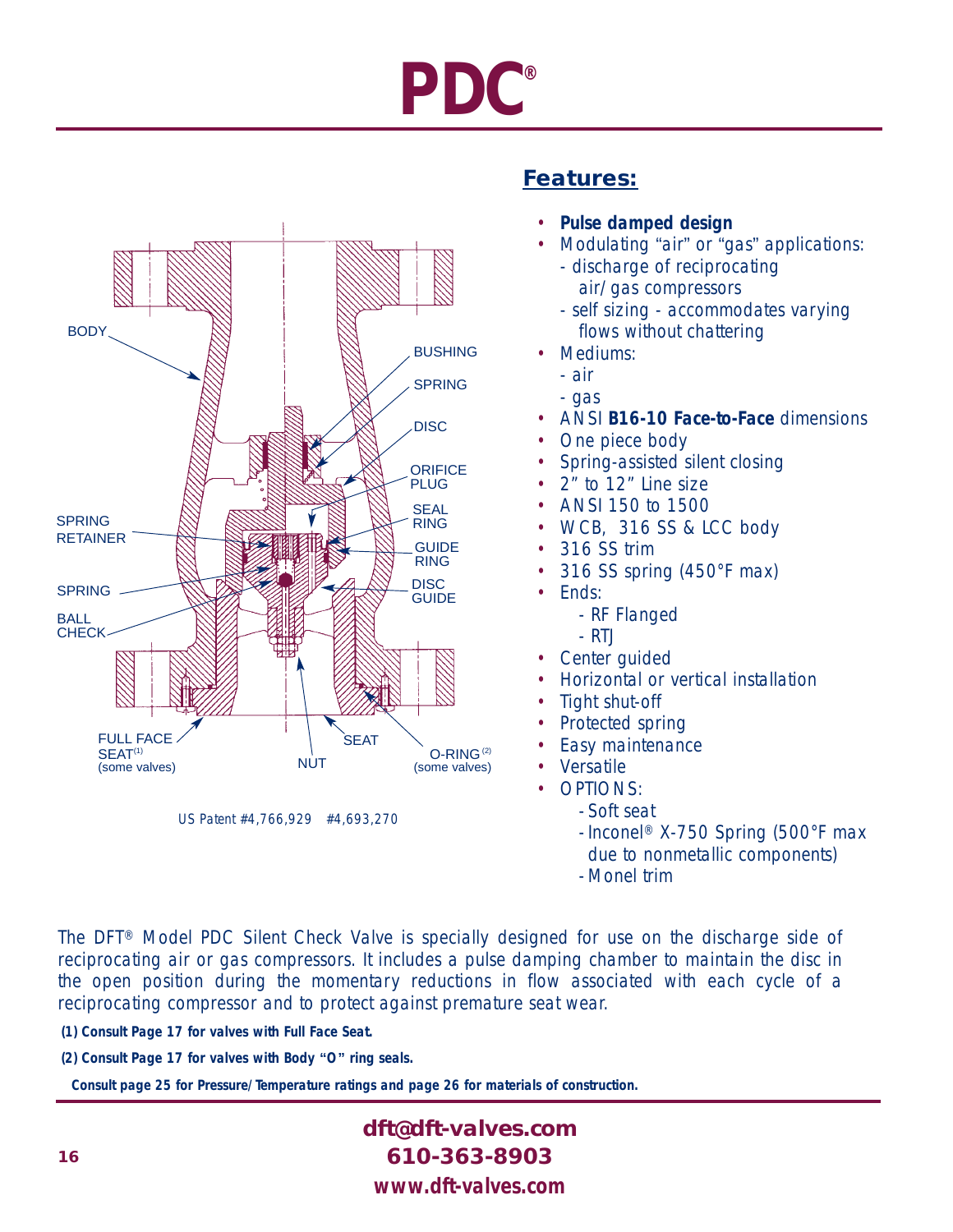# **PDC®**

### **Class 150 RF**

|        | 2 <sup>n</sup> | 3"        | 4 <sup>n</sup> | 6"  | $8"$ *     |
|--------|----------------|-----------|----------------|-----|------------|
| А      | 8              | 91/2      | $11^{1/2}$     | 14  | $19^{1}/2$ |
| B      | 6              | $7^{1/2}$ | Q              |     | $13^{1}/2$ |
| Weight | 20             | 40        | 64             | 94  | 158        |
| CV     | 62             | 148       | 255            | 660 | 1005       |

# **Class 300 RF**

|        | 2 <sup>n</sup> | 3"         | 4 <sup>n</sup> | 6"         | $8"$ * | $10^{7*}$  | 12"        |
|--------|----------------|------------|----------------|------------|--------|------------|------------|
| А      | $10^{1/2}$     | $12^{1/2}$ | 14             | 171/2      | 21     | $24^{1/2}$ | 28         |
| B      | $6^{1/2}$      | $8^{1}/4$  | 10             | $12^{1/2}$ | 15     | $17^{1/2}$ | $20^{1/2}$ |
| Weight | 27             | 50         | 82             | 149        | 293    | 452        | 673        |
| CV     | 62             | 148        | 255            | 660        | 1005   | 1580       | 2300       |

# **Class 600 RF**

|                | $2^{\mu *}$ | $2^{\mu\star}$ | 4"         | $6"$ * | $R^{\prime\prime\star}$ |
|----------------|-------------|----------------|------------|--------|-------------------------|
| $\overline{A}$ | 111/2       | 14             | 17         | 22     | 26                      |
| B              | $6^{1/2}$   | $8^{1}/4$      | $10^{3}/4$ | 14     | $16^{1/2}$              |
| Weight         | 35          | 58             | 117        | 272    | 450                     |
| CV             | 62          | 142            | 255        | 660    | 1005                    |

# **Class 900 RF**

|        | $2^{\frac{n}{2}}$ | $3''*$ | $4"$ *     | $6"$ * |
|--------|-------------------|--------|------------|--------|
|        | $14^{1/2}$        | 15     | 18         | 24     |
| B      | $8^{1/2}$         | 91/2   | $11^{1/2}$ | 15     |
| Weight | 65                | 84     | 144        | 322    |
| CV     | 55                | 118    | 224        | 567    |

# **Class 1500 RF**

|        | $2^{n*}$   | 3"         |
|--------|------------|------------|
| А      | $14^{1/2}$ | $18^{1}/2$ |
| B      | $8^{1/2}$  | $10^{1/2}$ |
| Weight | 65         | 171        |
| CV     | 55         | 118        |

Note:

1. All dimensions are in inches. Weights are in pounds.

2. Maximum operating temperature is 450<sup>o</sup>F with the 316 SS spring. 500<sup>o</sup>F with the Inconel® X-750 spring due to nonmetallic components.

**\*Full Face seat valves with Buna-N (-70 to 250°F) body "O" ring seal. Contact DFT® for other materials. Valves "without" body "O" ring seals have a "Split" Face design.**

> **dft@dft-valves.com 610-363-8903** *www.dft-valves.com*





**17**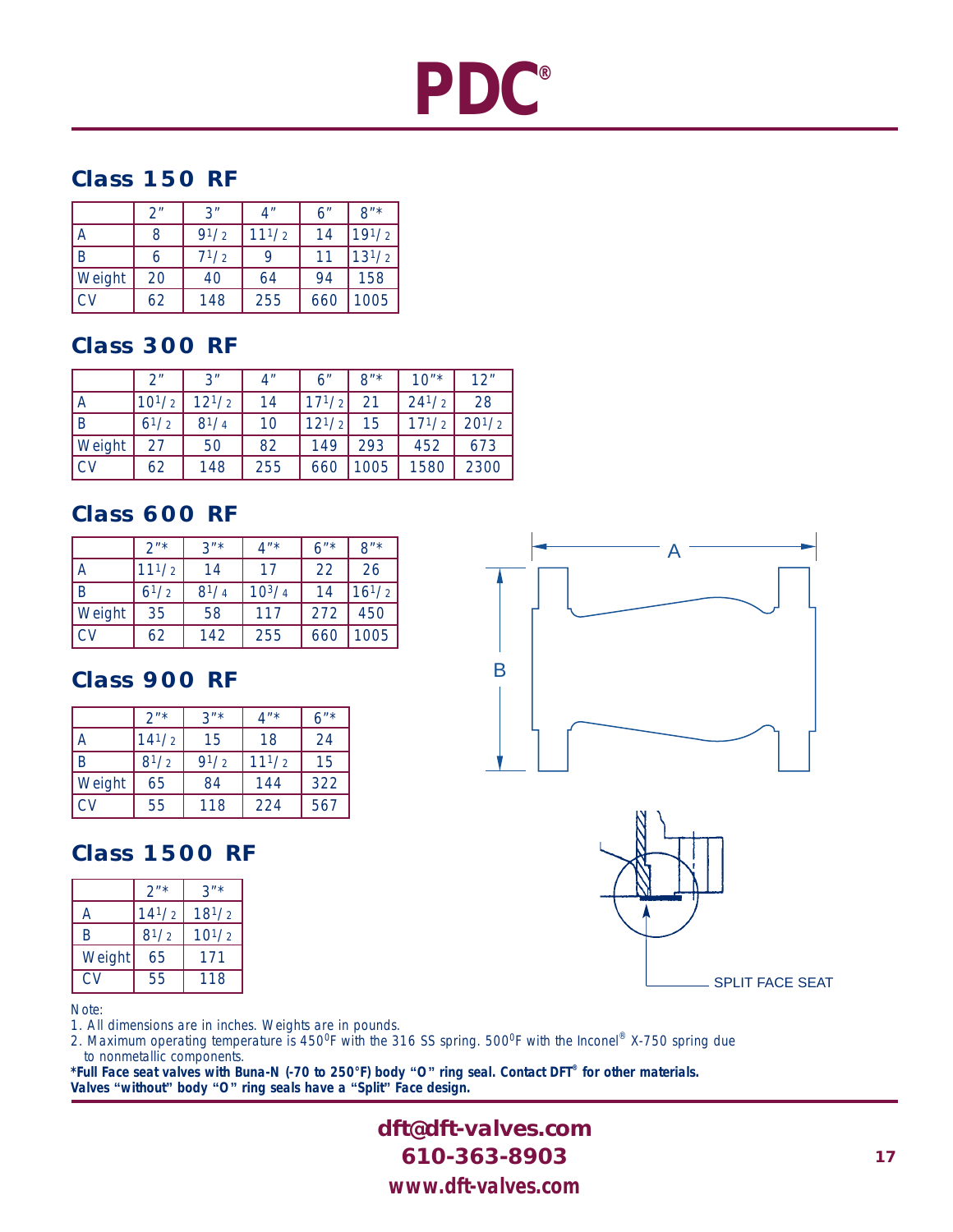# **Basic-Check®**



The DFT<sup>®</sup> Basic-Check valve is a versatile all-purpose, Soft seat spring-assisted, in-line check valve that provides reliable, low maintenance service for a wide range of liquids and gases at various pressure/temperature combinations. The valve consists of a guard cage, spring, valve disc, retaining ring and seat. It can be combined with pipe fittings such as reducing couplings, drain elbows, etc. to form a complete check valve unit ideally suited for a broad range of pipeline applications or incorporated into machinery for OEM applications. The metal-to-metal sealing area of the Basic-Check valve's disc and seat is precision lapped, providing very tight shut-off of both gas and liquid. If bubble-tight shut-off is required, resilient soft seats are available.

**MATERIALS OF CONSTRUCTION**

| <b>Model</b>        |              | <b>Seat</b> | <b>Disc</b> | <b>Guard</b> | <b>Spring</b>        | Retaining<br><b>Ring</b> |
|---------------------|--------------|-------------|-------------|--------------|----------------------|--------------------------|
| <b>Basic-Checks</b> | <b>BSS</b>   | 303 SS      | 316 SS      | 316 SS(1)    | 316 SS               | 316 SS                   |
|                     | <b>BSA</b>   | 416 SS      | 316 SS      | 316 SS       | 316 SS               | 316 SS                   |
|                     | <b>BSE</b>   | 303 SS      | 316 SS      | 17-4 SS      | Inconel <sup>®</sup> | 316 SS                   |
| High Pressure BSSH6 |              | 316 SS      | 316 SS      | 316 SS       | 316 SS               | 316 SS                   |
| <b>Basic-Checks</b> | <b>BSSH7</b> | 316 SS      | $17-7$ SS   | 316 SS       | 316 SS               | 316 SS                   |

(1) 1/4", 3/8" and 1/2" BSS units have a 303 SS guard

### **Features:**

- **•** 1/4" to 2-1/2" Line size
- 450 to 6000 CWP
- Threaded ends
- Stainless Steel Construction
- Spring-assisted silent closing
- Horizontal or vertical installation
- Tight shut-off lapped disc & seat
- **Easy Maintenance**
- **Versatile**
- OPTIONS:
	- Inconel® 750 Spring



Use with reducing coupling.



Drain elbow is another standard fitting with which DFT Basic-Check Units are used.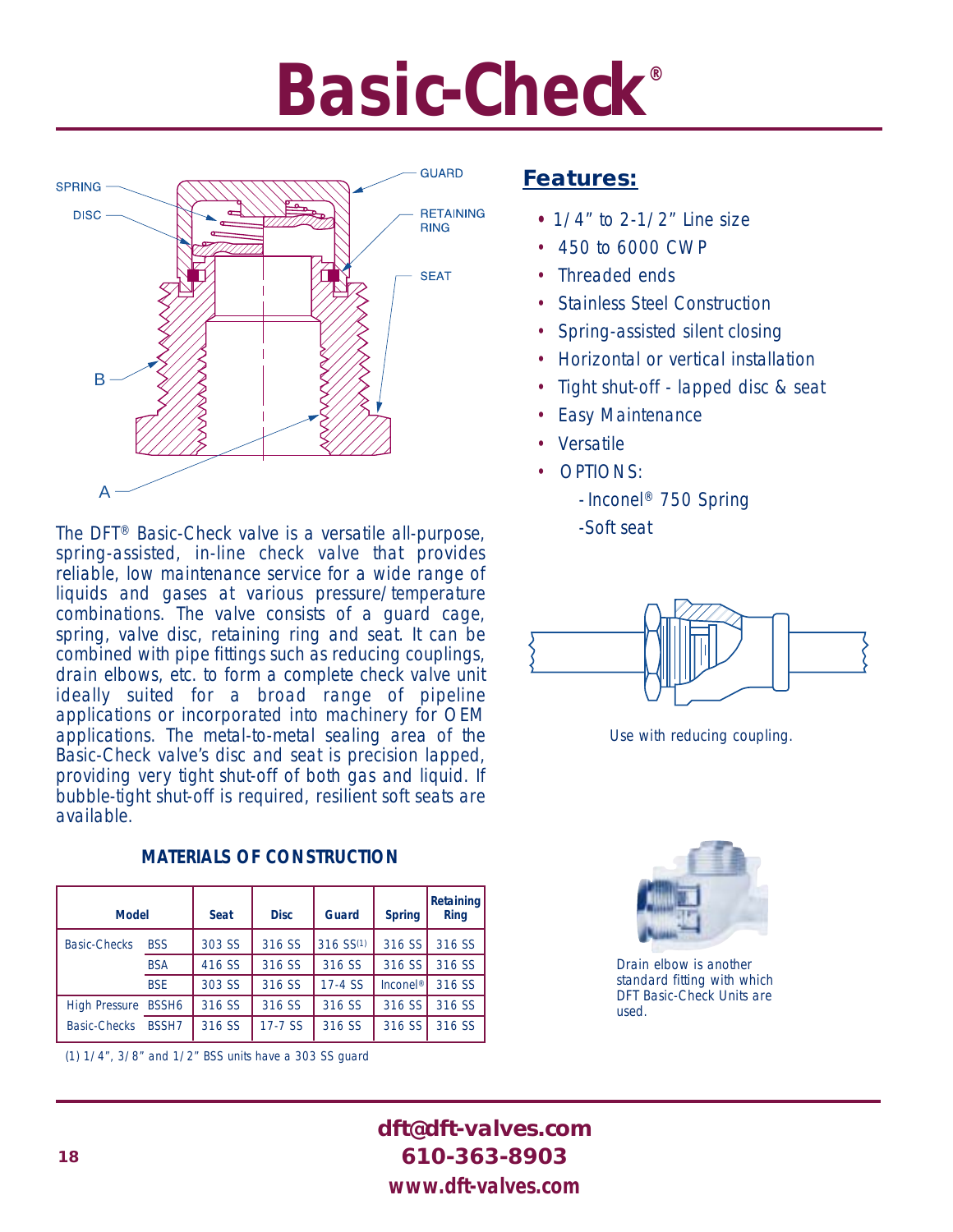# **Basic-Check®**

| <b>BASIC CHECK</b>                |                                         |           |                                        | <b>VALVE CRACKING</b>                             | Approx. |                                |
|-----------------------------------|-----------------------------------------|-----------|----------------------------------------|---------------------------------------------------|---------|--------------------------------|
| Line Size<br>Inlet<br>(FNPT)<br>A | Outside<br><b>Thread</b><br>(MNPT)<br>B | <b>CV</b> | <b>Friction Loss</b><br>(Feet of Pipe) | <b>PRESSURE*</b><br>(Inches of<br>Water)<br>(PSI) |         | Net WT.<br>Each<br>$(ln$ lbs.) |
| 1/4"                              | 1"                                      | 5.8       | 7                                      | .60(1)                                            | 16.7    | .38                            |
| 3/8"                              | 1 <sub>II</sub>                         | 5.8       | 7                                      | .60(1)                                            | 16.7    | .38                            |
| 1/2"                              | 1"                                      | 5.8       | 7                                      | .60(1)                                            | 16.7    | .38                            |
| 3/4"                              | $1 - 1/2"$                              | 13.2      | 6                                      | .45                                               | 12.5    | .88                            |
| 1 <sup>n</sup>                    | 2 <sup>n</sup>                          | 23.1      | 7                                      | .38                                               | 10.5    | 1.25                           |
| $1 - 1/4"$                        | $2 - 1/2"$                              | 36        | 12.5                                   | .20                                               | 5.5     | 2.25                           |
| $1 - 1/2"$                        | 3 <sup>n</sup>                          | 57.4      | 11                                     | .14                                               | 3.9     | 3.75                           |
| 2 <sup>n</sup>                    | 4 <sup>n</sup>                          | 90        | 16                                     | .15                                               | 4.3     | 7.00                           |
| $2 - 1/2"$                        | 4 <sup>n</sup>                          | 90        | 16                                     | .15                                               | 4.3     | 7.00                           |

#### **TECHNICAL INFORMATION**

(1) Light spring available: Cracking Pressure = . 18 PSI (5.0 inches of water)

\*Cracking pressure for vertical flow will be slightly different: upward flow, slightly higher; downward flow, slightly less.

Not recommended for use on discharge of reciprocating compressors.

#### **COLD, NON-SHOCK PRESSURE RATING** (2)

| <b>Size</b>        |                              | 1/4"<br>3/8"<br>1/2" | 3/4"                | 1 <sup>n</sup> | $\left 1-1/4''\right 1-1/2''$ 2" $\left 2-1/2''\right $ |      |      |     |
|--------------------|------------------------------|----------------------|---------------------|----------------|---------------------------------------------------------|------|------|-----|
| <b>Basic-Check</b> | <b>BSS BSA</b><br><b>BSF</b> |                      | 2500 2000 1500      |                | 850                                                     | 700  | 450  | 450 |
| High-Pressure      | BSSH6                        |                      | 6000 5500 3000      |                | 1100                                                    | 900  | 450  | 450 |
| <b>Basic-Check</b> | <b>BSSH7</b>                 |                      | 16000 16000 16000 1 |                | 4000                                                    | 2700 | 1800 | 800 |

| Sat. Steam<br>Pressure<br>(PSIG)<br>Ref. (3) | Tempera-<br>ture<br>(Deg. F.) | Adjusted<br>Rating as<br>Percent of<br><b>Cold Rating</b> |
|----------------------------------------------|-------------------------------|-----------------------------------------------------------|
| -3                                           | 200                           | 86%                                                       |
| 15                                           | 250                           | 82%                                                       |
| 52                                           | 300                           | 78%                                                       |
| 232                                          | 400                           | 71%                                                       |
| 407                                          | 450                           | 69%                                                       |
| 665                                          | 500                           | 66%                                                       |
| 1526                                         | 600                           | 62%                                                       |
| 3075                                         | 700                           | 60%                                                       |

All stainless steel construction is suitable for cryogenic service. For pressure rating at elevated temperatures for standard metalseated valves, reduce above rating per chart at right.

Maximum valve temperature rating is limited by soft seal (if any) and spring materials in chart below. For ratings of soft seals using some other elastomers, consult factory.

(2) Contingent on service ratings of matching pipe and fittings.

(3) Saturated steam pressure is given for reference only; pressure limit of valve is the adjusted rating at the given temperature.

| <b>MAXIMUM OPERATING TEMPERATURES OF MATERIALS</b> |               |                |                          |                 |             |  |  |  |  |  |
|----------------------------------------------------|---------------|----------------|--------------------------|-----------------|-------------|--|--|--|--|--|
| SFAI (4)<br><b>SPRING</b>                          |               |                |                          |                 |             |  |  |  |  |  |
| <b>MATERIALS</b>                                   | <b>BUNA-N</b> | 316 SS         | <b>INCONEL®</b><br>X-750 |                 |             |  |  |  |  |  |
| TEMP. °F                                           | $-70$ to 250  | $-40$ to $400$ | 37 to 400                | $-460$ TO $450$ | -460 TO 700 |  |  |  |  |  |

(4) Buna-N and Viton are not suitable for steam service.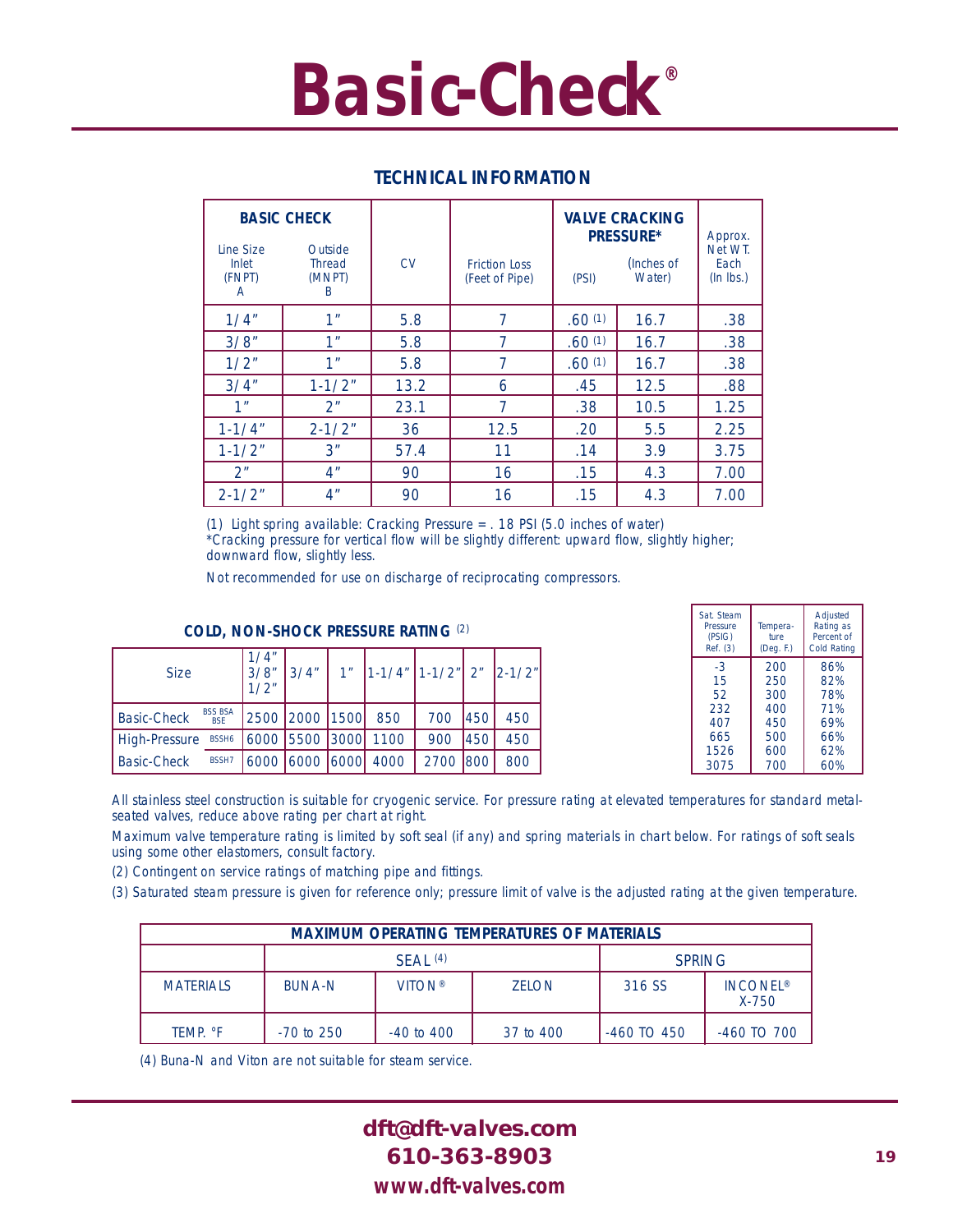# **Vacuum Breaker**



DFT® Vacuum Breakers provide effective protection against collapse of pressure vessels, tanks and rolls. They prevent condensate "back-up" when equipment is shut down or inlet steam is reduced by modulating control valves. In piping systems, DFT Vacuum Breakers are used to break siphons, prevent pipe collapse during transient pressure drops, and to provide addition of air on the downstream side of check valves to dampen water hammer.

### **Features:**

- **•** 1" to 4" size
- 450 to 6000 CWP
- Threaded O.D. (MNPT)
- Unthreaded inlet bore
- Stainless Steel Construction
- Spring-assisted silent closing
- Horizontal or vertical installation
- Tight shut-off lapped disc & seat
- Easy maintenance
- Versatile
- OPTIONS:
	- Inconel® 750 Spring -Soft seat



Two DFT Vacuum Breakers used in a "dry can".

#### **MATERIALS OF CONSTRUCTION**

| <b>Model</b>    |                   | <b>Seat</b> | <b>Disc</b> | Guard                                                                  | <b>Spring</b> | Retaining<br><b>Ring</b> |
|-----------------|-------------------|-------------|-------------|------------------------------------------------------------------------|---------------|--------------------------|
| Vacuum          | <b>BSSV</b>       |             |             | 303 SS 316 SS 316 SS(1) 316 SS 316 SS                                  |               |                          |
| <b>Breakers</b> | BSSV <sub>6</sub> | 316 SS      |             | $ 316 \text{ SS}   316 \text{ SS}   316 \text{ SS}   316 \text{ SS}  $ |               |                          |

(1) 1" has a 303 SS guard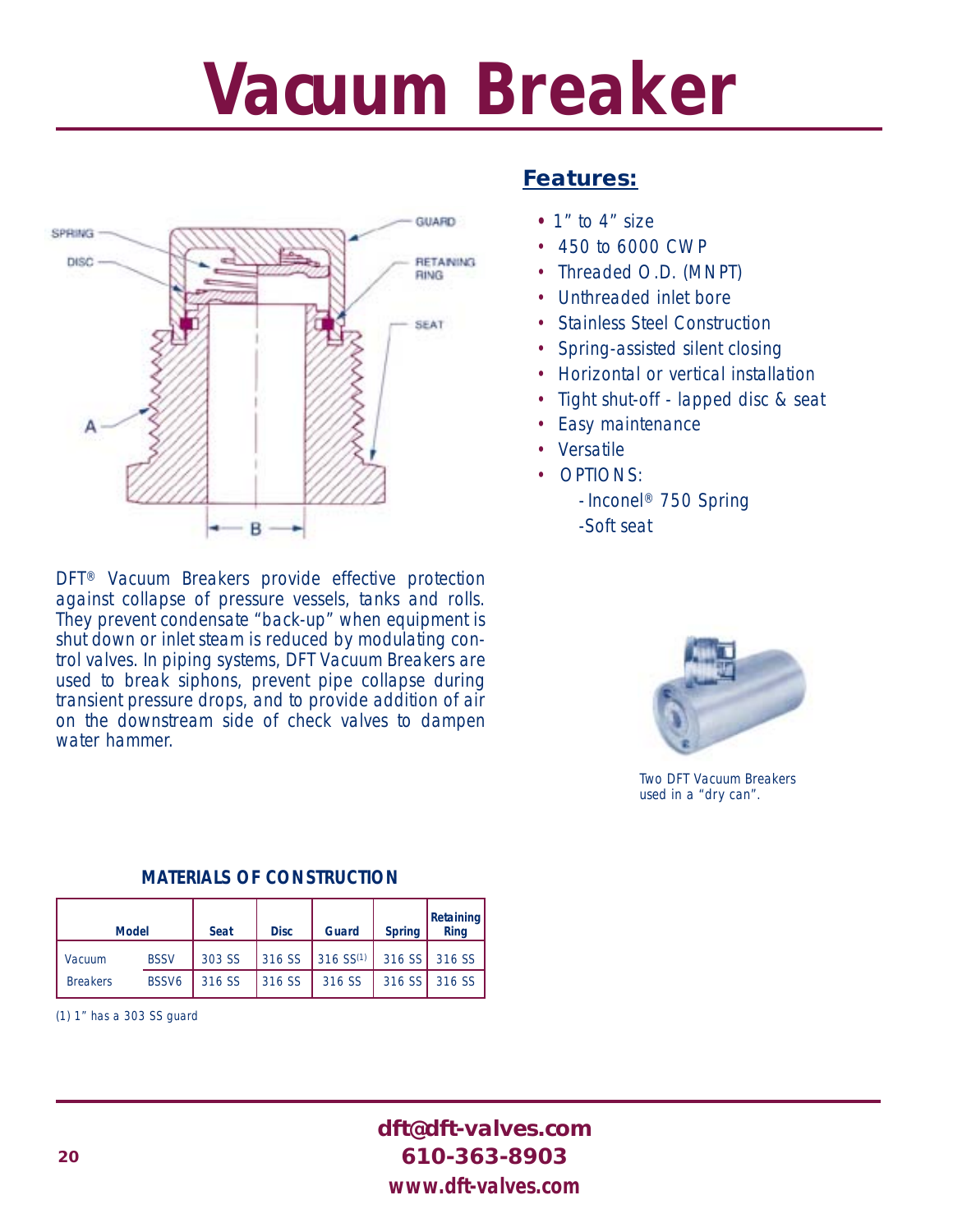# **Vacuum Breaker**

| <b>Nominal Size</b><br>(MNPT)<br>A | <b>VACUUM BREAKER</b><br><b>Unthreaded</b><br><b>Inlet Bore</b><br>B | <b>CV</b> | <b>Friction Loss</b><br>(Feet of Pipe) | <b>VALVE CRACKING</b><br><b>PRESSURE*</b><br>(Inches of<br>Water)<br>(PSI) |      | Approx.<br>Net WT.<br>Each<br>$(ln$ lbs.) |
|------------------------------------|----------------------------------------------------------------------|-----------|----------------------------------------|----------------------------------------------------------------------------|------|-------------------------------------------|
| 1 11                               | 9/16"                                                                | 5.8       |                                        | .60(1)                                                                     | 16.7 | .38                                       |
| $1 - 1/2"$                         | 7/8"                                                                 | 13.2      | 6                                      | .45                                                                        | 12.5 | .88                                       |
| 2 <sup>n</sup>                     | $1 - 3/32"$                                                          | 23.1      |                                        | .38                                                                        | 10.5 | 1.25                                      |
| $2 - 1/2"$                         | $1 - 1/2"$                                                           | 36        | 12.5                                   | .20                                                                        | 5.5  | 2.25                                      |
| 3"                                 | $1 - 23/32"$                                                         | 57.4      | 11                                     | .14                                                                        | 3.9  | 3.75                                      |
| 4 <sup>n</sup>                     | $2 - 7/32"$                                                          | 90        | 16                                     | .15                                                                        | 4.3  | 7.00                                      |

### **TECHNICAL INFORMATION**

(1) Light spring available: Cracking Pressure = . 18 PSI (5.0 inches of water) \*Cracking pressure for vertical flow will be slightly different: upward flow, slightly higher; downward flow, slightly less.

#### **COLD, NON-SHOCK PRESSURE RATING (2)**

| <b>Size</b>    |              | 1 <sup>''</sup> |  | $1 - 1/2$ " 2" 2-1/2" 3"              |  |
|----------------|--------------|-----------------|--|---------------------------------------|--|
| I Vacuum       | BSSV         |                 |  | 2500   2000   1500   850   700   450  |  |
| <b>Breaker</b> | <b>BSSV6</b> |                 |  | 6000   5500   3000   1100   900   450 |  |

| Sat. Steam<br>Pressure<br>(PSIG)<br>Ref. (3) | Tempera-<br>ture<br>(Deg. F.) | Adjusted<br>Rating as<br>Percent of<br><b>Cold Rating</b> |
|----------------------------------------------|-------------------------------|-----------------------------------------------------------|
| -3                                           | 200                           | 86%                                                       |
| 15                                           | 250                           | 82%                                                       |
| 52                                           | 300                           | 78%                                                       |
| 232                                          | 400                           | 71%                                                       |
| 407                                          | 450                           | 69%                                                       |
| 665                                          | 500                           | 66%                                                       |
| 1526                                         | 600                           | 62%                                                       |
| 3075                                         | 700                           | 60%                                                       |

All stainless steel construction is suitable for cryogenic service. For pressure rating at elevated temperatures for standard metalseated valves, reduce above rating per chart at right.

Maximum valve temperature rating is limited by soft seal (if any) and spring materials in chart below. For ratings of soft seals using some other elastomers, consult factory.

(2) Contingent on service ratings of matching pipe and fittings.

(3) Saturated steam pressure is given for reference only; pressure limit of valve is the adjusted rating at the given temperature.

| <b>MAXIMUM OPERATING TEMPERATURES OF MATERIALS</b> |               |                |              |                 |                          |  |  |  |  |  |  |
|----------------------------------------------------|---------------|----------------|--------------|-----------------|--------------------------|--|--|--|--|--|--|
| SFAI (4)<br><b>SPRING</b>                          |               |                |              |                 |                          |  |  |  |  |  |  |
| <b>MATERIALS</b>                                   | <b>BUNA-N</b> | <b>VITON®</b>  | <b>ZELON</b> | 316 SS          | <b>INCONEL®</b><br>X-750 |  |  |  |  |  |  |
| TEMP. °F                                           | $-70$ to 250  | $-40$ to $400$ | 37 to 400    | $-460$ TO $450$ | -460 TO 700              |  |  |  |  |  |  |

(4) Buna-N and Viton are not suitable for steam service.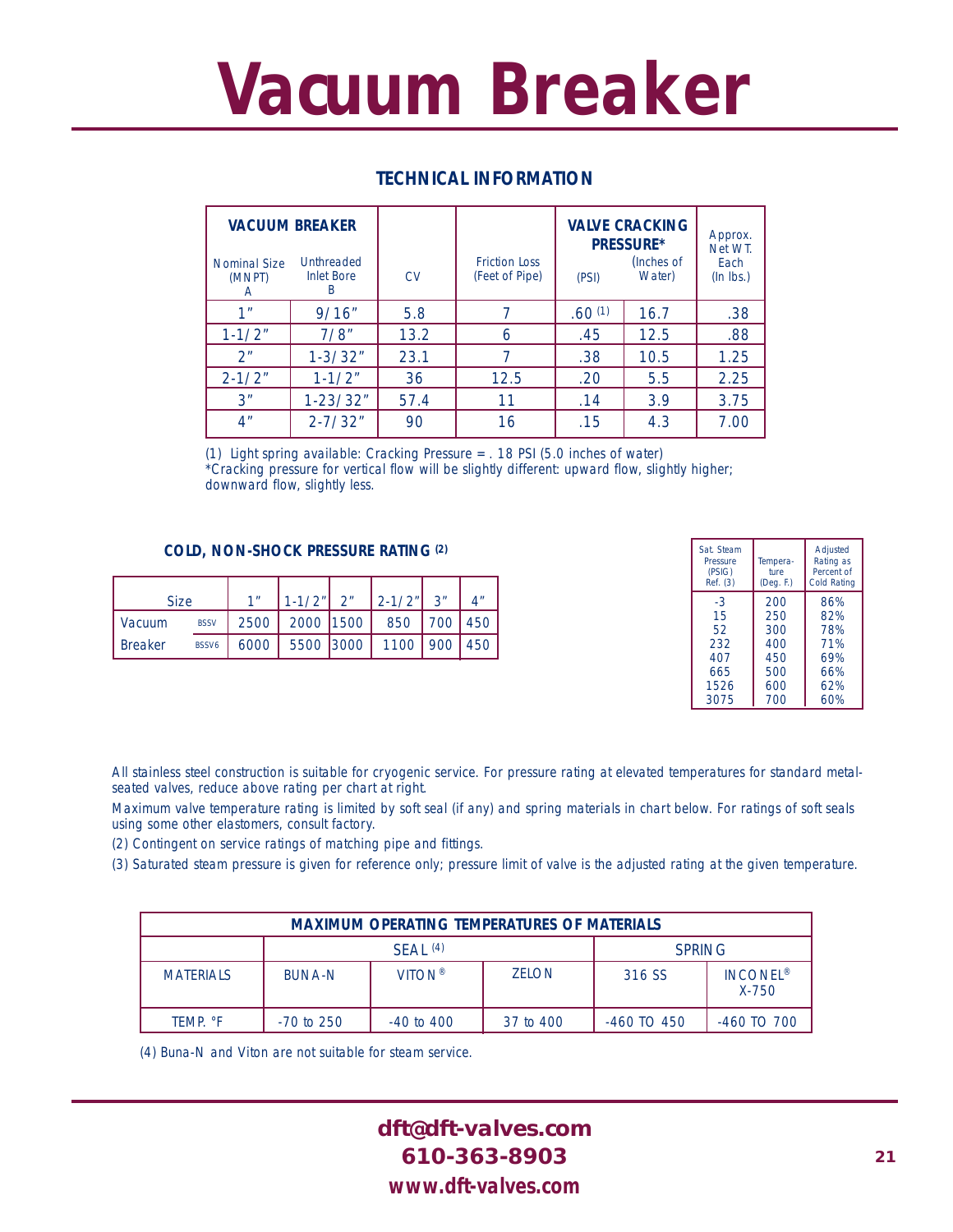# **Restrictor Check**



The DFT® Restrictor Check Valve (RCV) is a versatile, all-purpose, spring-assisted, in-line check valve for applications that require higher cracking pressures to open the check valve than those offered by other DFT check valves. Cracking pressures are available from 2 to 40 psi. Like the Basic-Check® valve, the Restrictor Check provides reliable, low maintenance service for a wide range of fluids and gases at various pressure/ temperature combinations. The valve consists of a guard cage, spring, valve disc, retaining ring and seat. It can be combined with pipe fittings such as couplings, drain elbows, etc. (not provided by DFT) to form a complete check valve unit ideally suited for a broad range of applications. The RCV should not be considered a substitute for a Pressure Relief Valve.

### **MATERIALS OF CONSTRUCTION**

| <b>Model</b>                                         | <b>Seat</b> | <b>Disc</b> | Guard   Spring | <b>Retaining</b><br>Ring |
|------------------------------------------------------|-------------|-------------|----------------|--------------------------|
| Restrictor Checks 303 SS 316 SS 316 SS 302 SS 316 SS |             |             |                |                          |

### **Features:**

- **•** Higher cracking pressures (2 to 40 psi)
- $\cdot$  1/4" to 2-1/2" Line size
- 450 to 2500 CWP
- Threaded ends
- **Stainless Steel Construction**
- Spring-assisted silent closing
- Horizontal or vertical installation
- Tight shut-off lapped disc & seat
- Easy maintenance
- **Versatile**
- OPTIONS: -Soft seat



Typical Installation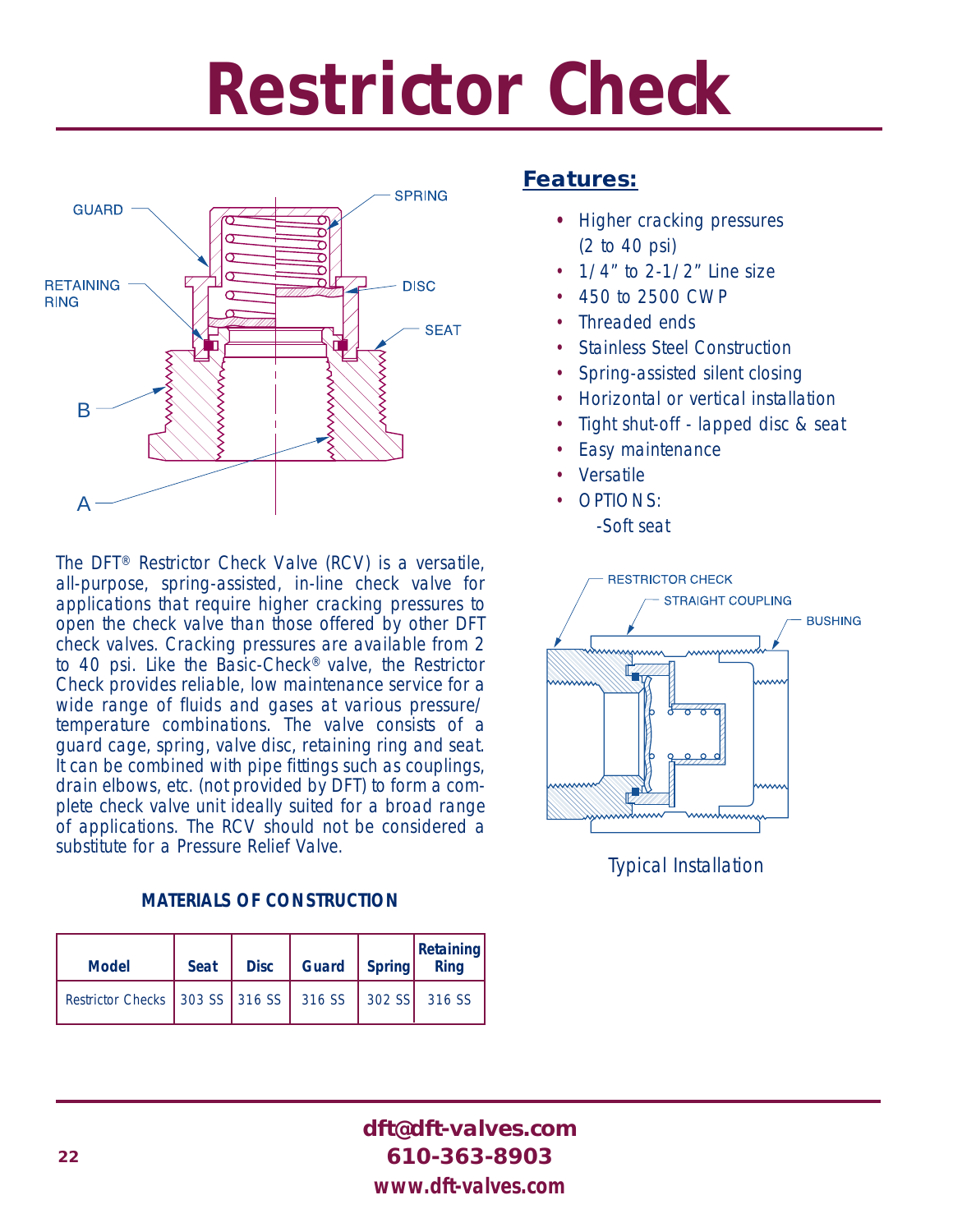# **Restrictor Check**

| <b>RESTRICTOR CHECK</b><br>Line Size<br>Inlet | Outside<br><b>Thread</b> | <b>Friction Loss</b> | <b>VALVE CRACKING</b><br><b>PRESSURE</b> | Approx.<br>Net WT.  |
|-----------------------------------------------|--------------------------|----------------------|------------------------------------------|---------------------|
| (FNPT)<br>A                                   | (MNPT)<br>B.             | (Feet of Pipe)       | (PSI)<br>(± 10%)                         | Each<br>$(ln$ lbs.) |
| 1/4"                                          | 1 <sup>n</sup>           | 7                    | 3.3 to 20.4                              | .38                 |
| 3/8"                                          | 1 <sup>n</sup>           | $\overline{7}$       | 3.3 to 20.4                              | .38                 |
| 1/2"                                          | 1 <sup>n</sup>           | 7                    | 3.3 to 20.4                              | .38                 |
| 3/4"                                          | $1 - 1/2"$               | 6                    | 3.4 to 15.5                              | .88                 |
| 1"                                            | 2 <sup>n</sup>           | 7                    | 4.2 to 40.7                              | 1.25                |
| $1 - 1/4"$                                    | $2 - 1/2"$               | 12.5                 | 1.8 to 18.8                              | 2.25                |
| $1 - 1/2"$                                    | 3 <sup>''</sup>          | 11                   | 2.4 to 19.1                              | 3.75                |
| 2 <sup>n</sup>                                | 4 <sup>n</sup>           | 16                   | 1.7 to 9.4                               | 7.00                |
| $2 - 1/2"$                                    | 4 <sup>n</sup>           | 16                   | 1.7 to 9.4                               | 7.00                |

### **TECHNICAL INFORMATION**

Not recommended for use on discharge of reciprocating compressors.

#### **COLD, NON-SHOCK PRESSURE RATING** (1)

| <b>Size</b>                                       | $\frac{1}{4}$ "<br>$\frac{3}{8}$ "<br>1/2" |  | $3/4"$ 1" 1-1/4" 1-1/2"   2"   2-1/2" |  |             |
|---------------------------------------------------|--------------------------------------------|--|---------------------------------------|--|-------------|
| Restrictor Check   2500   2000   1500   850   700 |                                            |  |                                       |  | $ 450 $ 450 |

| Sat. Steam<br>Pressure<br>(PSIG)<br>Ref. (2) | Tempera-<br>ture<br>(Deq. F.) | Adjusted<br>Rating as<br>Percent of<br><b>Cold Rating</b> |
|----------------------------------------------|-------------------------------|-----------------------------------------------------------|
| $-3$                                         | 200                           | 86%                                                       |
| 15                                           | 250                           | 82%                                                       |
| 52                                           | 300                           | 78%                                                       |
| 232                                          | 400                           | 71%                                                       |
| 407                                          | 450                           | 69%                                                       |
| 665                                          | 500                           | 66%                                                       |
| 1526                                         | 600                           | 62%                                                       |
| 3075                                         | 700                           | 60%                                                       |

All stainless steel construction is suitable for cryogenic service. For pressure rating at elevated temperatures for standard metalseated valves, reduce above rating per chart at right.

Maximum valve temperature rating is limited by soft seal (if any) and spring materials in chart below. For ratings of soft seals using some other elastomers, consult factory.

(1) Contingent on service ratings of matching pipe and fittings.

(2) Saturated steam pressure is given for reference only; pressure limit of valve is the adjusted rating at the given temperature.

| <b>MAXIMUM OPERATING TEMPERATURES OF MATERIALS</b> |               |                |               |                          |             |  |  |  |
|----------------------------------------------------|---------------|----------------|---------------|--------------------------|-------------|--|--|--|
|                                                    |               | $SEAI$ (3)     | <b>SPRING</b> |                          |             |  |  |  |
| <b>MATERIALS</b>                                   | <b>BUNA-N</b> | <b>VITON®</b>  | 316 SS        | <b>INCONEL®</b><br>X-750 |             |  |  |  |
| TEMP. °F                                           | $-70$ to 250  | $-40$ to $400$ | 37 to 400     | $-460$ TO $450$          | -460 TO 700 |  |  |  |

(3) Buna-N and Viton are not suitable for steam service.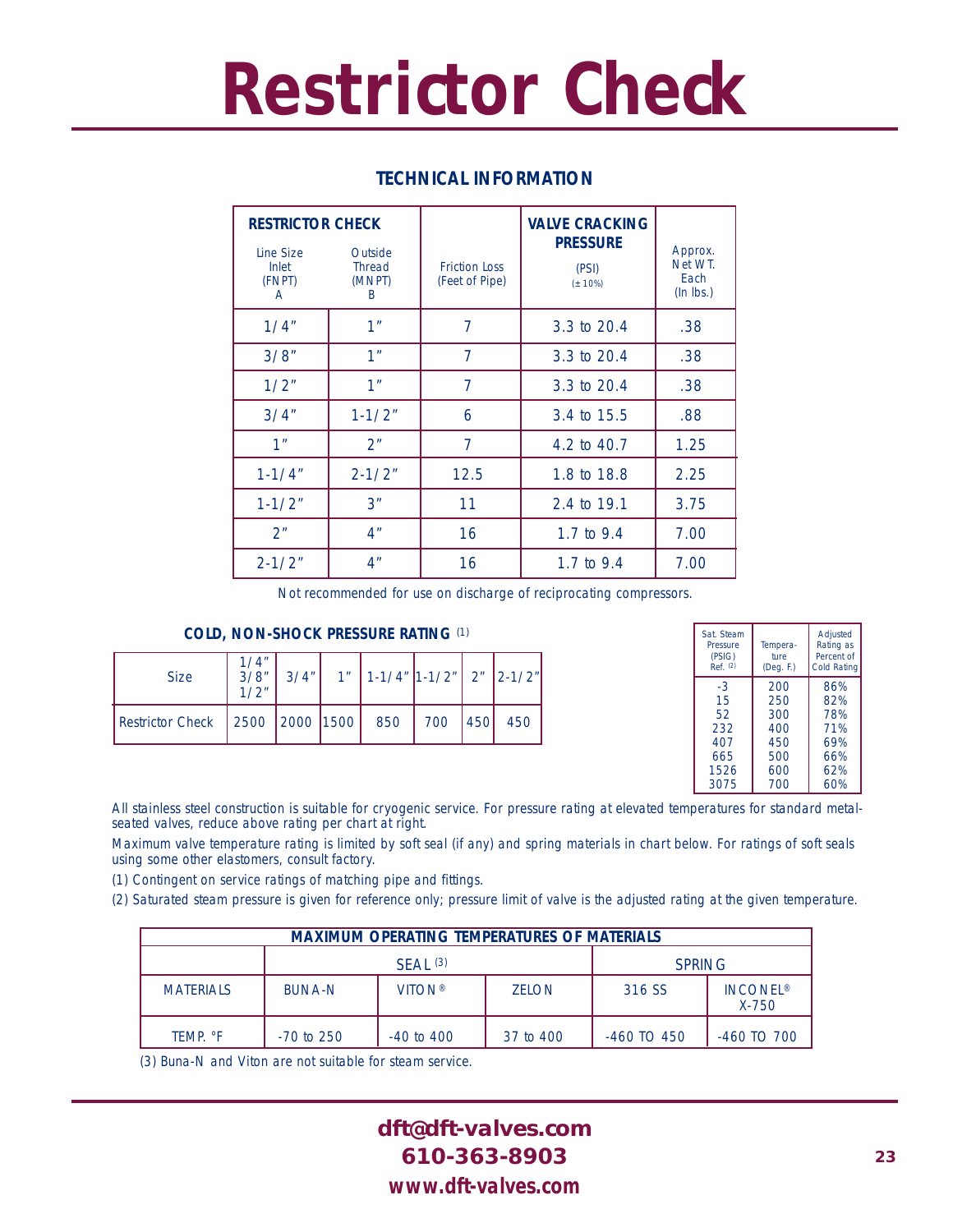# **Codes and Standards**

|                    | <b>Basic-</b><br>Check <sup>®</sup> | $DLC^{\circledR}$       | Excalibur <sup>®</sup>  | $GLC^{\circledast}$ | <b>PDC®</b>             | <b>Restrictor</b><br><b>Check</b> | <b>SCV</b>              | <b>Vacuum</b><br><b>Breaker</b> | <b>WLC®</b>        |
|--------------------|-------------------------------------|-------------------------|-------------------------|---------------------|-------------------------|-----------------------------------|-------------------------|---------------------------------|--------------------|
| <b>ANSI</b>        |                                     |                         |                         |                     |                         |                                   |                         |                                 |                    |
| <b>B1.1</b>        |                                     |                         |                         |                     | $\overline{X}$          |                                   | $\mathsf{X}$            |                                 | $\overline{X}$     |
| B1.20.1            | $\mathsf{X}$                        |                         |                         |                     |                         | $\overline{X}$                    | $\overline{\mathsf{x}}$ | $\mathsf{X}$                    |                    |
| B <sub>16.5</sub>  |                                     | $\mathsf{X}$            | $\mathsf{X}$            | $\mathsf{X}$        | $\overline{X}$          |                                   |                         |                                 | $\mathsf{X}$       |
| B16.10             |                                     | $\mathsf{X}$            | $\mathsf X$             |                     | $\mathsf{X}$            |                                   |                         |                                 |                    |
| B <sub>16.20</sub> |                                     |                         | $\overline{X}$          | $\mathsf{X}$        | $\mathsf{X}$            |                                   |                         |                                 | $\mathsf{X}$       |
| B16.25             |                                     |                         | $\mathsf X$             |                     |                         |                                   | X                       |                                 |                    |
| B16.34             |                                     | $\overline{\mathsf{x}}$ | $\overline{\mathsf{X}}$ | $\overline{X}$      | $\overline{\mathsf{X}}$ |                                   | $\chi(1)$               |                                 | $\overline{X}$     |
| <b>MSS</b>         |                                     |                         |                         |                     |                         |                                   |                         |                                 |                    |
| $SP-6$             |                                     |                         | $\mathsf{X}$            | $\mathsf{X}$        | $\mathsf X$             |                                   |                         |                                 | $\mathsf{X}$       |
| $SP-25$            | $\mathsf{X}$                        | X                       | X                       | $\mathsf{X}$        | $\overline{X}$          | $\mathsf{X}$                      | $\pmb{\mathsf{X}}$      | $\mathsf{X}$                    | X                  |
| $SP-61$            |                                     | $\mathsf{X}$            | $\mathsf X$             | X(2)                | $\mathsf X$             |                                   | $\mathsf{X}$            |                                 | X(2)               |
| SP-125             |                                     |                         |                         | X(7)                |                         |                                   |                         |                                 | X(7)               |
| SP-126             |                                     | $\mathsf{X}$            | $\overline{X}$          | X(6)                | X                       |                                   | X                       |                                 | X(6)               |
| <b>ASTM</b>        |                                     |                         |                         |                     |                         |                                   |                         |                                 |                    |
| A126CLASS B        |                                     |                         |                         | $\mathsf{X}$        |                         |                                   |                         |                                 | $\mathsf{X}% _{0}$ |
| A216GR WCB         |                                     |                         | X                       | $\mathsf{X}% _{0}$  | $\mathsf{X}% _{0}$      |                                   |                         |                                 | $\mathsf{X}$       |
| A351GR CF8M        |                                     | X                       | $\overline{X}$          | $\mathsf{X}$        | X                       |                                   | X                       |                                 | $\overline{X}$     |
| <b>APL</b>         |                                     |                         |                         |                     |                         |                                   |                         |                                 |                    |
| 594                |                                     |                         |                         |                     |                         |                                   |                         |                                 | X(3)               |
| <b>FM</b>          |                                     |                         |                         |                     |                         |                                   |                         |                                 | X(4)               |
| <b>NACE</b>        |                                     |                         |                         |                     |                         |                                   |                         |                                 |                    |
| MR-01-75           |                                     | X                       | X(5)                    | X(5)                | X(5)                    |                                   | X                       |                                 | X(5)               |

| <b>ANSI</b><br><b>B1.1</b>  | Unified Inch Screw Threads                                                                             | Form $#C$ & S                                                                    |
|-----------------------------|--------------------------------------------------------------------------------------------------------|----------------------------------------------------------------------------------|
| B <sub>1.20.1</sub><br>ANSI | Pipe Threads, General Purpose                                                                          |                                                                                  |
| <b>ANSI</b><br>16.5         | Pipe Flanges & Flanged Fittings.                                                                       | 1. Complies with B16.34 except for<br>markings. 2" 3600 CWP does n               |
| 16.10<br><b>ANSI</b>        | Face to Face & End to End Dimensions of Valves                                                         | meet B16.34.                                                                     |
| <b>ANSI</b><br>16.20        | Ring-Joint Gaskets & Grooves for Steel Pipe Flanges                                                    | 2. Class 125 and 250 Cast Iron                                                   |
| <b>ANSI</b><br>16.25        | <b>Buttwelding Ends</b>                                                                                | valves are leak tested in                                                        |
| <b>ANSI</b><br>16.34        | Valves - Flanged, Threaded & Welding Ends                                                              | accordance with AWWA.                                                            |
|                             |                                                                                                        | 3. ANSI Class 600 RF and<br>900/1500 RF valves meet face t                       |
| $SP-6$<br><b>MSS</b>        | Standard finishes for contact faces of pipe flanges and<br>connecting end flanges of valves & fittings | face dimensional only.<br>4. WLC with Cast Iron body (A126                       |
| <b>SP-25</b><br><b>MSS</b>  | Standard marking system for valves, fittings, flanges and unions                                       | CLASS B), and Bronze Trim in                                                     |
| <b>SP-61</b><br><b>MSS</b>  | Pressure testing of steel valves                                                                       | ANSI Class 125 only.                                                             |
| <b>SP-125</b><br><b>MSS</b> | Grey Iron & Ductile Iron In-Line Check Valves                                                          | 5. Meets this requirement when                                                   |
| <b>MSS</b><br>SP-126        | Steel In-Line Spring-Assisted Center Guided Check Valves                                               | furnished with an Inconel X-750                                                  |
|                             |                                                                                                        | spring.                                                                          |
| <b>ASTM A126 CLASS B</b>    | <b>Grey Iron Castings</b>                                                                              | 6. Except Cast Iron Valves<br>7. Cast Iron Valves only.                          |
| <b>ASTM A216 GR WCB</b>     | <b>Carbon Steel Castings</b>                                                                           |                                                                                  |
| ASTM A315 GR CF8M           | <b>Austenitic Steel Castings</b>                                                                       | Victaulic is a registered trademark of Victaulic Compa<br>of America             |
|                             |                                                                                                        | Teflon and Viton are registered trademarks of E.I. Du                            |
| API<br>594                  | Wafer & Wafer-Lug Check Valves                                                                         | Company                                                                          |
|                             |                                                                                                        | Inconel and Monel are registered trademarks of<br>International Nickle Co., Inc. |
| <b>FM</b>                   | <b>Factory Mutual System</b>                                                                           | Hastelloy is a registered trademark of Haynes                                    |
|                             |                                                                                                        | International Inc.                                                               |
| <b>NACE MR-01-75</b>        | Sulfide stress cracking resistant metallic materials for oilfield<br>equipment                         | <b>Rulon</b> is a registered trademark of Dixon Industries<br>Corporation        |

- 2. Class 125 and 250 Cast Iron valves are leak tested in accordance with AWWA.
- 3. ANSI Class 600 RF and 900/1500 RF valves meet face to face dimensional only.
- 4. WLC with Cast Iron body (A126 CLASS B), and Bronze Trim in ANSI Class 125 only.
- 5. Meets this requirement when furnished with an Inconel X-750 spring.
- 6. Except Cast Iron Valves
- 7. Cast Iron Valves only.

*Victaulic* is a registered trademark of Victaulic Company of America *Teflon and Viton* are registered trademarks of E.I. Dupont

# **dft@dft-valves.com 610-363-8903**

*www.dft-valves.com*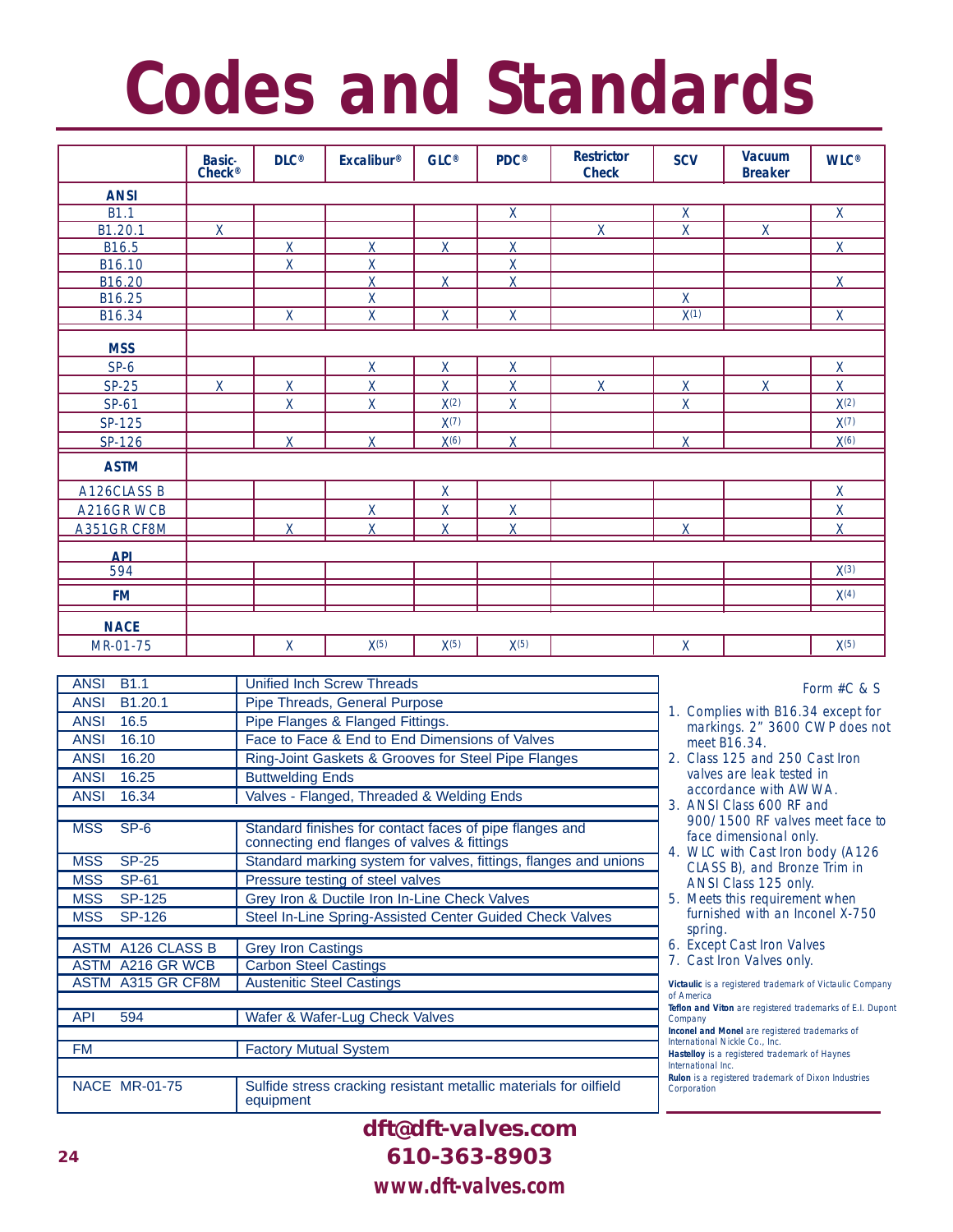# **Pressure/Temperature**

| PRESSURE-TEMPERATURE RATINGS FOR WCB1 (PSIG) |     |              |      |      |      |      |  |  |  |
|----------------------------------------------|-----|--------------|------|------|------|------|--|--|--|
| TEMP. (deg. F)                               |     | <b>CLASS</b> |      |      |      |      |  |  |  |
|                                              | 150 | 300          | 600  | 900  | 1500 | 2500 |  |  |  |
| $-20$                                        | 285 | 740          | 1480 | 2220 | 3705 | 6170 |  |  |  |
| 100                                          | 285 | 740          | 1480 | 2220 | 3705 | 6170 |  |  |  |
| 200                                          | 260 | 675          | 1350 | 2025 | 3375 | 5625 |  |  |  |
| 250(2)                                       | 245 | 665          | 1330 | 1995 | 3325 | 5545 |  |  |  |
| 300                                          | 230 | 655          | 1315 | 1970 | 3280 | 5470 |  |  |  |
| $400^{(3)}$                                  | 200 | 635          | 1270 | 1900 | 3170 | 5280 |  |  |  |
| $450^{(4)}$                                  | 185 | 615          | 1235 | 1845 | 3080 | 5135 |  |  |  |
| 470(5)                                       | 175 | 610          | 1220 | 1825 | 3045 | 5075 |  |  |  |
| 500                                          | 170 | 600          | 1200 | 1795 | 2995 | 4990 |  |  |  |
| 600                                          | 140 | 550          | 1095 | 1640 | 2735 | 4560 |  |  |  |
| 650                                          | 125 | 535          | 1075 | 1610 | 2685 | 4475 |  |  |  |
| $700^{(6)}$                                  | 110 | 535          | 1065 | 1600 | 2665 | 4440 |  |  |  |
| 750                                          | 95  | 505          | 1010 | 1510 | 2520 | 4200 |  |  |  |
| 800                                          | 80  | 410          | 825  | 1235 | 2060 | 3430 |  |  |  |

|                | PRESSURE-TEMPERATURE RATINGS FOR CF8M1 (PSIG) |     |      |      |      |      |  |  |
|----------------|-----------------------------------------------|-----|------|------|------|------|--|--|
| TEMP. (deg. F) | <b>CLASS</b>                                  |     |      |      |      |      |  |  |
|                | 150                                           | 300 | 600  | 900  | 1500 | 2500 |  |  |
| $-462$         | 275                                           | 720 | 1440 | 2160 | 3600 | 6000 |  |  |
| 100            | 275                                           | 720 | 1440 | 2160 | 3600 | 6000 |  |  |
| 200            | 235                                           | 620 | 1240 | 1860 | 3095 | 5160 |  |  |
| 250(2)         | 225                                           | 590 | 1180 | 1770 | 2945 | 4910 |  |  |
| 300            | 215                                           | 560 | 1120 | 1680 | 2795 | 4660 |  |  |
| $400^{(3)}$    | 195                                           | 515 | 1025 | 1540 | 2570 | 4280 |  |  |
| $450^{(4)}$    | 180                                           | 495 | 990  | 1485 | 2480 | 4130 |  |  |
| 470(5)         | 175                                           | 490 | 975  | 1465 | 2440 | 4070 |  |  |
| 500            | 170                                           | 480 | 955  | 1435 | 2390 | 3980 |  |  |
| 600            | 140                                           | 450 | 900  | 1355 | 2255 | 3760 |  |  |
| 650            | 125                                           | 445 | 890  | 1330 | 2220 | 3700 |  |  |
| 700(6)         | 110                                           | 430 | 870  | 1305 | 2170 | 3620 |  |  |
| 750            | 95                                            | 425 | 855  | 1280 | 2135 | 3560 |  |  |
| 800            | 80                                            | 420 | 845  | 1265 | 2110 | 3520 |  |  |
| 850            | 65                                            | 420 | 835  | 1255 | 2090 | 3480 |  |  |
| 900            | 50                                            | 415 | 830  | 1245 | 2075 | 3460 |  |  |
| 950            | 35                                            | 385 | 775  | 1160 | 1930 | 3220 |  |  |
| 1000           | 20                                            | 350 | 700  | 1050 | 1750 | 2915 |  |  |
| $1050^{(7)}$   | 20                                            | 345 | 685  | 1030 | 1720 | 2865 |  |  |
| $1100^{(7)}$   | 20                                            | 305 | 610  | 915  | 1525 | 2545 |  |  |

Notes:

1. Pressure/temperature ratings in accordance with ASME/ANSI B16.34-1996.

2. Maximum temperature for Buna-N.

3. Maximum temperature for Viton® & Zelon w/3600CWP SCV.

4. Maximum temperature for 316 SS spring.

5. Maximum temperature for Zelon with 750CWP SCV.

6. Maximum temperature for Inconel® X-750 spring.

7. Butt weld end valves only. Flanged ratings terminate at 1000o F.

| PRESSURE TEMPERATURE RATING FOR CAST IRON (PSIG) |          |           |           |          |  |  |  |  |
|--------------------------------------------------|----------|-----------|-----------|----------|--|--|--|--|
|                                                  |          | Class 125 | Class 250 |          |  |  |  |  |
| Temp. (deg. F)                                   | 2 to 12" | $14" +$   | 2 to 12"  | $14" +$  |  |  |  |  |
| 0 to $150^\circ$                                 | 200 psig | 150 psig  | 400 psig  | 300 psig |  |  |  |  |
| $200^{\circ}$ (MAX.)                             | 190 psig | 135 psig  | 370 psig  | 280 psig |  |  |  |  |

Notes: Buna-N soft seat available for bubble tight shutoff. 316 stainless steel trim recommended for temperatures from 180°F to 200°F.

| <b>MAXIMUM OPERATING TEMPERATURES OF MATERIALS (8)</b>                                         |                                                                                           |                   |              |                    |                  |                    |  |  |
|------------------------------------------------------------------------------------------------|-------------------------------------------------------------------------------------------|-------------------|--------------|--------------------|------------------|--------------------|--|--|
| SEAL(9)<br><b>SPRING</b>                                                                       |                                                                                           |                   |              |                    |                  |                    |  |  |
| <b>MATERIALS</b>                                                                               | 316 SS<br>VITON <sup>®</sup><br><b>INCONEL®</b><br><b>BUNA-N</b><br><b>ZELON</b><br>X-750 |                   |              |                    |                  | <b>HASTELLOY®C</b> |  |  |
| TEMP. °F                                                                                       | $-70$ to 250 °F                                                                           | $-40$ to $400$ °F | 37 to 400 °F | $-460$ to $450$ °F | $-460$ to 700 °F | $-460$ to 1000 °F  |  |  |
| Note: 8. Maximum valve temperature rating is limited by seal and spring materials shown above. |                                                                                           |                   |              |                    |                  |                    |  |  |

9. Buna-N and Viton are not suitable for steam service.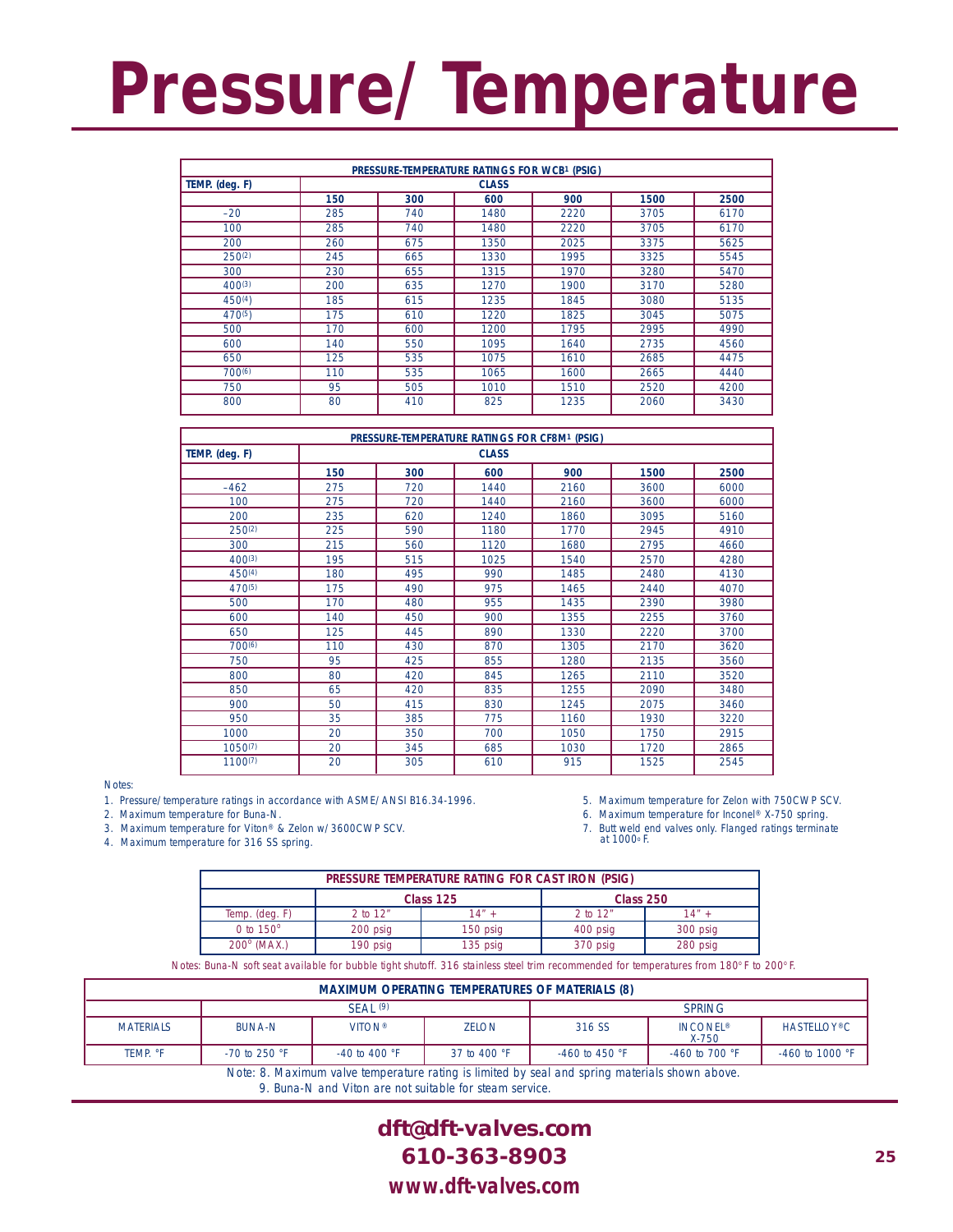# **Standard Materials**

# **EXCALIBUR®, GLC® AND WLC®\***

| <b>COMPONENT</b>         |              | <b>CARBON STEEL BODY</b>                       | <b>STAINLESS STEEL BODY</b> |  |  |  |
|--------------------------|--------------|------------------------------------------------|-----------------------------|--|--|--|
| <b>Body</b>              |              | A216 Grade WCB                                 | <b>A351 CF8M</b>            |  |  |  |
| Disc/stem assy           |              | A351 CF8M/A479 316                             | A351 CF8M/A479 316          |  |  |  |
| Seat $(1)$               |              | <b>A351 CF8M</b>                               | <b>A351 CF8M</b>            |  |  |  |
| Spring (2)               |              | A313 316                                       | A313 316                    |  |  |  |
| <b>Bushing</b>           |              | A 479 316                                      | A479 316                    |  |  |  |
| Bolting <sup>(3)</sup>   |              | A193-B7 (Stud) & A194-2H (Nut)                 |                             |  |  |  |
| Gasketing <sup>(3)</sup> | CI.150 & 300 | Durlon <sup>®</sup> 8500                       | <b>Flexible Graphite</b>    |  |  |  |
|                          | $Cl.600+$    | 316 Spiral wound with Flexible Graphite Filler |                             |  |  |  |

**\*1" & 1-1/2" WLC; Cl 150 to 1500 - 316 SS trim except 17-7 disk in Cl 900+.**

**Some valves contain body seals ("O" ring or gasket). Consult DFT® for material selection.**

Notes: 1. Soft seats are available for bubble-tight shutoff. See page 25.

2. Inconel® X-750 spring is available.

3. Excalibur only. Contact DFT for stainless steel or other bolting materials.

**PDC®**

| <b>COMPONENT</b>             | <b>CARBON STEEL BODY</b>                                        | <b>STAINLESS STEEL BODY</b>                                     |  |  |
|------------------------------|-----------------------------------------------------------------|-----------------------------------------------------------------|--|--|
| Body                         | A216 Grade WCB                                                  | <b>A351 CF8M</b>                                                |  |  |
| <b>Disc</b>                  | <b>A351 CF8M</b>                                                | <b>A351 CF8M</b>                                                |  |  |
| Seat $(4)$                   | <b>A351 CF8M</b>                                                | <b>A351 CF8M</b>                                                |  |  |
| Spring (5)                   | A313 316 (450 °F max.)                                          | A313 316 (450 °F max.)                                          |  |  |
| Spring for ball check        | Inconel X-750                                                   | Inconel X-750                                                   |  |  |
| Disc quide                   | A479 316                                                        | A479 316                                                        |  |  |
| <b>Bushing</b>               | Rulon <sup>®</sup> $(6)$                                        | Rulon (6)                                                       |  |  |
| Seal ring                    | Teflon <sup>®</sup> /Hastelloy <sup>®</sup> C276 <sup>(6)</sup> | Teflon <sup>®</sup> /Hastelloy <sup>®</sup> C276 <sup>(6)</sup> |  |  |
| Spring retainer - ball check | A479 316                                                        | A479 316                                                        |  |  |
| <b>Guide ring</b>            | Teflon (6)                                                      | Teflon (6)                                                      |  |  |
| <b>Ball check</b>            | Teflon (6)                                                      | Teflon (6)                                                      |  |  |
| <b>Orifice Plug</b>          | A479 316                                                        | A479 316                                                        |  |  |

**PDC temperature rating is limited by the body seal material (pg. 17), spring material and nonmetallic components.**

Notes: 4. Soft seats are available for bubble-tight shutoff. See page 25.

5. Inconel X-750 spring is available.

6. 500 °F maximum.

### **CAST IRON GLC AND WLC**

| <b>COMPONENT</b> | <b>CAST IRON BODY/BRONZE TRIM</b> | <b>CAST IRON BODY/316 TRIM (7)</b> |  |  |
|------------------|-----------------------------------|------------------------------------|--|--|
| <b>Body</b>      | A126 Class B Cast Iron            | A126 Class B Cast Iron             |  |  |
| Disc/stem assy   | B584 836 - Bronze                 | <b>A351 CF8M</b>                   |  |  |
| Seat $(8)$       | B584 836 - Bronze                 | <b>A351 CF8M</b>                   |  |  |
| Spring           | A313 T302                         | <b>A351 CF8M</b>                   |  |  |
| <b>Bushing</b>   | B584 836 - Bronze                 | <b>A351 CF8M</b>                   |  |  |

Notes: 7. 316 stainless steel trim recommended for temperatures from 180 °F to 200 °F. 8. Buna-N soft seat available for bubble-tight shutoff.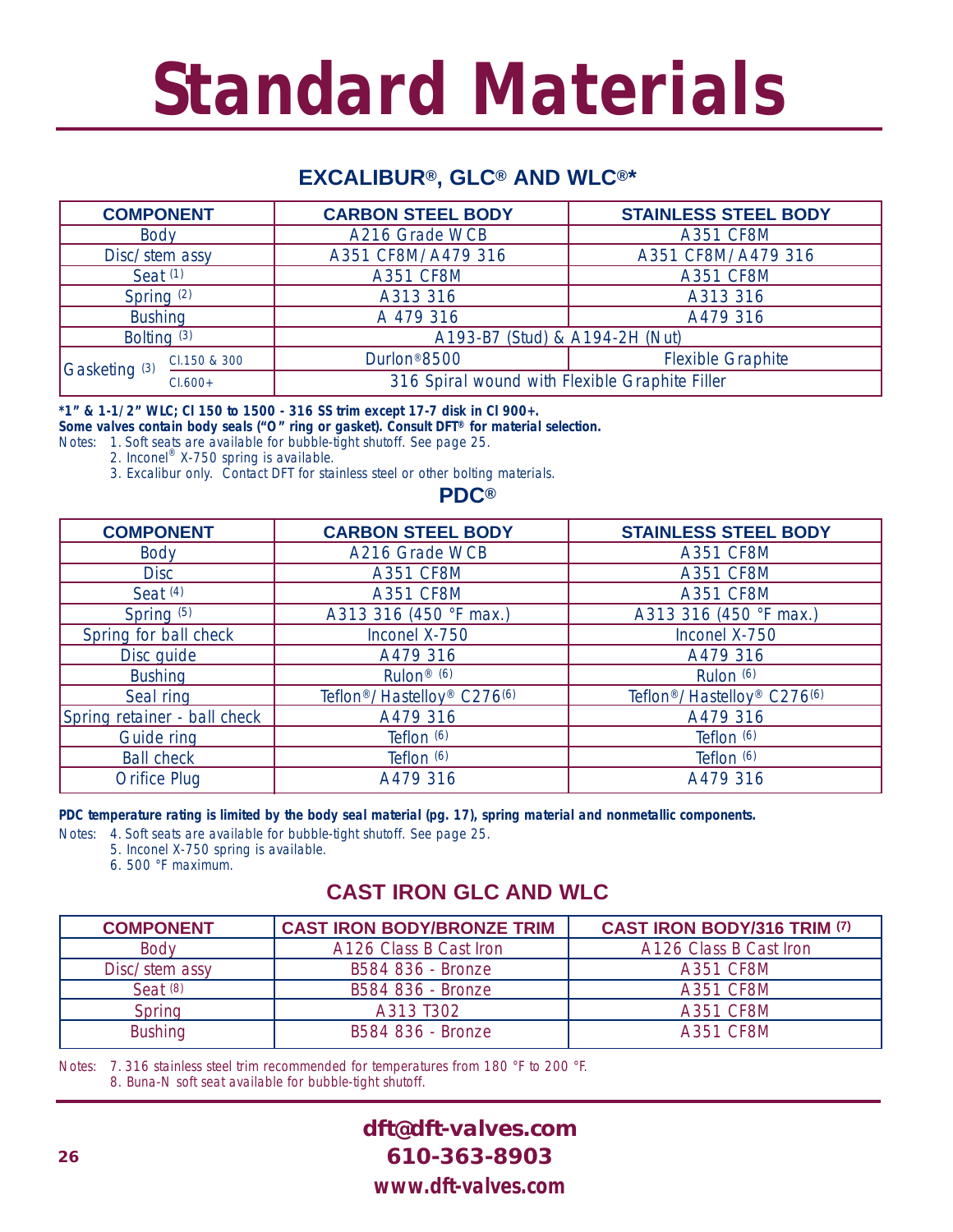# **Applications**

#### Chemical Processing

Process Lines Boiler Feed & Discharge Steam Lines Condensate Lines Water Treatment Nitrogen Purge Pump Discharge Cooling Towers Compressor Discharge **Evaporators** Mineral Dewatering **Cryogenics** Vacuum Lines & Breakers Metering Pumps

#### Petroleum Production & Refining

Crude & Refined Product Lines Boiler Feed & Discharge Steam Lines Condensate Lines Water Treatment Pump Discharge Cooling Towers Compressor Discharge **Evaporators** Generator Inlet & Discharge Vacuum Lines & Breakers

#### Pulp & Paper

Steam Lines (Digester & Paper Machines) Chemical Lines Boiler Feed & Discharge Condensate Lines Water Treatment Pump Discharge Metering Pumps Generator Inlet & Discharge

#### **Textiles**

Chemical Dye Lines Boiler Feed & Discharge Pump Discharge Compressor Discharge Metering Pumps Steam Lines Condensate Lines

#### Power Generation

Steam Lines Water Lines Cooling Towers **Evaporators** Vacuum System (Fly Ash System) Boiler Feed & Discharge Pump Discharge Compressor Discharge

#### Food, Beverage & Drug

Boiler Feed & Discharge **Cookers Evaporators** Refrigeration (Hot Gas Defrost) Metering Pumps Chemical Lines Steam Lines Condensate Lines Vacuum Lines & Breakers Pump Discharge Compressor Discharge Autoclaves

#### Mining

Mine Dewatering Boiler Feed & Discharge

#### Primary Metals

Hydraulic Lines Steam Lines Condensate Lines Pump Discharge Compressor Discharge Water Lines Water Treatment **Evaporators** Extrusion Equipment Chemical Lines Presses - Water Inlet & Outlet

#### Building Maintenance

Steam Lines Condensate Lines Pump Discharge Compressor Discharge Water Lines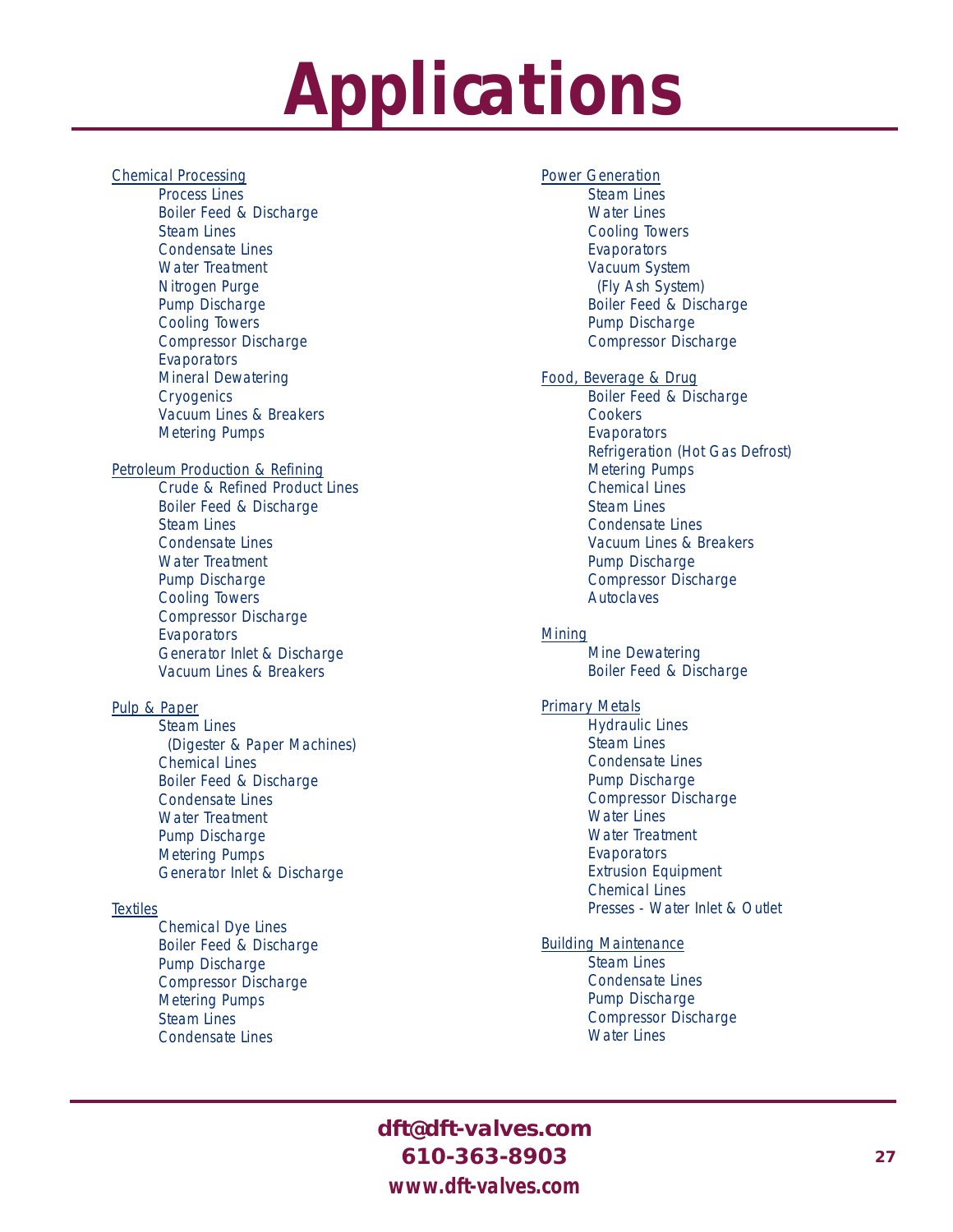# **Flange Dimensions**

| <b>ANSI</b><br><b>Class</b> | Nominal<br>Pipe<br><b>Size</b> | Outside<br><b>Diameter</b><br>of Flange<br>O | Outside<br>Diameter<br>of Raised<br>Flange | <b>Minimum</b><br><b>Thickness</b><br>of Flange<br>C | <b>Diameter</b><br>of Bolt<br>Circle<br>Α | <b>Diameter</b><br>of Bolt<br><b>Holes</b> | <b>Number</b><br>of Bolts | <b>Diameter</b><br>of Bolts |
|-----------------------------|--------------------------------|----------------------------------------------|--------------------------------------------|------------------------------------------------------|-------------------------------------------|--------------------------------------------|---------------------------|-----------------------------|
|                             |                                |                                              | R                                          |                                                      |                                           |                                            |                           |                             |
|                             | 3/4                            | 3.88                                         | 1.69                                       | 0.50                                                 | 2.75                                      | 0.62                                       | 4                         | 0.50                        |
| 150                         | 1                              | 4.25                                         | 2.00                                       | 0.56                                                 | 3.12                                      | 0.62                                       | $\overline{4}$            | 0.50                        |
|                             | 1.5                            | 5.00                                         | 2.88                                       | 0.69                                                 | 3.88                                      | 0.62                                       | $\overline{4}$            | 0.50                        |
|                             | 2                              | 6.00                                         | 3.62                                       | 0.75                                                 | 4.75                                      | 0.75                                       | 4                         | 0.62                        |
|                             | $\overline{3}$                 | 7.50                                         | 5.00                                       | 0.94                                                 | 6.00                                      | 0.75                                       | 4                         | 0.62                        |
|                             | $\overline{4}$                 | 9.00                                         | 6.19                                       | 0.94                                                 | 7.50                                      | 0.75                                       | 8                         | 0.62                        |
|                             | 6                              | 11.00                                        | 8.50                                       | 1.00                                                 | 9.50                                      | 0.88                                       | 8                         | 0.75                        |
|                             | $\overline{8}$                 | 13.50                                        | 10.62                                      | 1.12                                                 | 11.75                                     | 0.88                                       | $\overline{8}$            | 0.75                        |
|                             | 10                             | 16.00                                        | 12.75                                      | 1.19                                                 | 14.25                                     | 1.00                                       | 12                        | 0.87                        |
|                             | 12                             | 19.00                                        | 15.00                                      | 1.25                                                 | 17.00                                     | 1.00                                       | 12                        | 0.87                        |
|                             | 14                             | 21.00                                        | 16.25                                      | 1.38                                                 | 18.75                                     | 1.12                                       | 12                        | 1.00                        |
|                             | 16                             | 23.50                                        | 18.50                                      | 1.44                                                 | 21.25                                     | 1.12                                       | 16                        | 1.00                        |
|                             | 18                             | 25.00                                        | 21.00                                      | 1.56                                                 | 22.75                                     | 1.25                                       | 16                        | 1.12                        |
|                             | 20                             | 27.50                                        | 23.00                                      | 1.69                                                 | 25.00                                     | 1.25                                       | 20                        | 1.12                        |
|                             | 24                             | 32.00                                        | 27.25                                      | 1.88                                                 | 29.50                                     | 1.38                                       | 20                        | 1.25                        |
|                             | 3/4                            | 4.62                                         | 1.69                                       | 0.62                                                 | 3.25                                      | 0.75                                       | $\overline{4}$            | 0.62                        |
|                             | 1                              | 4.88                                         | 2.00                                       | 0.69                                                 | 3.50                                      | 0.75                                       | 4                         | 0.62                        |
|                             | 1.5                            | 6.12                                         | 2.88                                       | 0.81                                                 | 4.50                                      | 0.88                                       | 4                         | 0.75                        |
|                             | $\overline{2}$                 | 6.50                                         | 3.62                                       | 0.88                                                 | 5.00                                      | 0.75                                       | 8                         | 0.62                        |
|                             | $\overline{3}$                 | 8.25                                         | 5.00                                       | 1.12                                                 | 6.62                                      | 0.88                                       | $\overline{8}$            | 0.75                        |
|                             | $\overline{4}$                 | 10.00                                        | 6.19                                       | 1.25                                                 | 7.88                                      | 0.88                                       | 8                         | 0.75                        |
| 300                         | 6                              | 12.50                                        | 8.50                                       | 1.44                                                 | 10.62                                     | 0.88                                       | 12                        | 0.75                        |
|                             | $\overline{8}$                 | 15.00                                        | 10.62                                      | 1.62                                                 | 13.00                                     | 1.00                                       | $\overline{12}$           | 0.87                        |
|                             | 10                             | 17.50                                        | 12.75                                      | 1.88                                                 | 15.25                                     | 1.12                                       | 16                        | 1.00                        |
|                             | 12                             | 20.50                                        | 15.00                                      | 2.00                                                 | 17.75                                     | 1.25                                       | 16                        | 1.12                        |
|                             | 14                             | 23.00                                        | 16.25                                      | 2.12                                                 | 20.25                                     | 1.25                                       | 20                        | 1.12                        |
|                             | 16                             | 25.50                                        | 18.50                                      | 2.25                                                 | 22.50                                     | 1.38                                       | 20                        | 1.25                        |
|                             | 18                             | 28.00                                        | 21.00                                      | 2.38                                                 | 24.75                                     | 1.38                                       | 24                        | 1.25                        |
|                             | 20                             | 30.50                                        | 23.00                                      | 2.50                                                 | 27.00                                     | 1.38                                       | 24                        | 1.25                        |
|                             | 1                              | 4.88                                         | 2.00                                       | 0.69                                                 | 3.50                                      | 0.75                                       | 4                         | 0.62                        |
|                             | 1.5                            | 6.12                                         | 2.88                                       | 0.88                                                 | 4.50                                      | 0.88                                       | 4                         | 0.75                        |
|                             | $\overline{2}$                 | 6.50                                         | 3.62                                       | 1.00                                                 | 5.00                                      | 0.75                                       | $\overline{8}$            | 0.62                        |
|                             | $\overline{3}$                 | 8.25                                         | 5.00                                       | 1.25                                                 | 6.62                                      | 0.88                                       | 8                         | 0.75                        |
|                             | $\overline{4}$                 | 10.75                                        | 6.19                                       | 1.50                                                 | 8.50                                      | 1.00                                       | 8                         | 0.87                        |
| 600                         | 6                              | 14.00                                        | 8.50                                       | 1.88                                                 | 11.50                                     | 1.12                                       | 12                        | 1.00                        |
|                             | 8                              | 16.50                                        | 10.62                                      | 2.19                                                 | 13.75                                     | 1.25                                       | 12                        | 1.12                        |
|                             | 10                             | 20.00                                        | 12.75                                      | 2.50                                                 | 17.00                                     | 1.38                                       | 16                        | 1.25                        |
|                             | 12                             | 22.00                                        | 15.00                                      | 2.62                                                 | 19.25                                     | 1.38                                       | 20                        | 1.25                        |
|                             | 14                             | 23.75                                        | 16.25                                      | 2.75                                                 | 20.75                                     | 1.50                                       | 20                        | 1.37                        |
|                             | 16                             | 27.00                                        | 18.50                                      | 3.00                                                 | 23.75                                     | 1.62                                       | 20                        | 1.50                        |
|                             | 1.5                            | 7.00                                         | 2.88                                       | 1.25                                                 | 4.88                                      | 1.12                                       | 4                         | 1.00                        |
|                             | $\overline{2}$                 | 8.50                                         | 3.62                                       | 1.50                                                 | 6.50                                      | 1.00                                       | 8                         | 0.87                        |
|                             | $\overline{3}$                 | 9.50                                         | 5.00                                       | 1.50                                                 | 7.50                                      | 1.00                                       | 8                         | 0.87                        |
|                             | $\overline{4}$                 | 11.50                                        | 6.19                                       | 1.75                                                 | 9.25                                      | 1.25                                       | $\overline{8}$            | 1.12                        |
| 900                         | 6                              | 15.00                                        | 8.50                                       | 2.19                                                 | 12.50                                     | 1.25                                       | $\overline{12}$           | 1.12                        |
|                             | 8                              | 18.50                                        | 10.62                                      | 2.50                                                 | 15.50                                     | 1.50                                       | 12                        | 1.37                        |
|                             | 10                             | 21.50                                        | 12.75                                      | 2.75                                                 | 18.50                                     | 1.50                                       | 16                        | 1.37                        |
|                             | 1.5                            | 7.00                                         | 2.88                                       | 1.25                                                 | 4.88                                      | 1.12                                       | 4                         | 1.00                        |
|                             | $\overline{2}$                 | 8.50                                         | 3.62                                       | 1.50                                                 | 6.50                                      | 1.00                                       | 8                         | 0.87                        |
|                             | $\overline{3}$                 | 10.50                                        | 5.00                                       | 1.88                                                 | 8.00                                      | 1.25                                       | 8                         | 1.12                        |
| 1500                        | $\overline{4}$                 | 12.25                                        | 6.19                                       | 2.12                                                 | 9.50                                      | 1.38                                       | 8                         | 1.25                        |
|                             | $\boldsymbol{6}$               | 15.50                                        | 8.50                                       | 3.25                                                 | 12.50                                     | 1.50                                       | 12                        | 1.37                        |
|                             | 8                              | 19.00                                        | 10.62                                      | 3.62                                                 | 15.50                                     | 1.75                                       | 12                        | 1.62                        |





Class 150 and 300



Class 600 - 1500

Notes:

Class 150 and 300 flanges have a 1/16" raised face which is included in the "C" dimension.

Class 600 to 1500 have a 1/4" raised face. The "C" dimension does not include the 1/4" raised face.

DFT's standard flange finish is 125 - 250 Ra.

All dimensions are in inches.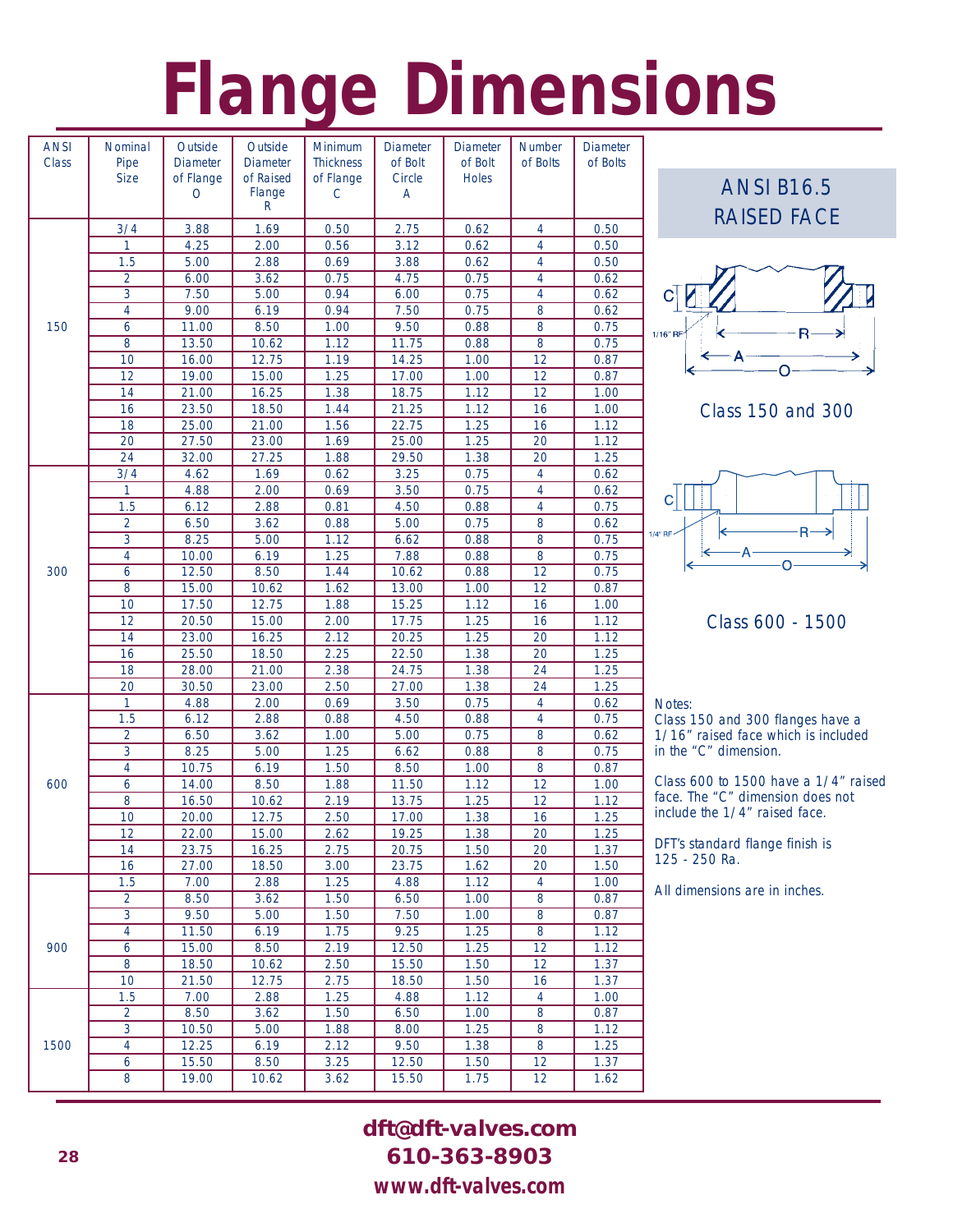# **Technical Information**

# **CONVERSIONS**

#### **FLOW**

1 U.S. gpm = 34.28 BPD 1 U.S. gpm =  $0.2273$  m<sup>3</sup>/hr. 1 U.S. gpm = 3.785 liters/min. 1 U.S.  $\frac{1}{9}$ al = 0.1337 ft.<sup>3</sup> 1 lb./hr. =  $0.4536$  kg/hr. 1 metric ton/hr.  $= 2205$  lb./hr. 1 m<sup>3</sup>/hr. = 16.68 liters/min. 1 ft $3/s = 448.8$  U.S. gpm

#### **TEMPERATURE**

 ${}^{0}F = 1.8({}^{0}C) + 32$ <br> ${}^{0}C = {}^{0}F = 32$  $C = \frac{9F - 32}{5}$ 1.8

#### **PRESSURE**

1 in. of water  $= 0.0361$  psi 1 in.  $= 25.4$  mm  $= 2.54$  cm 1 ft.  $= 0.3048$  m 2.31 feet of water  $= 1$  psi 1 Bar = 14.51 psia 1 std atm =  $14.696$  psi 1 std atm = 1.0133 bar

Head (Feet) =  $\frac{\text{Pressure (psi)} \times 2.31}{\text{Area}}$ Specific Gravity

Inches of Water Column = Pressure (psi)  $\times$  27.72  $1''$  Hg (mercury) = 0.49 psi

#### **VOLUME**

1 ft. $3 = 1728$  in. $3$ 1 ft. $3 = 28.32$  liters 1 lb./ft. $3 = 1728$  lb/ft. $3$ 1 lb./ft $3 = 16.02$  kg/m $3$ 1 U.S. gal. =  $231 \text{ in.}^3$ 1 U.S. gal. = 0.8327 Imperial gal. 1 barrell =  $42$  gallons

**AREA**

 $1 m<sup>2</sup> = 10.76 ft<sup>2</sup>$  $1 m<sup>2</sup> = 1550 in<sup>2</sup>$  $1 \text{ in.}^3 = 16.39 \text{ cm}^3$ 

# SCFM of Vacuum Breaker

SCFM (Air flow into tank/vessel) = GPM (Liquid flow out of tank)

7.5

CV

 $CV =$  the number of U.S. gallons of water at  $60^{\circ}F$  that will flow through the valve in one minute when the pressure differential across the valve is one pound per square inch (1 psi).

# RING JOINT GROOVE INFORMATION

|             | <b>ANSI CLASS</b>       |                                   |                         |                                   |                                     |                                            |
|-------------|-------------------------|-----------------------------------|-------------------------|-----------------------------------|-------------------------------------|--------------------------------------------|
|             | 600                     |                                   |                         | 900                               | 1500                                |                                            |
| <b>Size</b> | <b>RTJ</b><br>Number(1) | <b>Additional</b><br>Length $(2)$ | <b>RTJ</b><br>Number(1) | <b>Additional</b><br>Length $(2)$ | <b>RTJ</b><br>Number <sup>(1)</sup> | <b>Additional</b><br>Length <sup>(2)</sup> |
|             | 16                      | 0                                 |                         |                                   |                                     |                                            |
| 1.5         | 20                      | 0                                 | 20                      | 0                                 | 20                                  | $\mathbf 0$                                |
| 2           | 23                      | 0.12                              | 24                      | 0.12                              | 24                                  | 0.12                                       |
| 3           | 31                      | 0.12                              | 31                      | 0.12                              | 35                                  | 0.12                                       |
| 4           | 37                      | 0.12                              | 37                      | 0.12                              | 39                                  | 0.12                                       |
| 6           | 45                      | 0.12                              | 45                      | 0.12                              | 46                                  | 0.25                                       |
| 8           | 49                      | 0.12                              | 49                      | 0.12                              | 50                                  | 0.38                                       |
| 10          | 53                      | 0.12                              | 53                      | 0.12                              |                                     |                                            |
| 12          | 57                      | 0.12                              |                         |                                   |                                     |                                            |
| 14          | 61                      | 0.12                              |                         |                                   |                                     |                                            |
| 16          | 65                      | 0.12                              |                         |                                   |                                     |                                            |

Notes: (1) The RTJ number can be used for the Excalibur, GLC, PDC and WLC.

(2) The **"ADDITIONAL LENGTH"** dimension only applies to valves that meet ANSI B16.10 face-to-face dimensions such as the Excalibur and PDC. These dimensions can be used with the GLC but **DO NOT** apply to the WLC.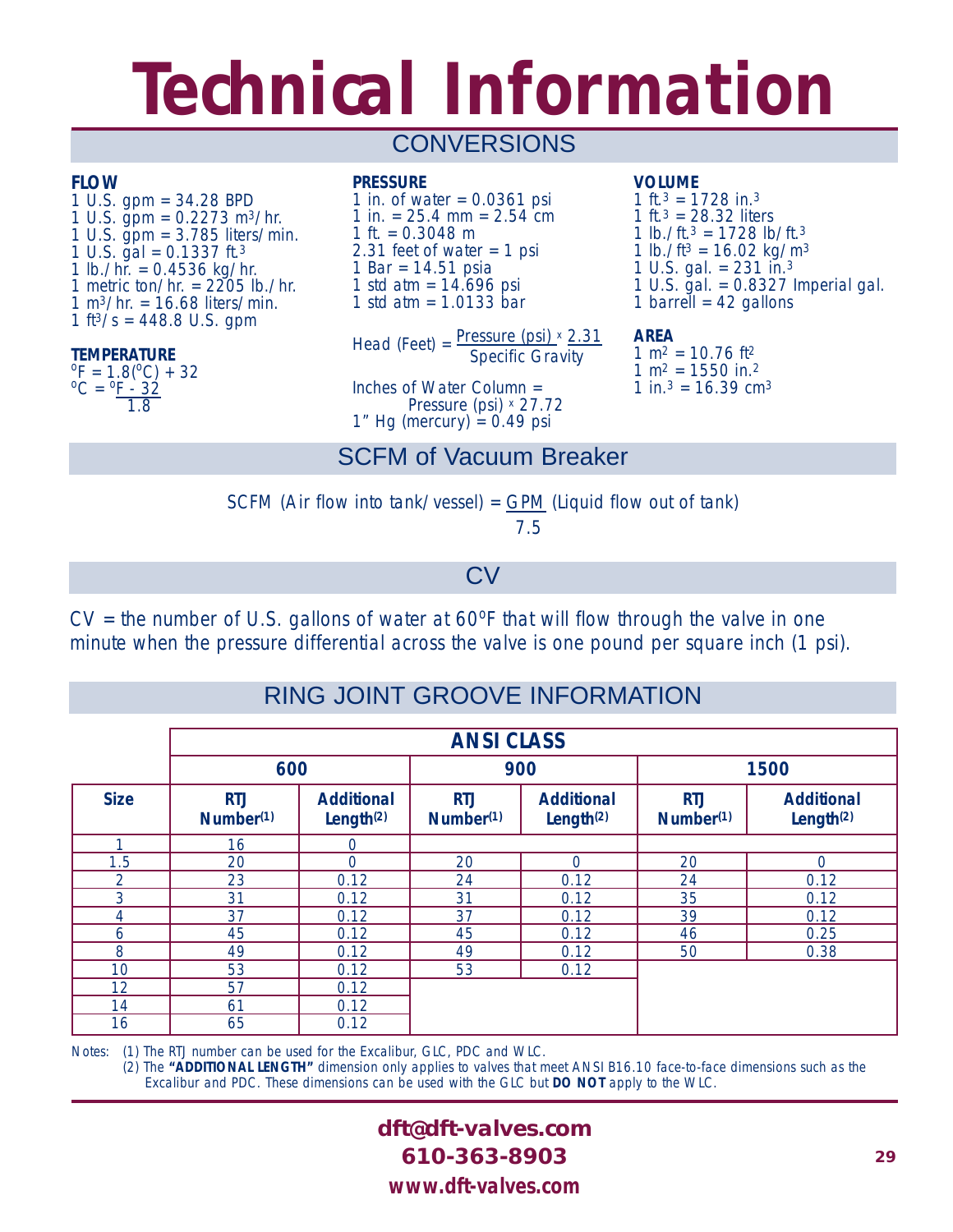# **Ordering Info**

When ordering or requesting quotations on DFT<sup>®</sup> check valves, please specify the following information or complete the Valve Data Sheet on opposite page:

Nominal pipe size Class (ANSI/API) Model (Basic-Check® Restrictor Check, Vacuum Breaker, DLC®, Excalibur® GLC®, PDC®, WLC®, SCV) Body material Trim material Spring material Seating (Metal or soft seat - if soft seat specify material) End connections (Inlet and outlet) Product to be handled (Air, water, chlorine, crude oil, etc.) Specific gravity of the product Special characteristics of the product to be handled (%, CO2, Sulfuric Acid H2S, etc.) Operating pressure Operating temperature Flow rate (GPM for liquids and SCFM for gases) Orientation (Horizontal, vertical flow up, vertical flow down) Special requirements (NACE, C of C, CMTR's - body or trim, etc.) Delivery requirements

# **Warranty**

Each DFT®Inc. product is warranted against defects in material and workmanship for a period of one year after being placed in service, but not exceeding 18 months after shipment, when these products are properly installed, maintained and used within the service and temperature and pressure ranges for which they were designed and manufactured, and provided they have not been subject to accident, negligence, alteration, abuse, misuse or the like. This warranty extends to the first purchaser only. All defective material must be returned to the person from whom you purchased the product, transportation prepaid, free of any liens or encumbrances and if found to be defective will be repaired free of charge or replaced, at the warrantor's or DFT's option.

FOR A COMPLETE UNDERSTANDING OF YOUR SOLE AND EXCLUSIVE LEGAL RIGHTS AND REMEDIES, AND THE PROCEDURES TO BE FOLLOWED WITH RESPECT TO ANY CLAIMS, PLEASE REFER TO THE "LIMITATION AND DISCLAIMER OF WARRANTIES AND LIABILITIES," AVAILABLE ON REQUEST FROM DFT. THE EXPRESS WARRANTIES SET FORTH IN THAT DOCUMENT AND THE OBLIGATIONS AND LIABILITIES OF DFT THEREUNDER ARE EXCLUSIVE AND ARE EXPRESSLY IN LIEU OF ALL OTHER WARRANTIES, EXPRESS OR IMPLIED, INCLUDING WITHOUT LIMITATION, THE WARRANTIES OF MERCHANTABILITY AND FITNESS FOR A PARTICULAR PURPOSE, AND ALL OTHER OBLIGATIONS AND LIABILITIES OF DFT. IT IS UNDERSTOOD THAT THERE ARE NO WARRANTIES WHICH EXTEND BEYOND THE DESCRIPTION OF THE EXPRESS TERMS IN THE "LIMITATION AND DISCLAIMER OF WARRANTIES AND LIABILITIES." UNDER NO CIRCUMSTANCES SHALL DFT BE LIABLE FOR ANY CONSEQUENTIAL, INCIDENTAL, ECONOMICAL, DIRECT, INDIRECT, GENERAL OR SPECIAL DAMAGES, EXPENSES OR LOSSES RELATING TO ANY BREACH OF WARRANTIES.

It is expressly understood and agreed that unless a statement is specifically identified in this brochure as a warranty, the statements made herein relating to DFT's products are not express warranties, but are merely for informational, illustrative and identification purposes only.

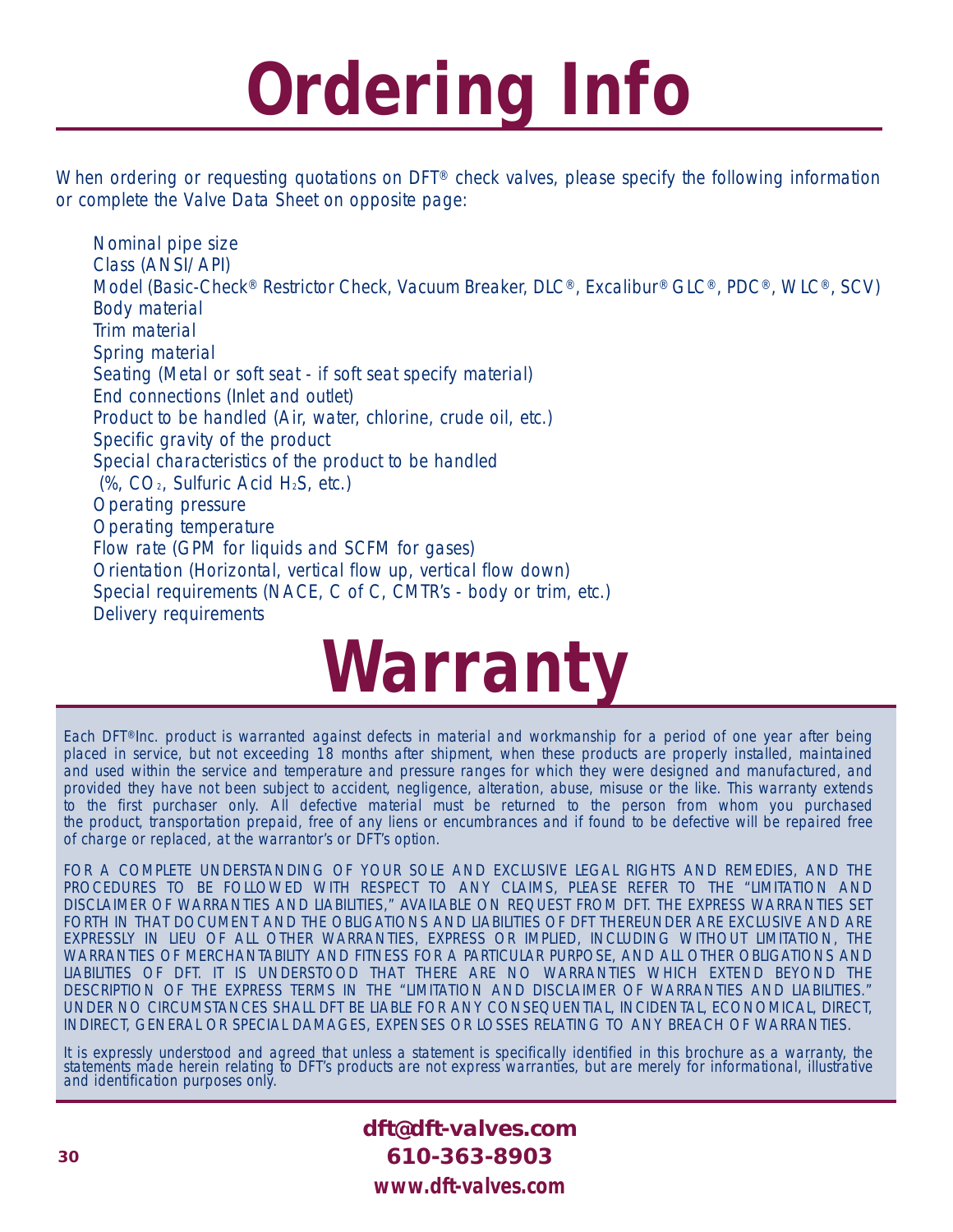| P.O. BOX 566, EXTON, PA 19341-0566                                                                                                                                                               | TEL: (610) 363-8903<br>FAX: (610) 524-9242<br>INC.<br>dft@dft-valves.com<br>www.dft-valves.com |                                        | <b>VALVE DATA SHEET</b><br><b>NON-SLAM CHECK VALVE</b><br>"CHECK VALVE DOCTOR"" |  |  |
|--------------------------------------------------------------------------------------------------------------------------------------------------------------------------------------------------|------------------------------------------------------------------------------------------------|----------------------------------------|---------------------------------------------------------------------------------|--|--|
| <b>Customer: Customer: Customer: Customer: Customer: Customer: Customer: Customer: Customer: Customer: Customer: Customer: Customer: Customer: Customer: Customer: Customer: Customer: Custo</b> |                                                                                                |                                        |                                                                                 |  |  |
| Contact:                                                                                                                                                                                         |                                                                                                |                                        |                                                                                 |  |  |
| Phone:                                                                                                                                                                                           |                                                                                                | QUOTE NO.: __________ITEM NO. ________ |                                                                                 |  |  |
| email:                                                                                                                                                                                           |                                                                                                |                                        |                                                                                 |  |  |
|                                                                                                                                                                                                  |                                                                                                |                                        |                                                                                 |  |  |
|                                                                                                                                                                                                  | Quantity: *                                                                                    |                                        |                                                                                 |  |  |
|                                                                                                                                                                                                  | Line Size: *                                                                                   |                                        |                                                                                 |  |  |
|                                                                                                                                                                                                  | Class (ANSI/API):*                                                                             |                                        |                                                                                 |  |  |
|                                                                                                                                                                                                  | Model:                                                                                         |                                        |                                                                                 |  |  |
|                                                                                                                                                                                                  | <b>End Connections: *</b>                                                                      |                                        |                                                                                 |  |  |
| <b>GENERAL</b>                                                                                                                                                                                   | Material: Body*                                                                                |                                        |                                                                                 |  |  |
| <b>INFORMATION</b>                                                                                                                                                                               | Trim $*$                                                                                       |                                        |                                                                                 |  |  |
|                                                                                                                                                                                                  | <b>Spring</b>                                                                                  |                                        |                                                                                 |  |  |
|                                                                                                                                                                                                  | <b>Seating</b>                                                                                 | Metal $\Box$                           | Soft $\square$                                                                  |  |  |
|                                                                                                                                                                                                  | Gaskets/O-ring                                                                                 |                                        |                                                                                 |  |  |
|                                                                                                                                                                                                  | <b>Bolting</b>                                                                                 |                                        |                                                                                 |  |  |
|                                                                                                                                                                                                  | Tag No:                                                                                        |                                        | Brass ____ Stainless ___ Other:                                                 |  |  |
|                                                                                                                                                                                                  |                                                                                                |                                        |                                                                                 |  |  |
|                                                                                                                                                                                                  | <b>Fluid State *</b><br>Fluid: *                                                               | Liquid $\Box$                          | Gas $\Box$<br>Steam $\square$                                                   |  |  |
|                                                                                                                                                                                                  |                                                                                                |                                        |                                                                                 |  |  |
|                                                                                                                                                                                                  | <b>Specific Gravity: *</b>                                                                     |                                        |                                                                                 |  |  |
| <b>FLUID</b>                                                                                                                                                                                     | <b>Design Conditions:</b>                                                                      | Temp.:<br>Pressure:                    |                                                                                 |  |  |
| <b>DATA</b>                                                                                                                                                                                      | <b>Operating Conditions:</b>                                                                   | Flow*                                  | Pressure * Temperature*                                                         |  |  |
|                                                                                                                                                                                                  | Units: (i.e. GPM, PSI, °F, etc.)                                                               |                                        | $\circ$                                                                         |  |  |
|                                                                                                                                                                                                  | Normal *                                                                                       |                                        |                                                                                 |  |  |
|                                                                                                                                                                                                  | <b>Maximum</b>                                                                                 |                                        |                                                                                 |  |  |
|                                                                                                                                                                                                  | <b>Minimum</b>                                                                                 |                                        |                                                                                 |  |  |
| Orientation: *<br><b>INSTALLATION</b>                                                                                                                                                            |                                                                                                |                                        | Down $\Box$                                                                     |  |  |
| <b>DATA</b>                                                                                                                                                                                      | <b>Service Application:</b>                                                                    | Horizontal □ Vert. flow: Up □          |                                                                                 |  |  |
|                                                                                                                                                                                                  |                                                                                                |                                        |                                                                                 |  |  |
|                                                                                                                                                                                                  | <b>Specification Nos.:</b>                                                                     |                                        |                                                                                 |  |  |
|                                                                                                                                                                                                  | Cert. of Compliance:                                                                           | Yes                                    | <b>No</b>                                                                       |  |  |
|                                                                                                                                                                                                  | <b>CMTRs:</b>                                                                                  | Body <sub>1</sub>                      | <b>Trim</b>                                                                     |  |  |
|                                                                                                                                                                                                  | Physicals Req.:                                                                                | Yes                                    | <b>No</b>                                                                       |  |  |
| <b>SPECIAL</b>                                                                                                                                                                                   | <b>NACE Cert.:</b>                                                                             | Yes                                    | <b>No</b>                                                                       |  |  |
| <b>REQUIREMENTS</b>                                                                                                                                                                              | NDE: (Specify)                                                                                 |                                        |                                                                                 |  |  |
|                                                                                                                                                                                                  | Drawings:                                                                                      | Yes                                    | <b>No</b>                                                                       |  |  |
|                                                                                                                                                                                                  | Packaging:                                                                                     |                                        |                                                                                 |  |  |
|                                                                                                                                                                                                  | Other:                                                                                         |                                        |                                                                                 |  |  |
|                                                                                                                                                                                                  |                                                                                                |                                        |                                                                                 |  |  |
|                                                                                                                                                                                                  |                                                                                                |                                        |                                                                                 |  |  |
|                                                                                                                                                                                                  |                                                                                                |                                        |                                                                                 |  |  |
| <b>NOTES</b>                                                                                                                                                                                     |                                                                                                |                                        |                                                                                 |  |  |
|                                                                                                                                                                                                  |                                                                                                |                                        |                                                                                 |  |  |
| <b>DELIVERY:</b><br>wks.                                                                                                                                                                         | * Denotes Required                                                                             |                                        | 05/31/2002                                                                      |  |  |
| <b>FORM 4-1-2</b>                                                                                                                                                                                |                                                                                                |                                        |                                                                                 |  |  |